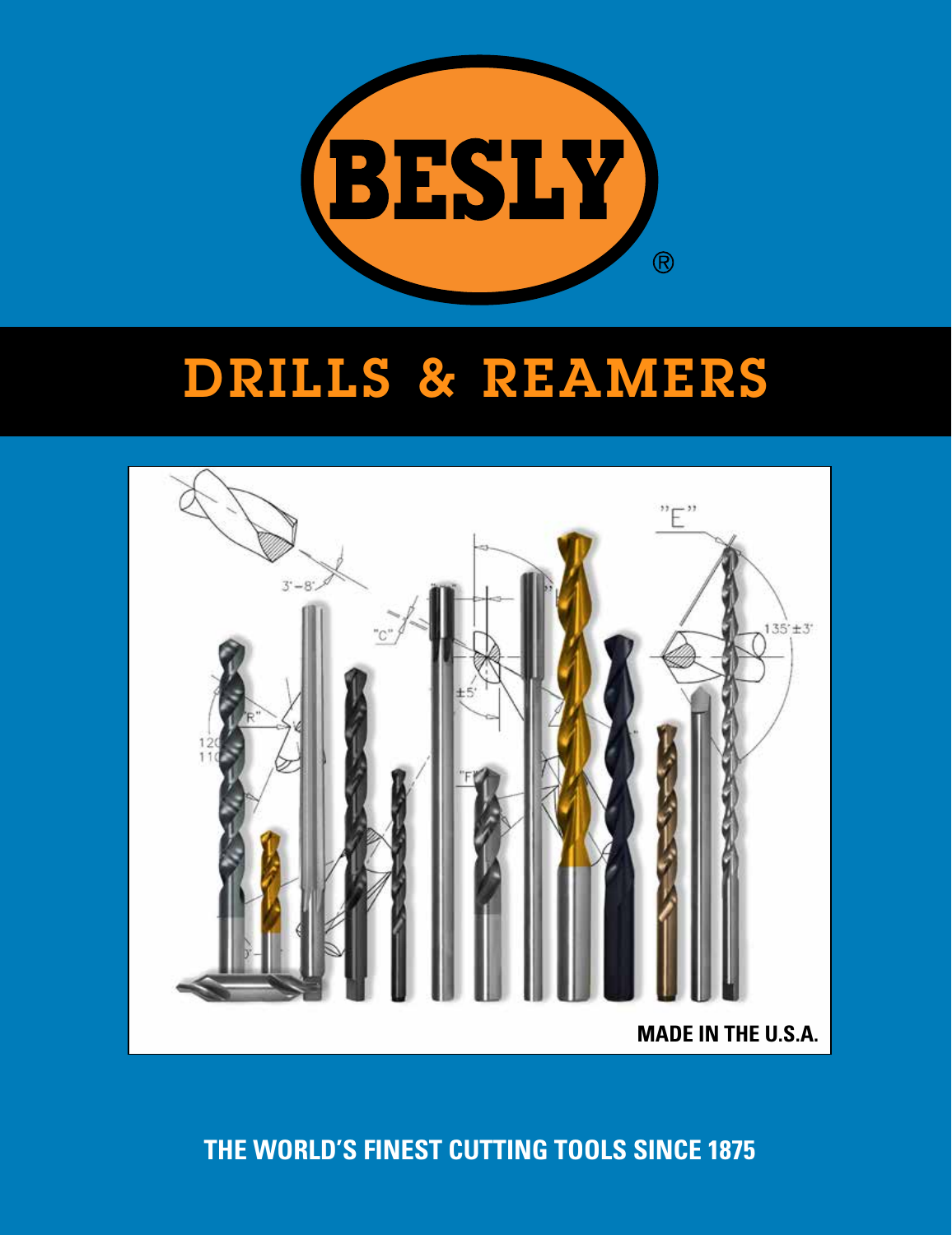# THE WORLD'S FINEST CUTTING TOOLS SINCE 1875







For additional product catalogs please contact us. Catalogs in PDF format can be downloaded from our website.

### www.besly.com

520 Blackhawk Blvd. #135 | South Beloit, IL 61080 | 800-435-2965 | sales@besly.com www.besly.com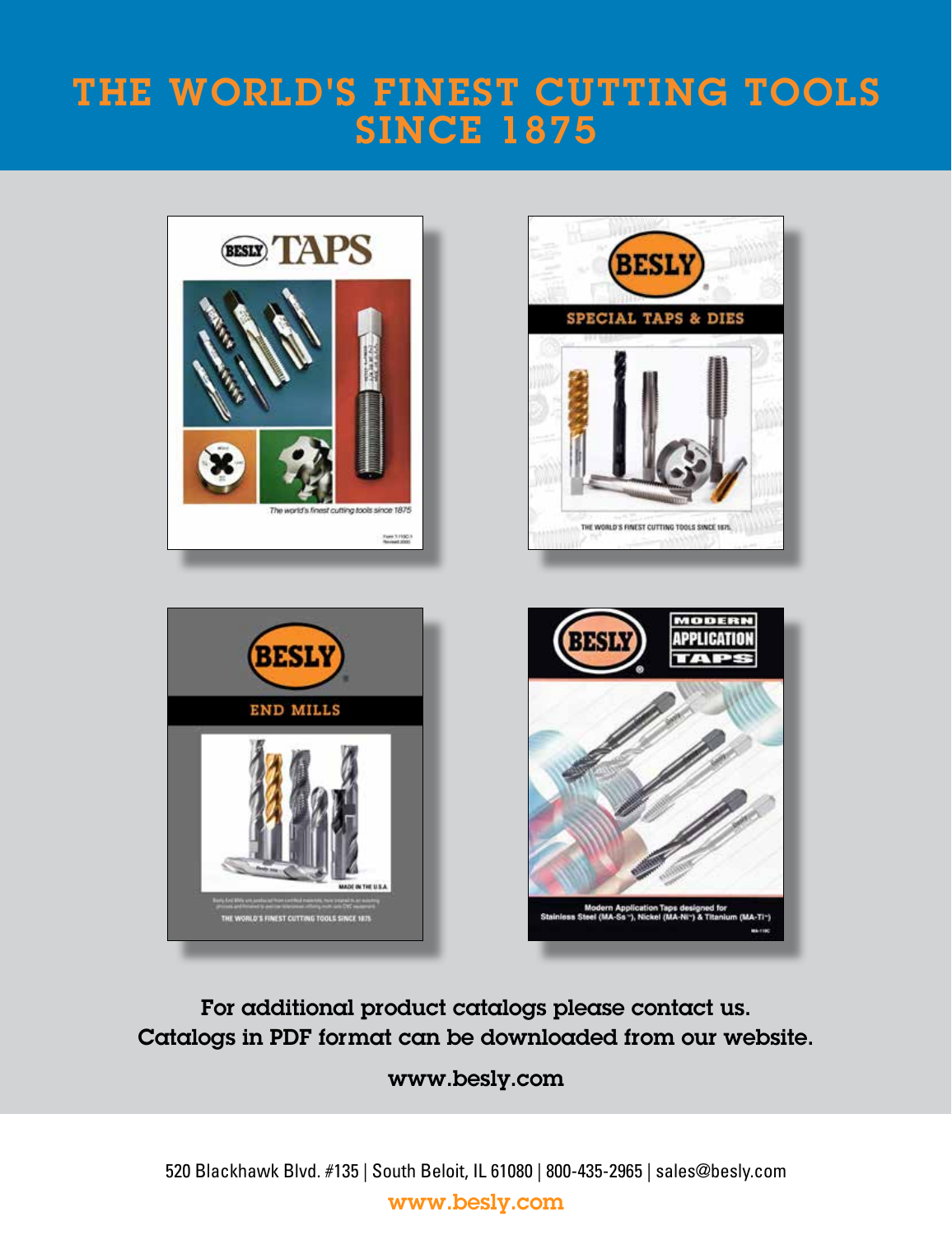# TABLE OF CONTENTS

| Compiled Dims And Codileishiks   |  |
|----------------------------------|--|
| Double End, Bell Type T-174  26  |  |
| Double End, Plain Type T-174  26 |  |

Combined Drills And Countersink

|--|--|

#### Extra Length Drills **Turboflute**

| TUI DUITULE                          |  |
|--------------------------------------|--|
| Fractional Bright Finish T-218-TF  7 |  |
| Letter Bright Finish T-218-TF  8     |  |
| Wire Gage Bright Finish T-218-TF 8   |  |

#### Jobbers Length Straight Shank Drills **Automotive Series Tanged Drills**

| Fractional Surfaced Treated T-105-T 10  |  |
|-----------------------------------------|--|
| Letter Surface Treated T-105-T 13       |  |
|                                         |  |
| Wire Gage Surface Treated T-105-T 11-12 |  |
| <b>Cobalt Heavy Duty Drills</b>         |  |
|                                         |  |
|                                         |  |
|                                         |  |
| <b>Fast Spiral Drills</b>               |  |
| Fractional Bright Finish T-405 10       |  |
| Letter Bright Finish T-405 13           |  |
| Wire Gage Bright Finish T-405 11-12     |  |
| <b>General Purpose Drills</b>           |  |
| Fractional Surface Treated T-105 10     |  |
| Fractional Bright Finish T-1055  10     |  |
| Letter Surface Treat T-105 13           |  |
| Letter Bright Finish T-1055 13          |  |
| Metric Surface Treated T-10515-16       |  |
| Wire Gage Surface Treated T-105 11-12   |  |
| Wire Gage Bright Finish T-1055 11-12    |  |
|                                         |  |

### **Turboflute Drills**

| TUIDUITULE DITIIS                     |  |
|---------------------------------------|--|
| Fractional Surface Treated T-705-TF 4 |  |
| Fractional Bright Finish T-755-TF  4  |  |
| Letter Surface Treated T-705-TF 4     |  |
| Letter Bright Finish T-755-TF 4       |  |
| Wire Gage Surface Treated T-705-TF  3 |  |
| Wire Gage Bright Finish T-755-TF 3    |  |
|                                       |  |

### **Reamers**

| <b>Chucking Reamers-Straight Shank-Straight Fluted</b> |  |
|--------------------------------------------------------|--|
| Fractional Sizes 731  28                               |  |
|                                                        |  |
|                                                        |  |
|                                                        |  |

| <b>Chucking Reamers-Straight Shank-Spiral Fluted</b> |  |
|------------------------------------------------------|--|
|                                                      |  |

### **Taper Pin Reamers-Straight Shanks**

| Straight Fluted 758  31 |  |  |  |  |  |  |  |  |  |  |
|-------------------------|--|--|--|--|--|--|--|--|--|--|
|                         |  |  |  |  |  |  |  |  |  |  |
|                         |  |  |  |  |  |  |  |  |  |  |

#### **Carbide Tipped Expansion Chucking Reamers** 805 . . . . . . . . . . . . . . . . . . . . . . . . . . . . . . . . . . . . . . 32

### Screw Machine Length Drills

#### **Aircraft Drills Type C**

| Fractional Surface Treated T-190 21 |  |
|-------------------------------------|--|
| Wire Surface Treated T-190 24       |  |

### **General Purpose Drills**

| Fractional Bright Finish T-122 21-22 |  |
|--------------------------------------|--|
|                                      |  |
| Wire Gage Bright Finish T-122  24    |  |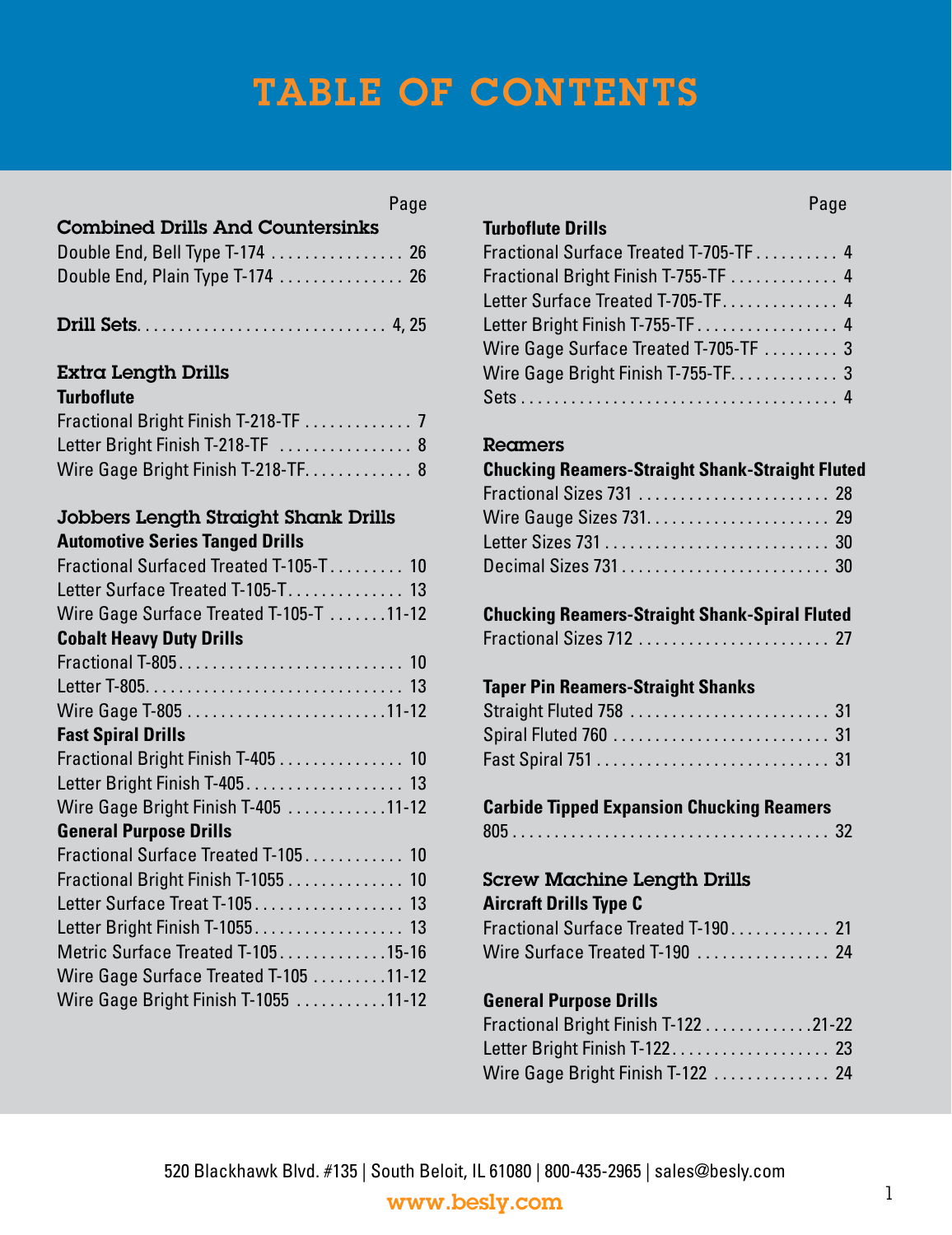# TABLE OF CONTENTS

| <b>Spotting And Chamfering Drills</b>         |
|-----------------------------------------------|
|                                               |
| <b>Taper Length Drills</b>                    |
| <b>Automotive Tanged Drills</b>               |
| Fractional Surface Treated T-102-T 17         |
| <b>General Purpose Drills</b>                 |
| Fractional Bright Finish T-102 17-18          |
| Wire Gage Bright Finish T-102  19             |
| <b>Turboflute Heavy Duty Tanged</b>           |
| Fractional Surface Treated T-216-TF 5         |
| Wire Gage Surface Treated T-216-TF  6         |
| Letter Surface Treated T-216-TF 6             |
| <b>Turboflute Drills</b>                      |
| <b>Extra Length Drills</b>                    |
| Fractional Bright Finish T-218-TF  7          |
| Letter Bright Finish T-218-TF  8              |
| Wire Gage Bright Finish T-218-TF 8            |
| <b>Jobbers Length Drills</b>                  |
| Fractional Surface Treated T-705-TF  4        |
| Fractional Bright Finish T-755-TF  4          |
| Letter Surface Treated T-705-TF 4             |
| Letter Bright Finish T-755-TF  4              |
| Wire Gage Surface Treated T-705-TF  3         |
| Wire Gage Bright Finish T-755-TF 3            |
| <b>Taper Length, Heavy Duty Tanged Drills</b> |
| Fractional Surface Treated T-216-TF 5         |
| Wire Gage Surface Treated T-216-TF  6         |

Letter Surface Treat T-216-TF  $\dots\dots\dots\dots\dots$  6

| 712 27            |
|-------------------|
| 731 28-30         |
| 751 31            |
| 758 31            |
| 760 31            |
| 805 32            |
| $T-070$ 20        |
| $T-102$ 17-19     |
| $T-102-T$ 17      |
| $T-1059-13,15-16$ |
| $T-105-T$ 9-13    |
| $T-122$ 21-24     |
| $T-125$ 25        |
| $T-174$ 26        |
| $T-190$ 21, 24    |
| $T-216-TF$ 5-6    |
| T-218-TF  7-8     |
| $T-405$ 9-13      |
| $T-705-TF$ 3-4    |
| $T-755-TF$ 3-4    |
|                   |
| $T-1055$ 9-13     |

Page

#### Page Page Page Page Page Page Page Page

| <b>Drill Set Numbers</b> |  |  |  |  |
|--------------------------|--|--|--|--|
| $T-282$ 25               |  |  |  |  |
| $T-282-C$ 25             |  |  |  |  |
| $T-708-C$ 4              |  |  |  |  |
| $T-709-C$ 4              |  |  |  |  |
| $T-710-C$ 4              |  |  |  |  |
| $T-712-C$ 4              |  |  |  |  |
| $T-723-C$ 4              |  |  |  |  |

#### Technical Data 33-40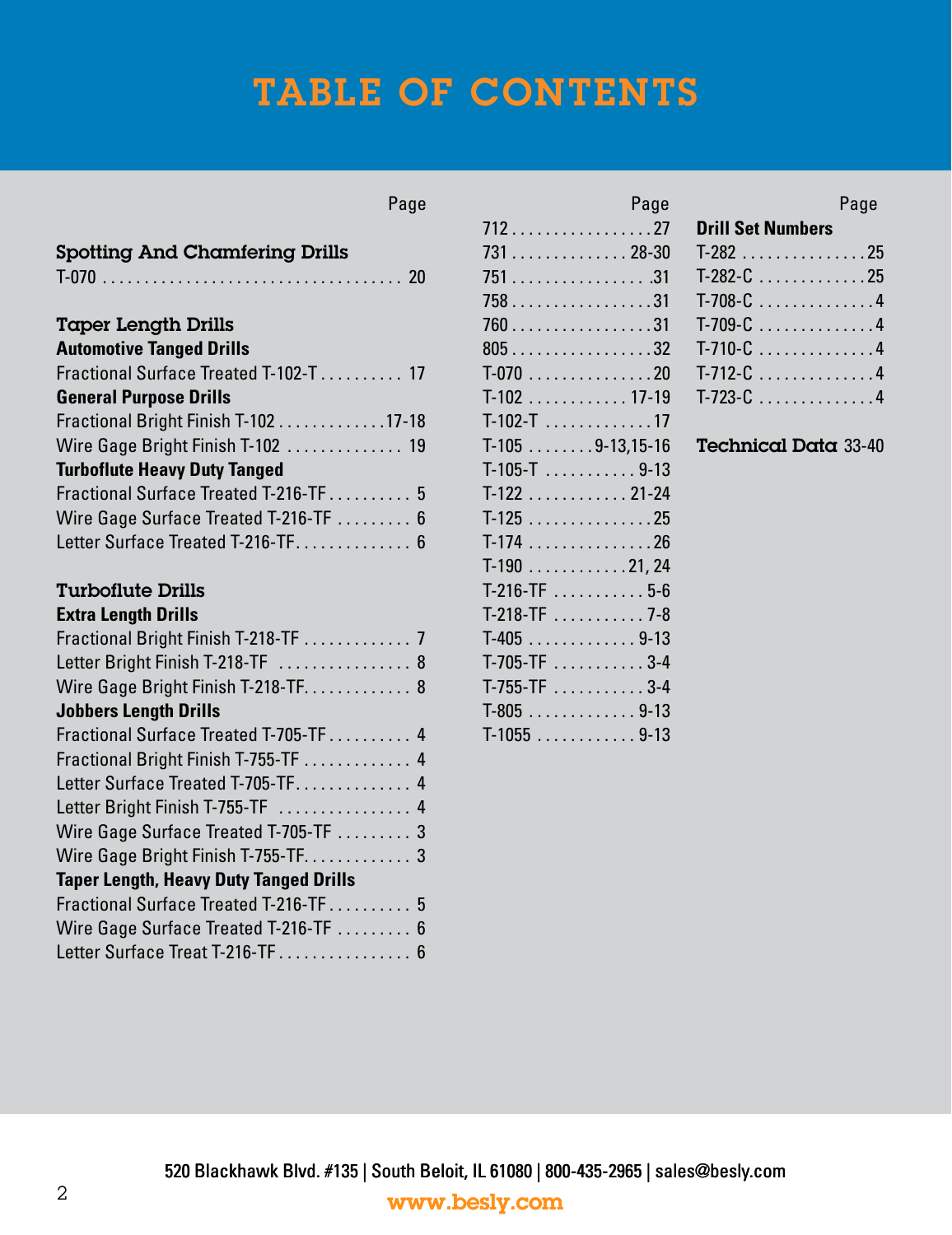### TURBOFLUTE TWIST DRILLS High Speed Steel

#### **Surface Treated T-705-TF Bright Finish T-755-TF**

#### Jobbers Length – Straight Shank

Heavy-duty parabolic profiled flutes for easy chip flow. Designed for automotive, aerospace, and other high volume metalworking industries. Provide longer life, better drilled hole quality, and increased feed rates. Split point design seats itself and holds centers. Surface treated drills for drilling stringy, low, and medium strength steels below 120,000 p.s.i. Bright finish drills for aluminum and other nonferrous materials.



135° Split Point

| <b>Wire Gage Sizes</b> |                |                          |                        |           |                   |          |                  |                |                          |                        |           |                 |                   |
|------------------------|----------------|--------------------------|------------------------|-----------|-------------------|----------|------------------|----------------|--------------------------|------------------------|-----------|-----------------|-------------------|
|                        | <b>Decimal</b> | <b>Overall</b><br>Length | <b>Flute</b><br>Length | Std. Pkg. | <b>EDP Number</b> |          |                  | <b>Decimal</b> | <b>Overall</b><br>Length | <b>Flute</b><br>Length | Std. Pkg. |                 | <b>EDP Number</b> |
| <b>Size</b>            | Equiv.         | A                        | B                      | Oty.      | <b>T-705-TF</b>   | T-755-TF | <b>Size</b>      | Equiv.         | A                        | B                      | Qty.      | <b>T-705-TF</b> | $T-755-TF$        |
| 53                     | .0595          | $1 - 7/8$                | 7/8                    | 12        | 20948             | 29781    | 26               | .1470          | 3                        | $1 - 7/8$              | 12        | 20593           | 29754             |
| 52                     | .0635          | $1 - 7/8$                | 7/8                    | 12        | 20947             | 29780    | 25               | .1495          | 3                        | $1 - 7/8$              | 12        | 20592           | 29753             |
| 51                     | .0670          | $\overline{2}$           | $\mathbf{1}$           | 12        | 20946             | 29779    | 24               | .1520          | $3 - 1/8$                | $\overline{2}$         | 12        | 20591           | 29752             |
| 50                     | .0700          | 2                        | $\mathbf{1}$           | 12        | 20939             | 29778    | 23               | .1540          | $3 - 1/8$                | $\overline{2}$         | 12        | 20590           | 29751             |
| 49                     | .0730          | $\overline{2}$           | $\mathbf{1}$           | 12        | 20938             | 29777    | 22               | .1570          | $3 - 1/8$                | $\overline{2}$         | 12        | 20585           | 29750             |
| 48                     | .0760          | $\overline{2}$           | $\mathbf{1}$           | 12        | 20937             | 29776    | 21               | .1590          | $3 - 1/4$                | $2 - 1/8$              | 12        | 20584           | 29749             |
| 47                     | .0785          | $\overline{2}$           | $\mathbf{1}$           | 12        | 20936             | 29775    | 20               | .1610          | $3 - 1/4$                | $2 - 1/8$              | 12        | 20583           | 29748             |
| 46                     | .0810          | $2 - 1/8$                | $1 - 1/8$              | 12        | 20929             | 29774    | 19               | .1660          | $3 - 1/4$                | $2 - 1/8$              | 12        | 20582           | 29747             |
| 45                     | .0820          | $2 - 1/8$                | $1 - 1/8$              | 12        | 20928             | 29773    | 18               | .1695          | $3 - 1/4$                | $2 - 1/8$              | 12        | 20581           | 29746             |
| 44                     | .0860          | $2 - 1/8$                | $1 - 1/8$              | 12        | 20927             | 29772    | 17               | .1730          | $3 - 3/8$                | $2 - 3/16$             | 12        | 20580           | 29745             |
| 43                     | .0890          | $2 - 1/4$                | $1 - 1/4$              | 12        | 20926             | 29771    | 16               | .1770          | $3 - 3/8$                | $2 - 3/16$             | 12        | 20575           | 29744             |
| 42                     | .0935          | $2 - 1/4$                | $1 - 1/4$              | 12        | 20919             | 29770    | 15               | .1800          | $3 - 3/8$                | $2 - 3/16$             | 12        | 20574           | 29743             |
| 41                     | .0960          | $2 - 3/8$                | $1 - 3/8$              | 12        | 20918             | 29769    | 14               | .1820          | $3 - 3/8$                | $2 - 3/16$             | 12        | 20573           | 29742             |
| 40                     | .0980          | $2 - 3/8$                | $1 - 3/8$              | 12        | 20501             | 29768    | 13               | .1850          | $3 - 1/2$                | $2 - 5/16$             | 12        | 20572           | 29741             |
| 39                     | .0995          | $2 - 3/8$                | $1 - 3/8$              | 12        | 20500             | 29767    | 12               | .1890          | $3 - 1/2$                | $2 - 5/16$             | 12        | 20571           | 29740             |
| 38                     | .1015          | $2 - 1/2$                | $1 - 7/16$             | 12        | 20495             | 29766    | 11               | .1910          | $3 - 1/2$                | $2 - 5/16$             | 12        | 20570           | 29739             |
| 37                     | .1040          | $2 - 1/2$                | $1 - 7/16$             | 12        | 20494             | 29765    | 10               | .1935          | $3 - 5/8$                | $2 - 7/16$             | 12        | 20565           | 29738             |
| 36                     | .1065          | $2 - 1/2$                | $1 - 7/16$             | 12        | 20493             | 29764    | 9                | .1960          | $3 - 5/8$                | $2 - 7/16$             | 12        | 20564           | 29737             |
| 35                     | .1100          | $2 - 5/8$                | $1 - 1/2$              | 12        | 20492             | 29763    | 8                | .1990          | $3 - 5/8$                | $2 - 7/16$             | 12        | 20563           | 29736             |
| 34                     | .1110          | $2 - 5/8$                | $1 - 1/2$              | 12        | 20491             | 29762    | $\overline{7}$   | .2010          | $3 - 5/8$                | $2 - 7/16$             | 12        | 20444           | 29735             |
| 33                     | .1130          | $2 - 5/8$                | $1 - 1/2$              | 12        | 20490             | 29761    | $\boldsymbol{6}$ | .2040          | $3 - 3/4$                | $2 - 1/2$              | 12        | 20562           | 29734             |
| 32                     | .1160          | $2 - 3/4$                | $1 - 5/8$              | 12        | 20603             | 29760    | 5                | .2055          | $3 - 3/4$                | $2 - 1/2$              | 12        | 20561           | 29733             |
| 31                     | .1200          | $2 - 3/4$                | $1 - 5/8$              | 12        | 20602             | 29759    | $\overline{4}$   | .2090          | $3 - 3/4$                | $2 - 1/2$              | 12        | 20560           | 29732             |
| 30                     | .1285          | $2 - 3/4$                | $1 - 5/8$              | 12        | 20601             | 29758    | 3                | .2130          | $3 - 3/4$                | $2 - 1/2$              | 12        | 20555           | 29731             |
| 29                     | .1360          | $2 - 7/8$                | $1 - 3/4$              | 12        | 20600             | 29757    | $\overline{2}$   | .2210          | $3 - 7/8$                | $2 - 5/8$              | 12        | 20554           | 29730             |
| 28                     | .1405          | $2 - 7/8$                | $1 - 3/4$              | 12        | 20595             | 29756    | $\mathbf{1}$     | .2280          | $3 - 7/8$                | $2 - 5/8$              | 12        | 20553           | 29729             |
| 27                     | .1440          | 3                        | $1 - 7/8$              | 12        | 20594             | 29755    |                  |                |                          |                        |           |                 |                   |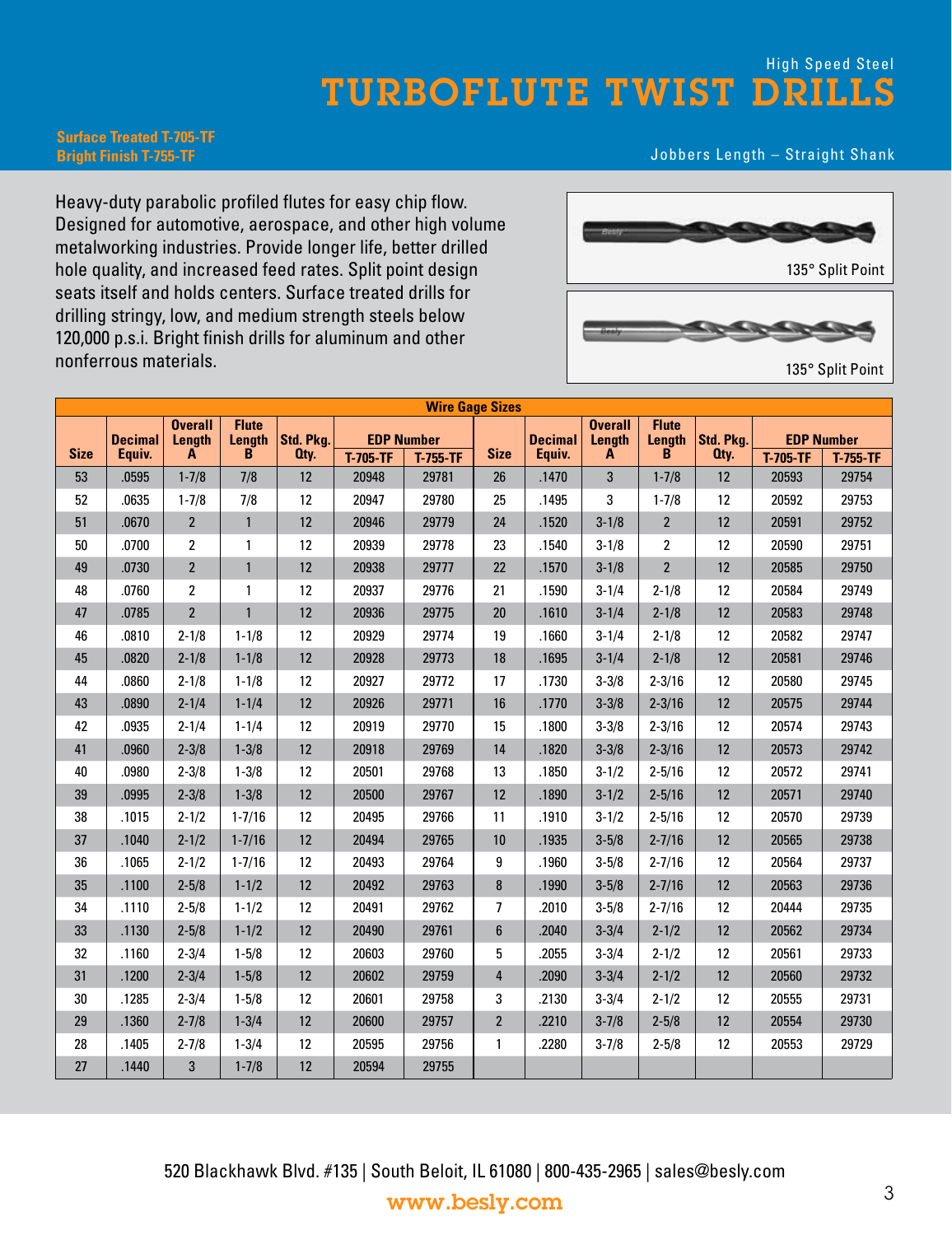# **Surface Treated T-705-TF**

#### Jobbers Length - Straight Shank

| <b>Fractional Sizes</b> |                                                                                                     |                                         |                                                  |                           |                 |                               |                                                                                            |                          |                               | <b>Letter Sizes</b>                      |                        |                 |                                                     |
|-------------------------|-----------------------------------------------------------------------------------------------------|-----------------------------------------|--------------------------------------------------|---------------------------|-----------------|-------------------------------|--------------------------------------------------------------------------------------------|--------------------------|-------------------------------|------------------------------------------|------------------------|-----------------|-----------------------------------------------------|
| <b>Size</b>             | <b>Decimal</b><br>Equiv.                                                                            | <b>Overall</b><br>Length<br>A           | <b>Flute</b><br>Length<br>$\mathbf{B}$           | Std. Pkg.<br>Oty.         | <b>T-705-TF</b> | <b>EDP Number</b><br>T-755-TF | <b>Size</b>                                                                                | <b>Decimal</b><br>Equiv. | <b>Overall</b><br>Length<br>A | <b>Flute</b><br>Length<br>$\overline{B}$ | Std. Pkg.<br>Oty.      | <b>T-705-TF</b> | <b>EDP Number</b><br>T-755-TF                       |
| 1/16                    | .0625                                                                                               | $1 - 7/8$                               | 7/8                                              | 12                        | 20909           | 29700                         | A                                                                                          | .2340                    | $3 - 7/8$                     | $2 - 5/8$                                | 12                     | 29953           | 29782                                               |
| 5/64                    | .0781                                                                                               | 2                                       | 1                                                | 12                        | 20916           | 29701                         | B                                                                                          | .2380                    | 4                             | $2 - 3/4$                                | 12                     | 29954           | 29783                                               |
| 3/32                    | .0938                                                                                               | $2 - 1/4$                               | $1 - 1/4$                                        | 12                        | 20917           | 29702                         | C                                                                                          | .2420                    | $\overline{4}$                | $2 - 3/4$                                | 12                     | 29955           | 29784                                               |
| 7/64                    | .1094                                                                                               | $2 - 5/8$                               | $1 - 1/2$                                        | 12                        | 20510           | 29703                         | D                                                                                          | .2460                    | 4                             | $2 - 3/4$                                | 12                     | 29956           | 29785                                               |
| 1/8                     | .1250                                                                                               | $2 - 3/4$                               | $1 - 5/8$                                        | 12                        | 20511           | 29704                         | E                                                                                          | .2500                    | $\overline{4}$                | $2 - 3/4$                                | 12                     | 20523           | 29712                                               |
| 9/64                    | .1406                                                                                               | $2 - 7/8$                               | $1 - 3/4$                                        | 12                        | 20512           | 29705                         | F                                                                                          | .2570                    | $4 - 1/8$                     | $2 - 7/8$                                | 12                     | 29957           | 29786                                               |
| 5/32                    | .1562                                                                                               | $3 - 1/8$                               | $\overline{2}$                                   | 12                        | 20513           | 29706                         | G                                                                                          | .2610                    | $4 - 1/8$                     | $2 - 7/8$                                | 12                     | 29958           | 29787                                               |
| 11/64                   | .1719                                                                                               | $3 - 1/4$                               | $2 - 1/8$                                        | 12                        | 20514           | 29707                         | Н                                                                                          | .2660                    | $4 - 1/8$                     | $2 - 7/8$                                | 12                     | 29959           | 29788                                               |
| 3/16                    | .1875                                                                                               | $3 - 1/2$                               | $2 - 5/16$                                       | 12                        | 20515           | 29708                         |                                                                                            | .2720                    | $4 - 1/8$                     | $2 - 7/8$                                | 12                     | 29960           | 29789                                               |
| 13/64                   | .2031                                                                                               | $3 - 5/8$                               | $2 - 7/16$                                       | 12                        | 20520           | 29709                         | J                                                                                          | .2770                    | $4 - 1/8$                     | $2 - 7/8$                                | 12                     | 29961           | 29790                                               |
| 7/32                    | .2188                                                                                               | $3 - 3/4$                               | $2 - 1/2$                                        | 12                        | 20521           | 29710                         | К                                                                                          | .2810                    | $4 - 1/4$                     | $2 - 15/16$                              | 12                     | 29962           | 29791                                               |
|                         | .2344                                                                                               |                                         |                                                  |                           |                 |                               |                                                                                            |                          |                               |                                          |                        |                 | 29792                                               |
| 15/64<br>1/4            | .2500                                                                                               | $3 - 7/8$<br>$\overline{\mathbf{4}}$    | $2 - 5/8$<br>$2 - 3/4$                           | 12<br>12                  | 20522<br>20523  | 29711<br>29712                | L<br>$\mathsf{M}% _{T}=\mathsf{M}_{T}\!\left( a,b\right) ,\ \mathsf{M}_{T}=\mathsf{M}_{T}$ | .2900<br>.2950           | $4 - 1/4$<br>$4 - 3/8$        | $2 - 15/16$<br>$3 - 1/16$                | 12<br>$\boldsymbol{6}$ | 29963<br>29964  | 29793                                               |
|                         |                                                                                                     |                                         |                                                  |                           |                 |                               |                                                                                            |                          |                               |                                          |                        |                 |                                                     |
| 17/64                   | .2656                                                                                               | $4 - 1/8$                               | $2 - 7/8$                                        | 12                        | 20524           | 29713                         | ${\sf N}$                                                                                  | .3020                    | $4 - 3/8$                     | $3 - 1/16$                               | 6                      | 29965           | 29794                                               |
| 9/32                    | .2812                                                                                               | $4 - 1/4$                               | $2 - 15/16$                                      | 12                        | 20525           | 29714                         | 0                                                                                          | .3160                    | $4 - 1/2$                     | $3 - 3/16$                               | $6\phantom{1}6$        | 29966           | 29795                                               |
| 19/64                   | .2969                                                                                               | $4 - 3/8$                               | $3 - 1/16$                                       | 6                         | 20530           | 29715                         | P                                                                                          | .3230                    | $4 - 5/8$                     | $3 - 5/16$                               | 6                      | 29967           | 29796                                               |
| 5/16                    | .3125                                                                                               | $4 - 1/2$                               | $3 - 3/16$                                       | $6\phantom{1}$            | 20531           | 29716                         | $\mathbf 0$                                                                                | .3320                    | $4 - 3/4$                     | $3 - 7/16$                               | $6\phantom{1}$         | 29968           | 29797                                               |
| 21/64                   | .3281                                                                                               | $4 - 5/8$                               | $3 - 5/16$                                       | 6                         | 20532           | 29717                         | R                                                                                          | .3390                    | $4 - 3/4$                     | $3 - 7/16$                               | 6                      | 29969           | 29798                                               |
| 11/32                   | .3438                                                                                               | $4 - 3/4$                               | $3 - 7/16$                                       | 6                         | 20533           | 29718                         | S                                                                                          | .3480                    | $4 - 7/8$                     | $3 - 1/2$                                | $6\phantom{1}$         | 29970           | 29799                                               |
| 23/64                   | .3594                                                                                               | $4 - 7/8$                               | $3 - 1/2$                                        | 6                         | 20534           | 29719                         | T                                                                                          | .3580                    | $4 - 7/8$                     | $3 - 1/2$                                | 6                      | 29971           | 29800                                               |
| 3/8                     | .3750                                                                                               | $5\phantom{.0}$                         | $3 - 5/8$                                        | 6                         | 20535           | 29720                         | U                                                                                          | .3680                    | $5\phantom{.0}$               | $3 - 5/8$                                | $6\phantom{1}$         | 29972           | 29801                                               |
| 25/64                   | .3906                                                                                               | $5 - 1/8$                               | $3 - 3/4$                                        | 6                         | 20540           | 29721                         | V                                                                                          | .3770                    | 5                             | $3 - 5/8$                                | 6                      | 29973           | 29802                                               |
| 13/32                   | .4062                                                                                               | $5 - 1/4$                               | $3 - 7/8$                                        | 6                         | 20541           | 29722                         | W                                                                                          | .3860                    | $5 - 1/8$                     | $3 - 3/4$                                | $6\phantom{1}$         | 29974           | 29803                                               |
| 27/64                   | .4219                                                                                               | $5 - 3/8$                               | $3 - 5/16$                                       | 6                         | 20542           | 29723                         | X                                                                                          | .3970                    | $5 - 1/8$                     | $3 - 3/4$                                | 6                      | 29975           | 29804                                               |
| 7/16                    | .4375                                                                                               | $5 - 1/2$                               | $4 - 1/16$                                       | $6\phantom{1}$            | 20543           | 29724                         | Υ                                                                                          | .4040                    | $5 - 1/4$                     | $3 - 7/8$                                | $6\phantom{1}6$        | 29976           | 29805                                               |
| 29/64                   | .4531                                                                                               | $5 - 5/8$                               | $4 - 3/16$                                       | 6                         | 20544           | 29725                         | Z                                                                                          | .4130                    | $5 - 1/4$                     | $3 - 7/8$                                | 6                      | 29977           | 29806                                               |
| 15/32                   | .4688                                                                                               | $5 - 3/4$                               | $4 - 5/16$                                       | 6                         | 20545           | 29726                         |                                                                                            |                          |                               |                                          |                        |                 |                                                     |
| 31/64                   | .4844                                                                                               | $5 - 7/8$                               | $4 - 3/8$                                        | 6                         | 20550           | 29727                         |                                                                                            |                          |                               |                                          |                        |                 |                                                     |
| 1/2                     | .5000                                                                                               | 6                                       | $4 - 1/2$                                        | 6                         | 20551           | 29728                         |                                                                                            |                          |                               |                                          |                        |                 |                                                     |
|                         |                                                                                                     | DRILL SETS                              |                                                  |                           |                 |                               |                                                                                            |                          |                               |                                          |                        |                 | 135° Split Point<br><b>Surface Treated T-715-TF</b> |
| <b>Set Number</b>       |                                                                                                     |                                         | <b>Drill Sets</b><br><b>Drill Size with Case</b> |                           |                 | <b>EDP Number</b>             |                                                                                            |                          |                               |                                          |                        |                 |                                                     |
| T-723C                  |                                                                                                     | Fractional Sizes 1/16 thru 3/8 by 64ths |                                                  |                           |                 | 25780                         |                                                                                            |                          |                               |                                          |                        |                 |                                                     |
| T-709C                  |                                                                                                     | Fractional Sizes 1/16 thru 1/2 by 64ths |                                                  |                           |                 | 25781                         |                                                                                            |                          |                               |                                          |                        |                 |                                                     |
| T-708C                  |                                                                                                     | Fractional Sizes 1/16 thru 1/2 by 32nds |                                                  |                           |                 | 25782                         |                                                                                            |                          |                               |                                          |                        |                 |                                                     |
| T-710C                  |                                                                                                     |                                         |                                                  | Wire Gage Sizes 1 thru 53 |                 | 25783                         |                                                                                            |                          |                               |                                          |                        |                 |                                                     |
| T-712C                  |                                                                                                     |                                         | Letter Sizes A thru Z                            |                           |                 | 25784                         |                                                                                            |                          |                               |                                          |                        |                 |                                                     |
|                         |                                                                                                     |                                         |                                                  |                           |                 |                               |                                                                                            |                          |                               |                                          |                        |                 |                                                     |
| 4                       | 520 Blackhawk Blvd. #135   South Beloit, IL 61080   800-435-2965   sales@besly.com<br>www.besly.com |                                         |                                                  |                           |                 |                               |                                                                                            |                          |                               |                                          |                        |                 |                                                     |
|                         |                                                                                                     |                                         |                                                  |                           |                 |                               |                                                                                            |                          |                               |                                          |                        |                 |                                                     |

# DRILL SETS

| <b>Drill Sets</b> |                                         |                   |  |  |  |  |  |  |  |  |
|-------------------|-----------------------------------------|-------------------|--|--|--|--|--|--|--|--|
| <b>Set Number</b> | <b>Drill Size with Case</b>             | <b>EDP Number</b> |  |  |  |  |  |  |  |  |
| T-723C            | Fractional Sizes 1/16 thru 3/8 by 64ths | 25780             |  |  |  |  |  |  |  |  |
| T-709C            | Fractional Sizes 1/16 thru 1/2 by 64ths | 25781             |  |  |  |  |  |  |  |  |
| T-708C            | Fractional Sizes 1/16 thru 1/2 by 32nds | 25782             |  |  |  |  |  |  |  |  |
| T-710C            | Wire Gage Sizes 1 thru 53               | 25783             |  |  |  |  |  |  |  |  |
| T-712C            | Letter Sizes A thru Z                   | 25784             |  |  |  |  |  |  |  |  |

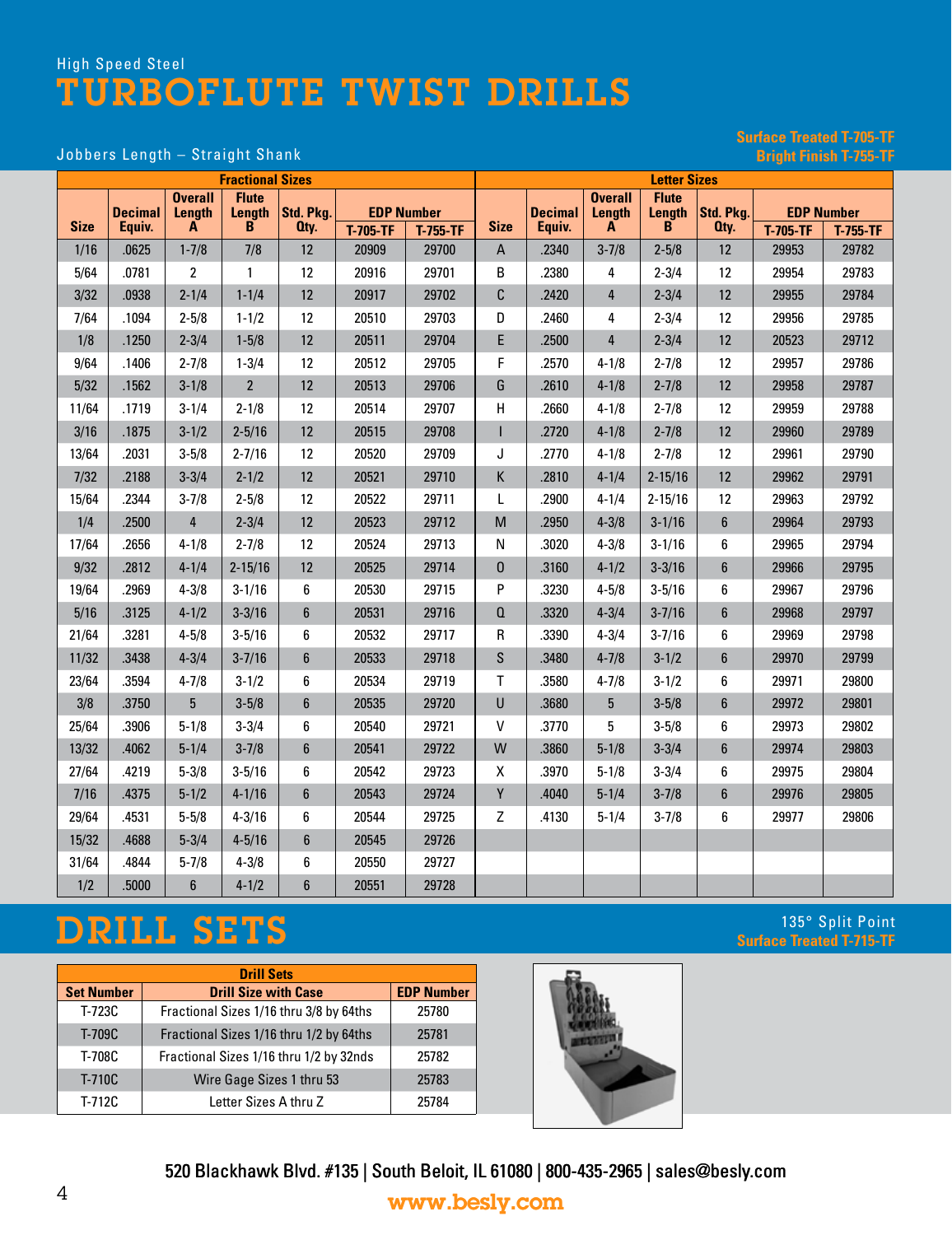#### **Surface Treated T-216-TF Tanged**

Taper Length 135° Split Point – Straight Shank – Long Flute

Heavy-duty parabolic profiled flutes for easy chip flow. Designed for automotive and other high volume metal working industries. Provide longer life, better drilled hole quality, and increased feed rates. Split point design seats itself and holds centers.

Heavier web drills ideal for use in stringy, low, and medium strength steels below 120,000 p.s.i. Also for use in exotic and difficult-to-machine materials, ferrous and nonferrous. For tang dimensions see page 14.



|             |                          |                               |                             |                   |                             | <b>Fractional Sizes</b> |                          |                               |                             |                   |                             |
|-------------|--------------------------|-------------------------------|-----------------------------|-------------------|-----------------------------|-------------------------|--------------------------|-------------------------------|-----------------------------|-------------------|-----------------------------|
| <b>Size</b> | <b>Decimal</b><br>Equiv. | <b>Overall</b><br>Lenath<br>A | <b>Flute</b><br>Length<br>B | Std. Pka.<br>Oty. | <b>EDP</b><br><b>Number</b> | <b>Size</b>             | <b>Decimal</b><br>Equiv. | <b>Overall</b><br>Length<br>A | <b>Flute</b><br>Length<br>в | Std. Pka.<br>Oty. | <b>EDP</b><br><b>Number</b> |
| 1/16        | .0625                    | 3                             | $\overline{c}$              | 12                | 28500                       | 23/64                   | .3594                    | $6 - 3/4$                     | $5 - 3/8$                   | 6                 | 28517                       |
| 5/64        | .0781                    | $3 - 3/4$                     | $2 - 1/2$                   | 12                | 28501                       | 3/8                     | .3750                    | $6 - 3/4$                     | $5 - 3/8$                   | $6\phantom{1}$    | 28518                       |
| 3/32        | .0938                    | $4 - 1/4$                     | $2 - 13/16$                 | 12                | 28502                       | 25/64                   | .3906                    | 7                             | $5 - 5/8$                   | 6                 | 28519                       |
| 7/64        | .1094                    | $4 - 5/8$                     | $3 - 1/8$                   | 12                | 28503                       | 13/32                   | .4062                    | $\overline{7}$                | $5 - 5/8$                   | 6                 | 28520                       |
| 1/8         | .1250                    | $5 - 1/8$                     | $3 - 3/8$                   | 12                | 28504                       | 27/64                   | .4219                    | $7 - 1/4$                     | $5 - 11/16$                 | 6                 | 28521                       |
| 9/64        | .1406                    | $5 - 3/8$                     | $3 - 5/8$                   | 12                | 28505                       | 7/16                    | .4375                    | $7 - 1/4$                     | $5 - 11/16$                 | $6\phantom{a}$    | 28522                       |
| 5/32        | .1562                    | $5 - 3/8$                     | $3 - 3/4$                   | 12                | 28506                       | 29/64                   | .4531                    | $7 - 1/2$                     | $5 - 3/4$                   | 6                 | 28523                       |
| 11/64       | .1719                    | $5 - 3/4$                     | $4 - 1/8$                   | 12                | 27998                       | 15/32                   | .4688                    | $7 - 1/2$                     | $5 - 3/4$                   | 6                 | 28524                       |
| 3/16        | .1875                    | $5 - 3/4$                     | $4 - 1/8$                   | 12                | 27999                       | 31/64                   | .4844                    | $7 - 3/4$                     | $5 - 3/4$                   | 6                 | 28525                       |
| 13/64       | .2031                    | $6\phantom{1}$                | $4 - 3/8$                   | 12                | 28507                       | 1/2                     | .5000                    | $7 - 3/4$                     | $5 - 3/4$                   | 6                 | 28526                       |
| 7/32        | .2188                    | 6                             | $4 - 3/8$                   | 12                | 28508                       | 33/64                   | .5156                    | 8                             | 6                           | 1                 | 28527                       |
| 15/64       | .2344                    | $6 - 1/8$                     | $4 - 13/16$                 | 12                | 28509                       | 17/32                   | .5312                    | 8                             | $6\phantom{1}$              | $\mathbf{1}$      | 28528                       |
| 1/4         | .2500                    | $6 - 1/8$                     | $4 - 13/16$                 | 12                | 28510                       | 9/16                    | .5625                    | $8 - 1/4$                     | $6 - 1/4$                   | 1                 | 28529                       |
| 17/64       | .2656                    | $6 - 1/4$                     | 5 <sup>5</sup>              | 12                | 28511                       | 19/32                   | .5938                    | $8 - 3/4$                     | $6 - 1/2$                   | $\mathbf{1}$      | 28530                       |
| 9/32        | .2812                    | $6 - 1/4$                     | 5                           | 12                | 28512                       | 5/8                     | .6250                    | $8 - 3/4$                     | $6 - 1/2$                   | 1                 | 28531                       |
| 19/64       | .2969                    | $6 - 3/8$                     | $5 - 1/8$                   | 6                 | 28513                       | 21/32                   | .6562                    | 9                             | $6 - 3/4$                   | 1                 | 28532                       |
| 5/16        | .3125                    | $6 - 3/8$                     | $5 - 1/8$                   | 6                 | 28514                       | 11/16                   | .6875                    | $9 - 1/4$                     | $6 - 7/8$                   | 1                 | 28533                       |
| 21/64       | .3281                    | $6 - 1/2$                     | $5 - 1/4$                   | $6\phantom{.}$    | 28515                       | 23/32                   | .7188                    | $9 - 1/2$                     | $7 - 1/8$                   | $\mathbf{1}$      | 28534                       |
| 11/32       | .3438                    | $6 - 1/2$                     | $5 - 1/4$                   | 6                 | 28516                       | 3/4                     | .7500                    | $9 - 3/4$                     | $7 - 3/8$                   | 1                 | 28535                       |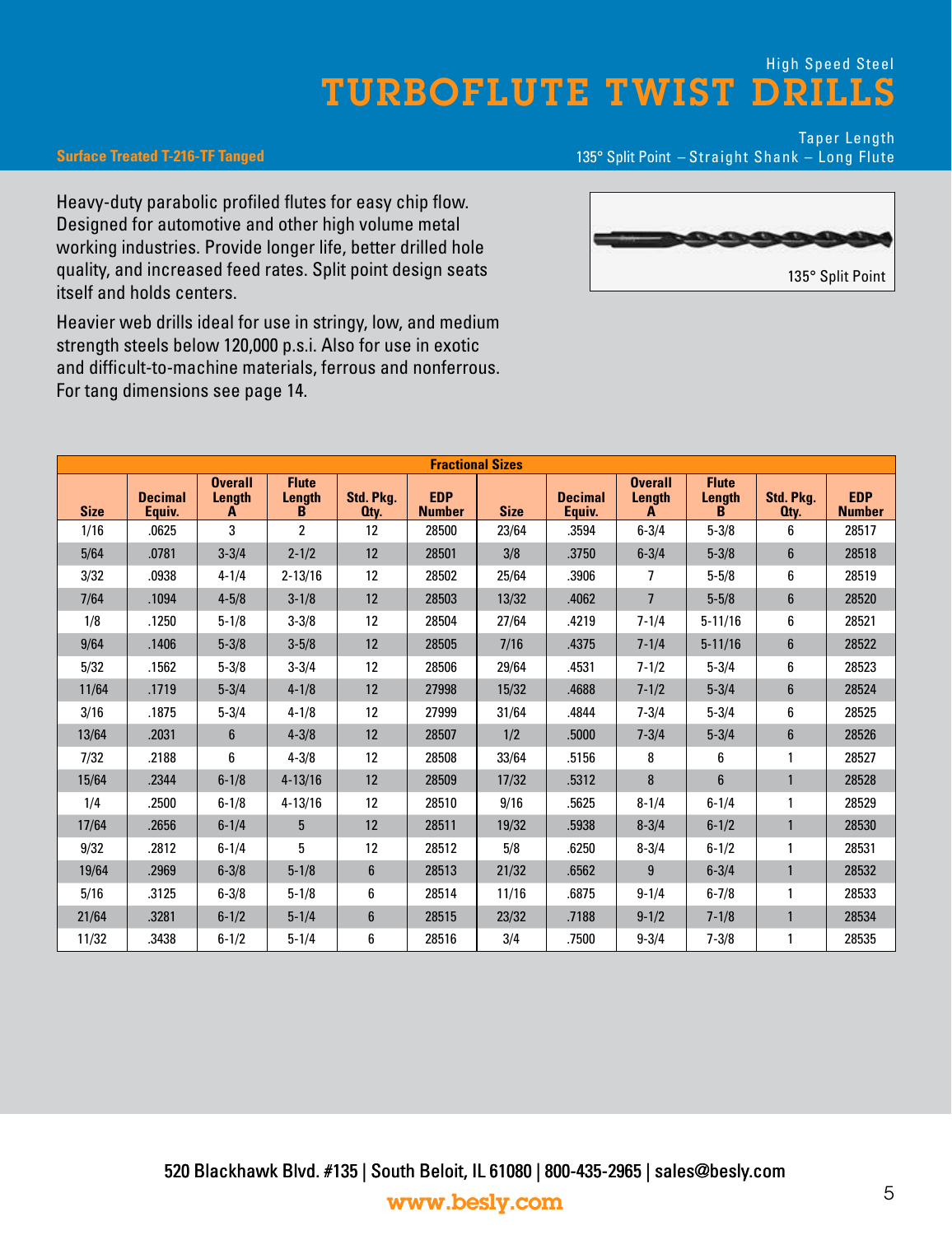#### Taper Length Straight Shank – Long Flute

#### **Surface Treated T-216-TF**

| <b>Wire Gage Sizes</b> |                          |                               |                             |                   |                             |                 |                          |                               |                             |                   |                             |
|------------------------|--------------------------|-------------------------------|-----------------------------|-------------------|-----------------------------|-----------------|--------------------------|-------------------------------|-----------------------------|-------------------|-----------------------------|
| <b>Size</b>            | <b>Decimal</b><br>Equiv. | <b>Overall</b><br>Length<br>A | <b>Flute</b><br>Length<br>B | Std. Pkg.<br>Oty. | <b>EDP</b><br><b>Number</b> | <b>Size</b>     | <b>Decimal</b><br>Equiv. | <b>Overall</b><br>Length<br>A | <b>Flute</b><br>Length<br>B | Std. Pkg.<br>Oty. | <b>EDP</b><br><b>Number</b> |
| 40                     | .0980                    | $4 - 5/8$                     | $3 - 1/8$                   | 12                | 28605                       | 20              | .1610                    | $5 - 3/4$                     | $4 - 1/8$                   | 12                | 28625                       |
| 39                     | .0995                    | $4 - 5/8$                     | $3 - 1/8$                   | 12                | 28606                       | 19              | .1660                    | $5 - 3/4$                     | $4 - 1/8$                   | 12                | 28626                       |
| 38                     | .1015                    | $4 - 5/8$                     | $3 - 1/8$                   | 12                | 28607                       | 18              | .1695                    | $5 - 3/4$                     | $4 - 1/8$                   | 12                | 28627                       |
| 37                     | .1040                    | $4 - 5/8$                     | $3 - 1/8$                   | 12                | 28608                       | 17              | .1730                    | $5 - 3/4$                     | $4 - 1/8$                   | 12                | 28628                       |
| 36                     | .1065                    | $4 - 5/8$                     | $3 - 1/8$                   | 12                | 28609                       | 16              | .1770                    | $5 - 3/4$                     | $4 - 1/8$                   | 12                | 28629                       |
| 35                     | .1100                    | $5 - 1/8$                     | $3 - 3/8$                   | 12                | 28610                       | 15              | .1800                    | $5 - 3/4$                     | $4 - 1/8$                   | 12                | 28630                       |
| 34                     | .1110                    | $5 - 1/8$                     | $3 - 3/8$                   | 12                | 28611                       | 14              | .1820                    | $5 - 3/4$                     | $4 - 1/8$                   | 12                | 28631                       |
| 33                     | .1130                    | $5 - 1/8$                     | $3 - 3/8$                   | 12                | 28612                       | 13              | .1850                    | $5 - 3/4$                     | $4 - 1/8$                   | 12                | 28632                       |
| 32                     | .1160                    | $5 - 1/8$                     | $3 - 3/8$                   | 12                | 28613                       | 12              | .1890                    | 6                             | $4 - 3/8$                   | 12                | 28633                       |
| 31                     | .1200                    | $5 - 1/8$                     | $3 - 3/8$                   | 12                | 28614                       | 11              | .1910                    | $6\phantom{1}$                | $4 - 3/8$                   | 12                | 28634                       |
| 30                     | .1285                    | $5 - 3/8$                     | $3 - 5/8$                   | 12                | 28615                       | 10 <sup>1</sup> | .1935                    | 6                             | $4 - 3/8$                   | 12                | 28635                       |
| 29                     | .1360                    | $5 - 3/8$                     | $3 - 5/8$                   | 12                | 28616                       | 9               | .1960                    | $6\phantom{1}$                | $4 - 3/8$                   | 12                | 28636                       |
| 28                     | .1405                    | $5 - 3/8$                     | $3 - 5/8$                   | 12                | 28617                       | 8               | .1990                    | 6                             | $4 - 3/8$                   | 12                | 28637                       |
| 27                     | .1440                    | $5 - 3/8$                     | $3 - 3/4$                   | 12                | 28618                       | $\overline{7}$  | .2010                    | $6\phantom{1}$                | $4 - 3/8$                   | 12                | 28638                       |
| 26                     | .1470                    | $5 - 3/8$                     | $3 - 3/4$                   | 12                | 28619                       | 6               | .2040                    | 6                             | $4 - 3/8$                   | 12                | 28639                       |
| 25                     | .1495                    | $5 - 3/8$                     | $3 - 3/4$                   | 12                | 28620                       | 5               | .2055                    | $6\phantom{.}$                | $4 - 3/8$                   | 12                | 28640                       |
| 24                     | .1520                    | $5 - 3/8$                     | $3 - 3/4$                   | 12                | 28621                       | 4               | .2090                    | 6                             | $4 - 3/8$                   | 12                | 28641                       |
| 23                     | .1540                    | $5 - 3/8$                     | $3 - 3/4$                   | 12                | 28622                       | 3               | .2130                    | $6\phantom{1}$                | $4 - 3/8$                   | 12                | 28642                       |
| 22                     | .1570                    | $5 - 3/4$                     | $4 - 1/8$                   | 12                | 28623                       | 2               | .2210                    | $6 - 1/8$                     | $4 - 13/16$                 | 12                | 28643                       |
| 21                     | .1590                    | $5 - 3/4$                     | $4 - 1/8$                   | 12                | 28624                       | $\mathbf{1}$    | .2280                    | $6 - 1/8$                     | $4 - 13/16$                 | 12                | 28644                       |

| <b>Size</b> | <b>Decimal</b><br>Equiv. | <b>Overall</b><br>Length<br>A | <b>Flute</b><br>Length<br>B | Std. Pkg.<br>Oty. | <b>EDP</b><br><b>Number</b> | <b>Size</b>  | <b>Decimal</b><br>Equiv. | <b>Overall</b><br>Length<br>A | <b>Flute</b><br>Length<br>в | Std. Pkg.<br>Oty. | <b>EDP</b><br><b>Number</b> |
|-------------|--------------------------|-------------------------------|-----------------------------|-------------------|-----------------------------|--------------|--------------------------|-------------------------------|-----------------------------|-------------------|-----------------------------|
| Α           | .2340                    | $6 - 1/8$                     | $4 - 13/16$                 | $12 \overline{ }$ | 28645                       | 0            | .3160                    | $6 - 1/2$                     | $5 - 1/4$                   | 6                 | 28658                       |
| B           | .2380                    | $6 - 1/8$                     | $4 - 13/16$                 | 12                | 28646                       | P            | .3230                    | $6 - 1/2$                     | $5 - 1/4$                   | $6\phantom{1}$    | 28659                       |
| C           | .2420                    | $6 - 1/8$                     | $4 - 13/16$                 | 12                | 28647                       | Q            | .3320                    | $6 - 1/2$                     | $5 - 1/4$                   | 6                 | 28660                       |
| D           | .2460                    | $6 - 1/8$                     | $4 - 13/16$                 | 12                | 28648                       | $\mathsf{R}$ | .3390                    | $6 - 1/2$                     | $5 - 1/4$                   | $6\phantom{1}$    | 28661                       |
| F           | .2570                    | $6 - 1/4$                     | 5                           | 12                | 28649                       | S            | .3480                    | $6 - 3/4$                     | $5 - 3/8$                   | 6                 | 28662                       |
| G           | .2610                    | $6 - 1/4$                     | 5                           | 12                | 28650                       | T            | .3580                    | $6 - 3/4$                     | $5 - 3/8$                   | $6\phantom{1}$    | 28663                       |
| Н           | .2660                    | $6 - 1/4$                     | 5                           | 12                | 28651                       | U            | .3680                    | $6 - 3/4$                     | $5 - 3/8$                   | 6                 | 28664                       |
|             | .2720                    | $6 - 1/4$                     | 5 <sup>1</sup>              | 12                | 28652                       | $\mathsf{V}$ | .3770                    | 7                             | $5 - 5/8$                   | $6\phantom{1}$    | 28665                       |
| J           | .2770                    | $6 - 1/4$                     | 5                           | 12                | 28653                       | W            | .3860                    | 7                             | $5 - 5/8$                   | 6                 | 28666                       |
| K           | .2810                    | $6 - 1/4$                     | 5                           | 12                | 28654                       | X            | .3970                    | $\overline{7}$                | $5 - 5/8$                   | $\boldsymbol{6}$  | 28667                       |
|             | .2900                    | $6 - 3/8$                     | $5 - 1/8$                   | 12                | 28655                       | γ            | .4040                    | 7                             | $5 - 5/8$                   | 6                 | 28668                       |
| M           | .2950                    | $6 - 3/8$                     | $5 - 1/8$                   | 6                 | 28656                       | Z            | .4130                    | $7 - 1/4$                     | $5 - 11/16$                 | $6\phantom{1}$    | 28669                       |
| N           | .3020                    | $6 - 3/8$                     | $5 - 1/8$                   | 6                 | 28657                       |              |                          |                               |                             |                   |                             |

For tang dimensions see page 14.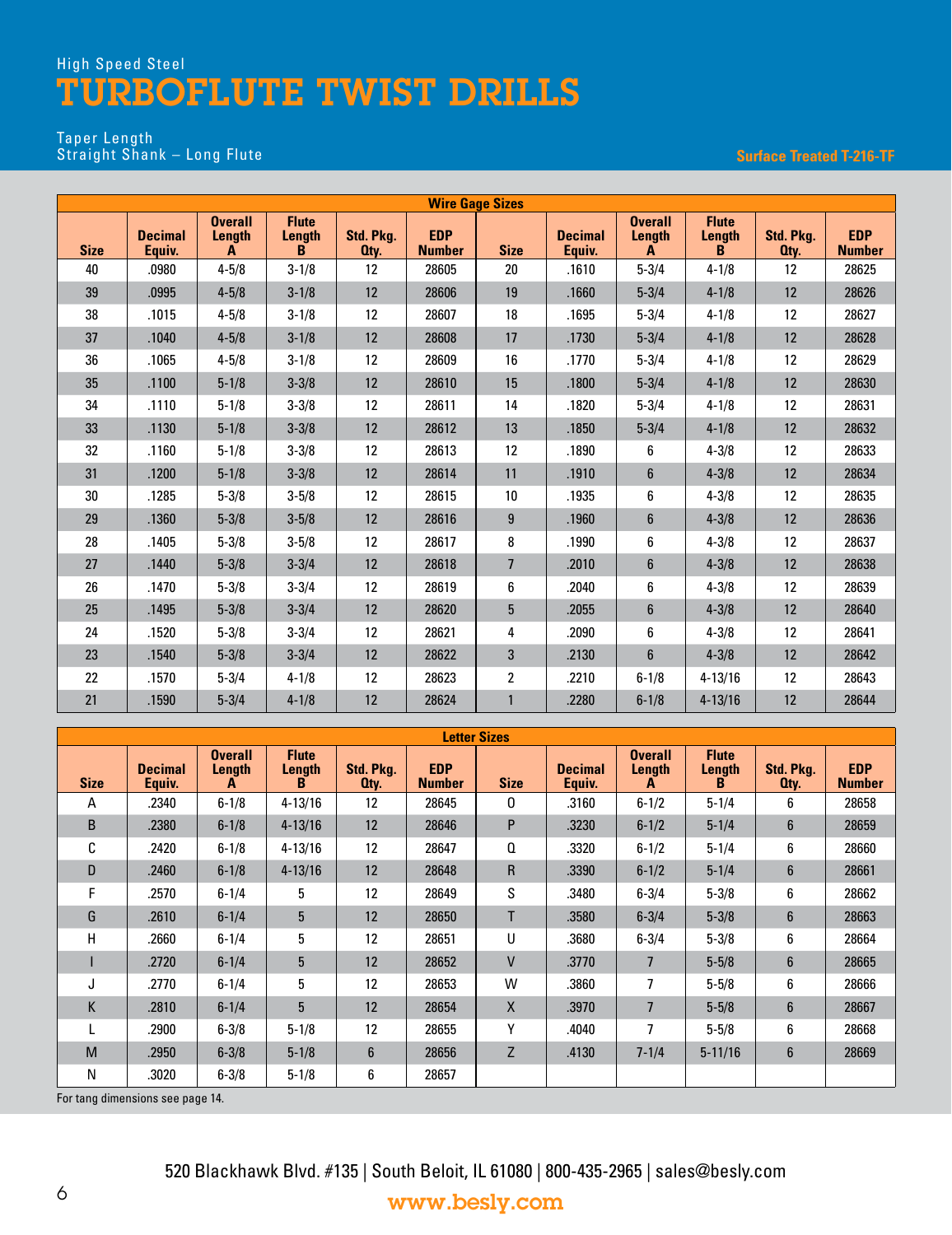#### **Bright Finish T-218-TF Tanged**

Extra Length 135° Split Point – Straight Shank

Handle hole depths up to 12 times their own diameter in a single pass. Flute design produces short chips for no clogging or woodpeckering. Designed for drilling steels below 120,000 p.s.i. and iron castings. For tang dimensions see page 14.

| <b>Overall Length A</b> |                |             |      |                                 |                   | 8     | $\overline{9}$ | 10                | 12    |
|-------------------------|----------------|-------------|------|---------------------------------|-------------------|-------|----------------|-------------------|-------|
| <b>Flute Length B</b>   | <b>Decimal</b> | <b>Tang</b> |      |                                 |                   | 51/2  | 61/2           | 71/2              | 9     |
| <b>Size</b>             | Equiv.         | Length C    | Min. | <b>Tang Thickness D</b><br>Max. | Std. Pkg.<br>Oty. |       |                | <b>EDP Number</b> |       |
| 1/8                     | .1250          | 9/32        | .090 | .094                            | 12                | 20005 | 20719          | 20749             | 20767 |
| 9/64                    | .1406          | 9/32        | .090 | .094                            | $12 \overline{ }$ | 20010 | 20723          | 20756             | 20768 |
| 5/32                    | .1562          | 9/32        | .090 | .094                            | 12                | 20011 | 20726          | 20757             | 20769 |
| 11/64                   | .1719          | 9/32        | .090 | .094                            | $12 \overline{ }$ | 20012 | 20727          | 20758             | 20776 |
| 3/16                    | .1875          | 9/32        | .090 | .094                            | 12                | 20013 | 20728          | 20759             | 20777 |
| 13/64                   | .2031          | 5/16        | .118 | .122                            | 12                | 20014 | 20729          | 20764             | 20778 |
| 7/32                    | .2188          | 5/16        | .118 | .122                            | 12                | 20015 | 20736          | 20765             | 20779 |
| 15/64                   | .2344          | 5/16        | .118 | .122                            | 12                | 20020 | 20737          | 20766             | 20786 |
| 1/4                     | .2500          | 5/16        | .118 | .122                            | 12                | 20680 | 20021          | 20034             | 20787 |
| 17/64                   | .2656          | 11/32       | .158 | .162                            | 12                | 20682 | 20022          | 20040             | 20788 |
| 9/32                    | .2812          | 11/32       | .158 | .162                            | 12                | 20683 | 20023          | 20042             | 20789 |
| 19/64                   | .2969          | 11/32       | .158 | .162                            | 6                 | 20684 | 20024          | 20052             | 20796 |
| 5/16                    | .3125          | 11/32       | .158 | .162                            | 6                 | 20685 | 20025          | 20502             | 20654 |
| 21/64                   | .3281          | 3/8         | .199 | .203                            | $\boldsymbol{6}$  | 20690 | 20030          | 20503             | 20798 |
| 11/32                   | .3438          | 3/8         | .199 | .203                            | 6                 | 20691 | 20031          | 20072             | 20799 |
| 23/64                   | .3594          | 3/8         | .199 | .203                            | $\boldsymbol{6}$  | 20670 | 20032          | 20073             | 20806 |
| 3/8                     | .3750          | 3/8         | .199 | .203                            | 6                 | 20692 | 20738          | 20473             | 20075 |
| 25/64                   | .3906          | 7/16        | .239 | .243                            | 6                 | 20693 | 20739          | 20474             | 20113 |
| 13/32                   | .4062          | 7/16        | .239 | .243                            | 6                 | 20716 | 20746          | 20475             | 20504 |
| 27/64                   | .4219          | 7/16        | .239 | .243                            | 6                 | 20717 | 20747          | 20480             | 20123 |
| 7/16                    | .4375          | 7/16        | .239 | .243                            | 6                 | 20718 | 20748          | 20481             | 20134 |
| 29/64                   | .4531          | 7/16        | .239 | .243                            | 6                 |       |                | 20482             | 20135 |
| 15/32                   | .4688          | 7/16        | .239 | .243                            | 6                 |       |                | 20483             | 20142 |
| 31/64                   | .4844          | 1/2         | .297 | .303                            | $\boldsymbol{6}$  |       |                | 20484             | 20155 |
| 1/2                     | .5000          | 1/2         | .297 | .303                            | 6                 |       |                | 20485             | 20310 |
| 33/64                   | .5156          | 1/2         | .297 | .303                            | $\mathbf{1}$      |       |                |                   | 20311 |
| 17/32                   | .5312          | 1/2         | .297 | .303                            | 1                 |       |                |                   | 20312 |
| 35/64                   | .5469          | 1/2         | .297 | .303                            | $\mathbf{1}$      |       |                |                   | 20313 |
| 9/16                    | .5625          | 1/2         | .297 | .303                            | 1                 |       |                |                   | 20314 |
| 37/64                   | .5781          | 9/16        | .367 | .373                            | $\mathbf{1}$      |       |                |                   | 20315 |
| 19/32                   | .5938          | 9/16        | .367 | .373                            | 1                 |       |                |                   | 20320 |
| 39/64                   | .6094          | 9/16        | .367 | .373                            | $\mathbf{1}$      |       |                |                   | 20321 |
| 5/8                     | .6250          | 9/16        | .367 | .373                            | 1                 |       |                |                   | 20322 |
| 21/32                   | .6562          | 9/16        | .367 | .373                            | $\mathbf{1}$      |       |                |                   | 20323 |
| 11/16                   | .6875          | 5/8         | .437 | .443                            | 1                 |       |                |                   | 20324 |
| 23/32                   | .7188          | 5/8         | .437 | .443                            | $\mathbf{1}$      |       |                |                   | 20325 |
| 3/4                     | .7500          | 5/8         | .437 | .443                            | $\mathbf{1}$      |       |                |                   | 20383 |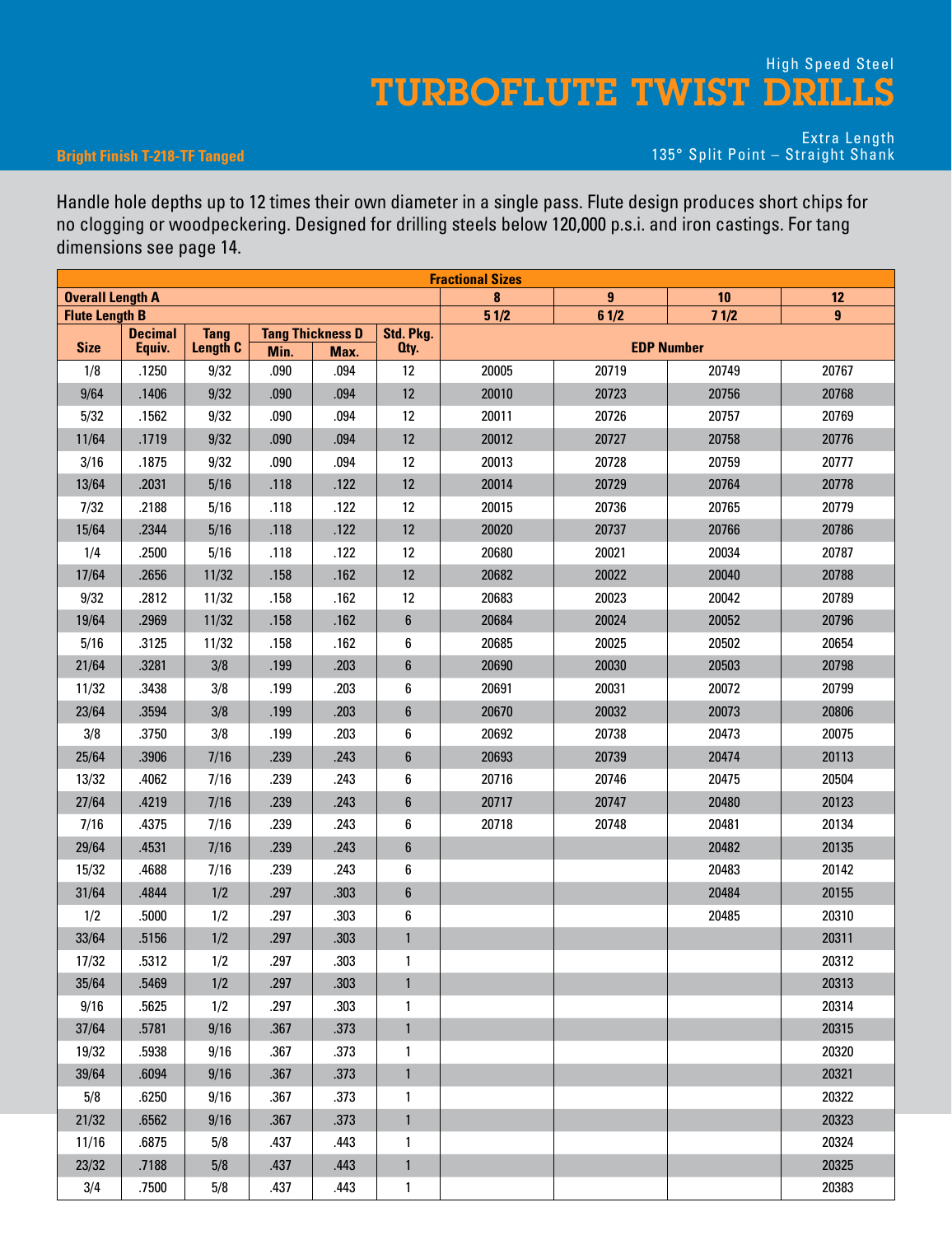#### Extra Length

#### 135° Split Point – Straight Shank

| <b>Wire Gage Sizes</b><br><b>Overall Length A</b> |                       |                              |      |                            |           |       |                   |  |  |  |  |  |
|---------------------------------------------------|-----------------------|------------------------------|------|----------------------------|-----------|-------|-------------------|--|--|--|--|--|
|                                                   |                       |                              |      |                            |           | 6     | 8                 |  |  |  |  |  |
|                                                   | <b>Flute Length B</b> |                              |      |                            |           | 4     | 51/2              |  |  |  |  |  |
|                                                   | Decimal               | <b>Tang</b><br><b>Length</b> |      | <b>Tang Thickness</b><br>D | Std. Pkg. |       |                   |  |  |  |  |  |
| <b>Size</b>                                       | Equiv.                | C                            | Min. | Max.                       | Oty.      |       | <b>EDP Number</b> |  |  |  |  |  |
| 40                                                | .0980                 | 5/32                         | .070 | .073                       | 12        | 20908 |                   |  |  |  |  |  |
| 39                                                | .0995                 | 5/32                         | .070 | .073                       | 12        | 20907 |                   |  |  |  |  |  |
| 38                                                | .1015                 | 5/32                         | .070 | .073                       | 12        | 20906 |                   |  |  |  |  |  |
| 37                                                | .1040                 | 5/32                         | .070 | .073                       | 12        | 20899 |                   |  |  |  |  |  |
| 36                                                | .1065                 | 5/32                         | .070 | .073                       | 12        | 20898 |                   |  |  |  |  |  |
| 35                                                | .1100                 | 3/16                         | .081 | .085                       | 12        | 20897 |                   |  |  |  |  |  |
| 34                                                | .1110                 | 3/16                         | .081 | .085                       | 12        | 20896 |                   |  |  |  |  |  |
| 33                                                | .1130                 | 3/16                         | .081 | .085                       | 12        | 20889 |                   |  |  |  |  |  |
| 32                                                | .1160                 | 3/16                         | .081 | .085                       | 12        | 20888 |                   |  |  |  |  |  |
| 31                                                | .1200                 | 3/16                         | .081 | .085                       | 12        | 20887 |                   |  |  |  |  |  |
| 30                                                | .1285                 | 9/32                         | .090 | .094                       | 12        | 20442 | 20384             |  |  |  |  |  |
| 29                                                | .1360                 | 9/32                         | .090 | .094                       | 12        | 20443 | 20385             |  |  |  |  |  |
| 28                                                | .1405                 | 9/32                         | .090 | .094                       | 12        | 20445 | 20390             |  |  |  |  |  |
| 27                                                | .1440                 | 9/32                         | .090 | .094                       | 12        | 20450 | 20391             |  |  |  |  |  |
| 26                                                | .1470                 | 9/32                         | .090 | .094                       | 12        | 20451 | 20392             |  |  |  |  |  |
| 25                                                | .1495                 | 9/32                         | .090 | .094                       | 12        | 20452 | 20393             |  |  |  |  |  |
| 24                                                | .1520                 | 9/32                         | .090 | .094                       | 12        | 20453 | 20394             |  |  |  |  |  |
| 23                                                | .1540                 | 9/32                         | .090 | .094                       | 12        | 20454 | 20395             |  |  |  |  |  |
| 22                                                | .1570                 | 9/32                         | .090 | .094                       | 12        | 20455 | 20400             |  |  |  |  |  |
| 21                                                | .1590                 | 9/32                         | .090 | .094                       | 12        | 20460 | 20401             |  |  |  |  |  |
| 20                                                | .1610                 | 9/32                         | .090 | .094                       | 12        | 20461 | 20402             |  |  |  |  |  |
| 19                                                | .1660                 | 9/32                         | .090 | .094                       | 12        | 20462 | 20403             |  |  |  |  |  |
| 18                                                | .1695                 | 9/32                         | .090 | .094                       | 12        | 20463 | 20412             |  |  |  |  |  |
| 17                                                | .1730                 | 9/32                         | .090 | .094                       | 12        | 20464 | 20413             |  |  |  |  |  |
| 16                                                | .1770                 | 9/32                         | .090 | .094                       | 12        | 20465 | 20414             |  |  |  |  |  |
| 15                                                | .1800                 | 9/32                         | .090 | .094                       | 12        | 20470 | 20415             |  |  |  |  |  |
| 14                                                | .1820                 | 9/32                         | .090 | .094                       | 12        | 20471 | 20420             |  |  |  |  |  |
| 13                                                | .1850                 | 9/32                         | .090 | .094                       | 12        | 20472 | 20421             |  |  |  |  |  |
| 12                                                | .1890                 | 5/16                         | .118 | .122                       | 12        | 20886 | 20422             |  |  |  |  |  |
| 11                                                | .1910                 | 5/16                         | .118 | .122                       | 12        | 20839 | 20423             |  |  |  |  |  |
| 10                                                | .1935                 | 5/16                         | .118 | .122                       | 12        | 20838 | 20424             |  |  |  |  |  |
| $\boldsymbol{9}$                                  | .1960                 | 5/16                         | .118 | .122                       | 12        | 20837 | 20425             |  |  |  |  |  |
| 8                                                 | .1990                 | 5/16                         | .118 | .122                       | 12        | 20836 | 20430             |  |  |  |  |  |
| $\overline{7}$                                    | .2010                 | 5/16                         | .118 | .122                       | 12        | 20829 | 20431             |  |  |  |  |  |
| 6                                                 | .2040                 | 5/16                         | .118 | .122                       | 12        | 20828 | 20432             |  |  |  |  |  |
| 5                                                 | .2055                 | 5/16                         | .118 | .122                       | 12        | 20827 | 20433             |  |  |  |  |  |
| 4                                                 | .2090                 | 5/16                         | .118 | .122                       | 12        | 20826 | 20434             |  |  |  |  |  |
| 3                                                 | .2130                 | 5/16                         | .118 | .122                       | 12        | 20809 | 20435             |  |  |  |  |  |
| 2                                                 | .2210                 | 5/16                         | .118 | .122                       | 12        | 20808 | 20440             |  |  |  |  |  |
| $\mathbf{1}$                                      | .2280                 | 5/16                         | .118 | .122                       | 12        | 20807 | 20441             |  |  |  |  |  |

#### **Letter Sizes Overall Length A 6 Flute Length B 4 Size Decimal Equiv. Tang Length C Tang Thickness D Std. Pkg. Qty. EDP Min. Max. Number** A | .2340 | 5/16 | .118 | .122 | 12 | 29978 B | .2380 | 5/16 | .118 | .122 | 12 | 29979 C | .2420 | 5/16 | .118 | .122 | 12 | 29980 D .2460 5/16 .118 .122 12 29981 F .2570 11/32 .158 .162 12 29982 G .2610 11/32 .158 .162 12 29983 H .2660 11/32 .158 .162 12 29984 I .2720 11/32 .158 .162 12 29985 J .2770 11/32 .158 .162 12 29986 K .2810 11/32 .158 .162 12 29987 L .2900 11/32 .158 .162 12 29988 M | .2950 | 11/32 | .158 | .162 | 6 | 29989 N .3020 11/32 .158 .162 6 29990 O .3160 3/8 .199 .203 6 29991 P | .3230 | 3/8 | .199 | .203 | 6 | 29992 Q | .3320 | 3/8 | .199 | .203 | 6 | 29993 R .3390 3/8 .199 .203 6 29994 S | .3480 | 3/8 | .199 | .203 | 6 | 28997 T | .3580 | 3/8 | .199 | .203 | 6 | 29996 U | .3680 | 3/8 | .199 | .203 | 6 | 29997 V | .3770 | 7/16 | .239 | .243 | 6 | 29998 W | .3860 | 7/16 | .239 | .243 | 6 | 29999 X .3970 7/16 .239 .243 6 29900 Y | .4040 | 7/16 | .239 | .243 | 6 | 28999 Z | .4130 | 7/16 | .239 | .243 | 6 | 28998

#### **Bright Finish T-218-TF Tanged**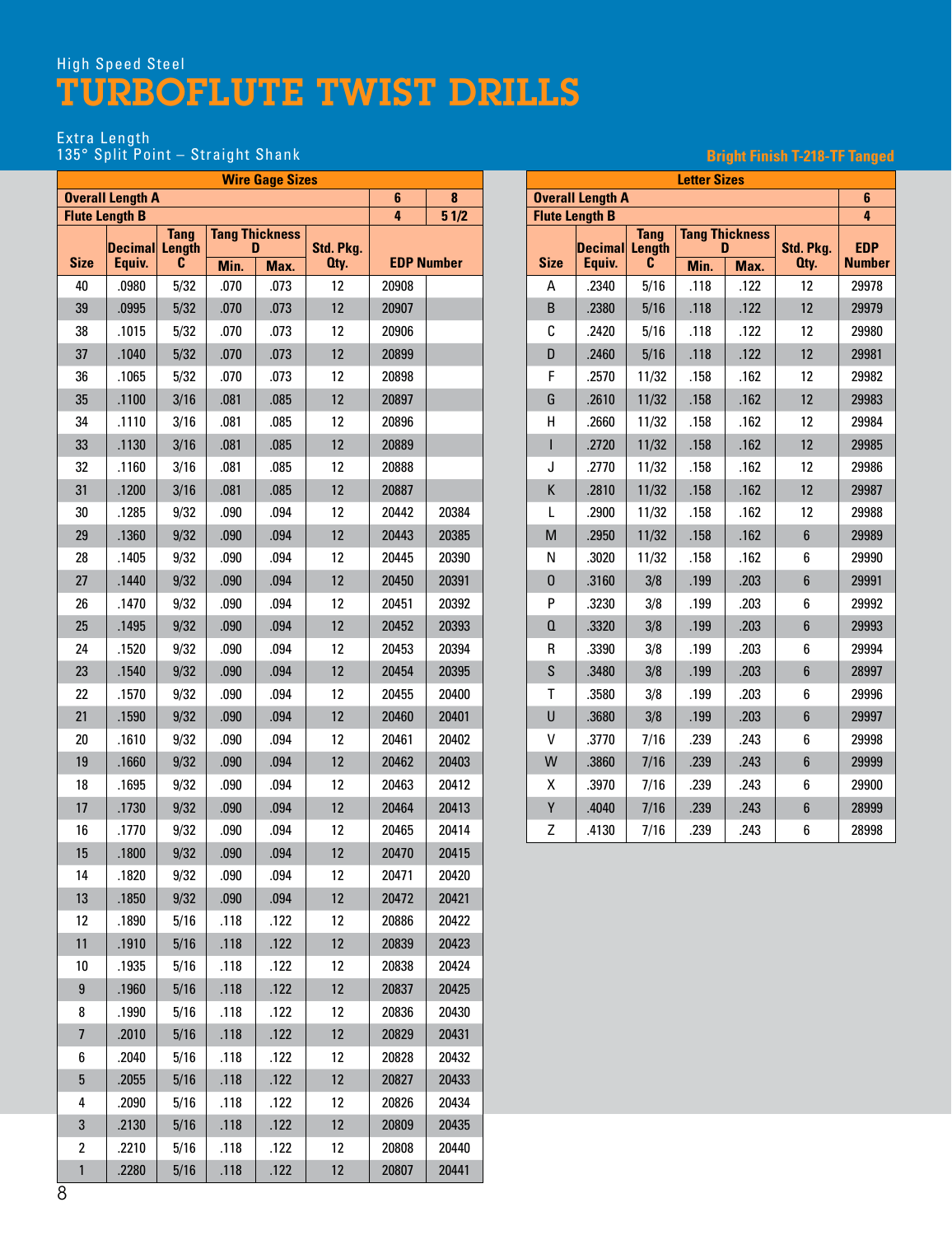Straight Shank

#### Surface Treated



#### **No. T-105 General Purpose**

General purpose drill designed with a conventional spiral to perform satisfactorily under as many different conditions as possible. This drill may be used as a high production tool for all jobs except those in which an unusual material or setup presents a difficult machining problem, requiring heavy duty construction.



#### **No. T-105-T Tanged, Automotive Series**

General purpose drills of the same design and general dimensions as T-105 except for the addition of a tang to fit drill holders for the purpose of driving the drill. For tang dimensions see page 14.

#### Bright Finish



#### **No. T-405 Fast Spiral**

Fast spiral drills with open bright flutes for drilling aluminum, magnesium, and die castings.



#### **No. T-1055 General Purpose**

Drills with general purpose construction similar to T-105, but with bright finish for use in materials where smooth, bright flutes are required for optimum drilling performance and chip removal.

#### Cobalt



#### **No. T-805 Heavy Duty**

These drills are made of super cobalt steel for resistance against the high temperatures generated by drilling in tough, hard materials such as high temperature alloys and stainless steels. High drill hardness also makes these tools outstanding when used in highly abrasive materials. Sizes smaller than 1/16" and No. 53 do not have split point.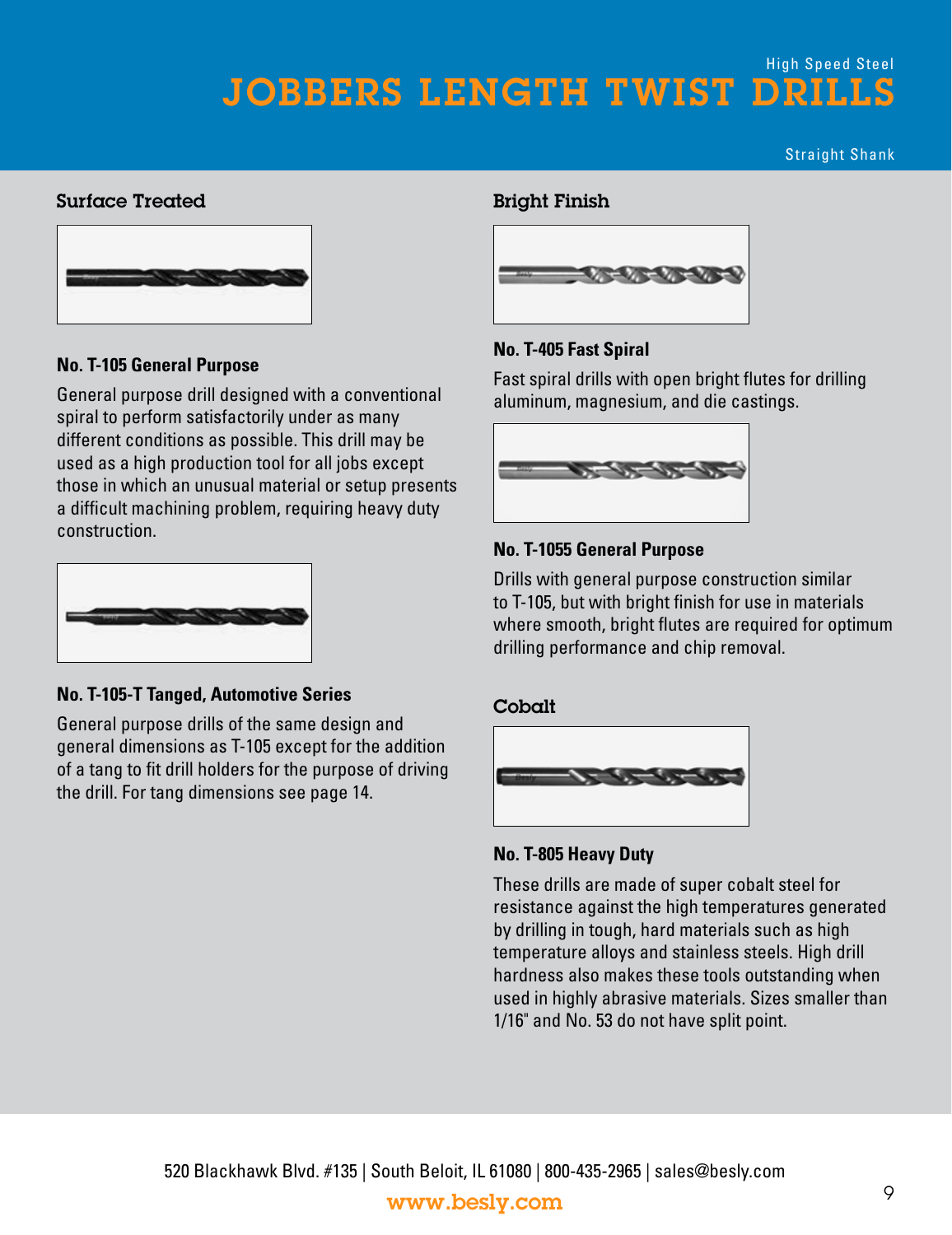Straight Shank **T-105, T-105-T, T405, T-1055, T-805**

|             |                          |                                   |                                 |                   | <b>Fractional Sizes</b> |           |         |                      |                  |
|-------------|--------------------------|-----------------------------------|---------------------------------|-------------------|-------------------------|-----------|---------|----------------------|------------------|
| <b>Size</b> | <b>Decimal</b><br>Equiv. | <b>Overall</b><br><b>Length A</b> | <b>Flute</b><br><b>Length B</b> | Std. Pkg.<br>Oty. | <b>Surface Treated</b>  |           |         | <b>Bright Finish</b> | <b>Cobalt</b>    |
| 1/64        | .0156                    | 3/4                               | 3/16                            | 12                | $T-105$<br>23992        | $T-105-T$ | $T-405$ | $T-1055$<br>27292    | $T-805$<br>27798 |
| 1/32        | .0312                    | $1 - 3/8$                         | 1/2                             | 12                | 23993                   |           | 25973   | 27293                | 27799            |
|             | .0469                    | $1 - 3/4$                         | 3/4                             | 12                | 23994                   |           | 25974   | 27294                | 22815            |
| 3/64        |                          |                                   |                                 | 12                |                         |           |         |                      |                  |
| 1/16        | .0625                    | $1 - 7/8$<br>$\overline{2}$       | 7/8                             | 12                | 23995                   |           | 25975   | 27295                | 22820            |
| 5/64        | .0781                    |                                   | $\mathbf{1}$                    |                   | 24000                   |           | 25980   | 27300                | 22821            |
| 3/32        | .0938                    | $2 - 1/4$                         | $1 - 1/4$                       | 12                | 24001                   |           | 25981   | 27301                | 22822            |
| 7/64        | .1094                    | $2 - 5/8$                         | $1 - 1/2$                       | 12                | 24002                   |           | 25982   | 27302                | 22823            |
| 1/8         | .1250                    | $2 - 3/4$                         | $1 - 5/8$                       | 12                | 24003                   | 20070     | 25983   | 27303                | 22824            |
| 9/64        | .1406                    | $2 - 7/8$                         | $1 - 3/4$                       | 12                | 24004                   | 20080     | 25984   | 27304                | 22825            |
| 5/32        | .1562                    | $3 - 1/8$                         | $\overline{2}$                  | 12                | 24005                   | 20084     | 25985   | 27305                | 22830            |
| 11/64       | .1719                    | $3 - 1/4$                         | $2 - 1/8$                       | 12                | 24010                   | 20092     | 25990   | 27310                | 22831            |
| 3/16        | .1875                    | $3 - 1/2$                         | $2 - 5/16$                      | 12                | 24011                   | 20101     | 25991   | 27311                | 22832            |
| 13/64       | .2031                    | $3 - 5/8$                         | $2 - 7/16$                      | 12                | 24012                   | 20106     | 25992   | 27312                | 22833            |
| 7/32        | .2188                    | $3 - 3/4$                         | $2 - 1/2$                       | 12                | 24013                   | 20112     | 25993   | 27313                | 22834            |
| 15/64       | .2344                    | $3 - 7/8$                         | $2 - 5/8$                       | 12                | 24014                   | 20115     | 25994   | 27314                | 22835            |
| 1/4         | .2500                    | 4                                 | $2 - 3/4$                       | 12                | 24015                   | 20122     | 25995   | 27315                | 22840            |
| 17/64       | .2656                    | $4 - 1/8$                         | $2 - 7/8$                       | 12                | 24020                   | 20130     | 26000   | 27320                | 22841            |
| 9/32        | .2812                    | $4 - 1/4$                         | $2 - 15/16$                     | 12                | 24021                   | 20133     | 26001   | 27321                | 22842            |
| 19/64       | .2969                    | $4 - 3/8$                         | $3 - 1/16$                      | $6\phantom{1}$    | 24022                   | 20140     | 26002   | 27322                | 22843            |
| 5/16        | .3125                    | $4 - 1/2$                         | $3 - 3/16$                      | 6                 | 24023                   | 20143     | 26003   | 27323                | 22844            |
| 21/64       | .3281                    | $4 - 5/8$                         | $3 - 5/16$                      | $6\phantom{.}$    | 24024                   | 20150     | 26004   | 27324                | 22845            |
| 11/32       | .3438                    | $4 - 3/4$                         | $3 - 7/16$                      | 6                 | 24025                   | 20153     | 26005   | 27325                | 22850            |
| 23/64       | .3594                    | $4 - 7/8$                         | $3 - 1/2$                       | $6\phantom{1}$    | 24030                   | 20160     | 26010   | 27330                | 22851            |
| 3/8         | .3750                    | 5                                 | $3 - 5/8$                       | 6                 | 24031                   | 20162     | 26011   | 27331                | 22852            |
| 25/64       | .3906                    | $5 - 1/8$                         | $3 - 3/4$                       | $6\phantom{.}$    | 24032                   | 20164     | 26012   | 27332                | 22853            |
| 13/32       | .4062                    | $5 - 1/4$                         | $3 - 7/8$                       | 6                 | 24033                   | 20170     | 26013   | 27333                | 22854            |
| 27/64       | .4219                    | $5 - 3/8$                         | $3 - 15/16$                     | $6\phantom{1}$    | 24034                   | 20171     | 26014   | 27334                | 22855            |
| 7/16        | .4375                    | $5 - 1/2$                         | $4 - 1/16$                      | 6                 | 24035                   | 20172     | 26015   | 27335                | 22860            |
| 29/64       | .4531                    | $5 - 5/8$                         | $4 - 3/16$                      | $\boldsymbol{6}$  | 24040                   | 20173     | 26020   | 27340                | 22861            |
| 15/32       | .4688                    | $5 - 3/4$                         | $4 - 5/16$                      | 6                 | 24041                   | 20174     | 26021   | 27341                | 22862            |
| 31/64       | .4844                    | $5 - 7/8$                         | $4 - 3/8$                       | 6                 | 24042                   | 20175     | 26022   | 27342                | 22863            |
| 1/2         | .5000                    | 6                                 | $4 - 1/2$                       | 6                 | 24043                   | 20180     | 26023   | 27343                | 22864            |
| 33/64       | .5156                    | $6 - 5/8$                         | $4 - 13/16$                     | $\mathbf{1}$      | 24044                   | 20181     |         |                      |                  |
| 17/32       | .5312                    | $6 - 5/8$                         | $4 - 13/16$                     | 1                 | 24045                   | 20182     |         |                      |                  |
| 35/64       | .5469                    | $6 - 5/8$                         | $4 - 13/16$                     | $\mathbf{1}$      | 24050                   | 20183     |         |                      |                  |
| 9/16        | .5625                    | $6 - 5/8$                         | $4 - 13/16$                     | 1                 | 24051                   | 20184     |         |                      |                  |
| 37/64       | .5781                    | $6 - 5/8$                         | $4 - 13/16$                     | $\mathbf{1}$      | 24052                   | 20185     |         |                      |                  |
| 19/32       | .5938                    | $7 - 1/8$                         | $5 - 3/16$                      | 1                 | 24053                   | 20190     |         |                      |                  |
| 39/64       | .6094                    | $7 - 1/8$                         | $5 - 3/16$                      | $\mathbf{1}$      | 24054                   | 20191     |         |                      |                  |
| 5/8         | .6250                    | $7 - 1/8$                         | $5 - 3/16$                      | 1                 | 24055                   | 20192     |         |                      |                  |
| 41/64       | .6406                    | $7 - 1/8$                         | $5 - 3/16$                      | $\mathbf{1}$      | 24060                   | 20193     |         |                      |                  |
| 21/32       | .6562                    | $7 - 1/8$                         | $5 - 3/16$                      | 1                 | 24061                   | 20194     |         |                      |                  |
| 43/64       | .6719                    | $7 - 5/8$                         | $5 - 5/8$                       | $\mathbf{1}$      | 24062                   | 20195     |         |                      |                  |
| 11/16       | .6875                    | $7 - 5/8$                         | $5 - 5/8$                       | $\mathbf{1}$      | 24063                   | 20200     |         |                      |                  |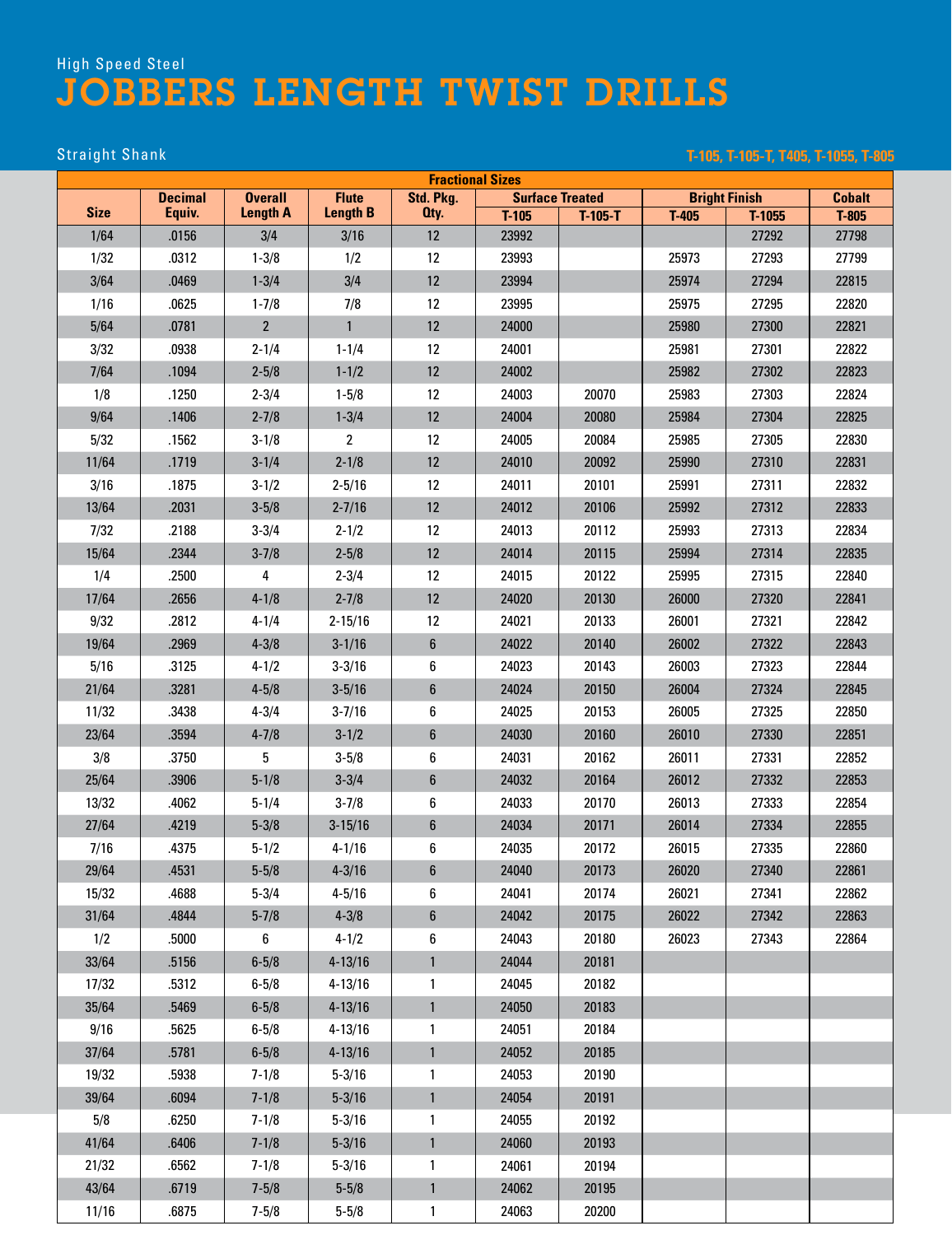#### **T-105, T-105-T, T405, T-1055, T-805** Straight Shank

|             |                |                 |                 |                   | <b>Wire Gage Sizes</b> |           |         |                      |               |  |
|-------------|----------------|-----------------|-----------------|-------------------|------------------------|-----------|---------|----------------------|---------------|--|
|             | <b>Decimal</b> | <b>Overall</b>  | <b>Flute</b>    | Std. Pkg.         | <b>Surface Treated</b> |           |         | <b>Bright Finish</b> | <b>Cobalt</b> |  |
| <b>Size</b> | Equiv.         | <b>Length A</b> | <b>Length B</b> | Oty.              | $T-105$                | $T-105-T$ | $T-405$ | $T-1055$             | $T-805$       |  |
| 80          | .0135          | 3/4             | 3/16            | 12                | 24195                  |           |         | 27551                |               |  |
| 79          | .0145          | 3/4             | 3/16            | 12                | 24194                  |           |         | 27550                |               |  |
| 78          | .0160          | 7/8             | 3/16            | 12                | 24193                  |           |         | 27545                |               |  |
| 77          | .0180          | 7/8             | 3/16            | 12                | 24192                  |           |         | 27544                |               |  |
| 76          | .0200          | 7/8             | 3/16            | 12                | 24191                  |           |         | 27543                |               |  |
| 75          | .0210          | $\mathbf{1}$    | 1/4             | 12                | 24190                  |           |         | 27542                |               |  |
| 74          | .0225          | $\mathbf{1}$    | 1/4             | 12                | 24185                  |           |         | 27541                |               |  |
| 73          | .0240          | $1 - 1/8$       | 5/16            | 12                | 24184                  |           |         | 27540                |               |  |
| 72          | .0250          | $1 - 1/8$       | 5/16            | 12                | 24183                  |           |         | 27535                |               |  |
| 71          | .0260          | $1 - 1/4$       | 3/8             | 12                | 24182                  |           |         | 27534                |               |  |
| 70          | .0280          | $1 - 1/4$       | 3/8             | 12                | 24181                  |           |         | 27533                |               |  |
| 69          | .0292          | $1 - 3/8$       | 1/2             | 12                | 24180                  |           |         | 27532                |               |  |
| 68          | .0310          | $1 - 3/8$       | 1/2             | 12                | 24175                  |           |         | 27531                |               |  |
| 67          | .0320          | $1 - 3/8$       | 1/2             | 12                | 24174                  |           |         | 27530                |               |  |
| 66          | .0330          | $1 - 3/8$       | 1/2             | 12                | 24173                  |           |         | 27525                |               |  |
| 65          | .0350          | $1 - 1/2$       | 5/8             | 12                | 24172                  |           |         | 27524                |               |  |
| 64          | .0360          | $1 - 1/2$       | 5/8             | $12 \,$           | 24171                  |           |         | 27523                |               |  |
| 63          | .0370          | $1 - 1/2$       | 5/8             | 12                | 24170                  |           |         | 27522                |               |  |
| 62          | .0380          | $1 - 1/2$       | 5/8             | 12                | 24165                  |           |         | 27521                |               |  |
| 61          | .0390          | $1 - 5/8$       | 11/16           | 12                | 24164                  |           |         | 27520                |               |  |
| 60          | .0400          | $1 - 5/8$       | 11/16           | $12 \,$           | 24163                  |           | 25935   | 27515                | 22964         |  |
| 59          | .0410          | $1 - 5/8$       | 11/16           | 12                | 24162                  |           | 25934   | 27514                | 22963         |  |
| 58          | .0420          | $1 - 5/8$       | 11/16           | 12                | 24161                  |           | 25933   | 27513                | 22962         |  |
| 57          | .0430          | $1 - 3/4$       | 3/4             | 12                | 24160                  |           | 25932   | 27512                | 22961         |  |
| 56          | .0465          | $1 - 3/4$       | 3/4             | $12 \,$           | 24155                  |           | 25931   | 27511                | 22960         |  |
| 55          | .0520          | $1 - 7/8$       | 7/8             | 12                | 24154                  |           | 25930   | 27510                | 22955         |  |
| 54          | .0550          | $1 - 7/8$       | 7/8             | $12 \,$           | 24153                  |           | 25925   | 27505                | 22954         |  |
| 53          | .0595          | $1 - 7/8$       | 7/8             | $12 \,$           | 24152                  |           | 25924   | 27504                | 22953         |  |
| 52          | .0635          | $1 - 7/8$       | 7/8             | $12 \,$           | 24151                  |           | 25923   | 27503                | 22952         |  |
| 51          | .0670          | $\overline{2}$  | 1               | $12 \overline{ }$ | 24150                  |           | 25922   | 27502                | 22951         |  |
| $50\,$      | .0700          | $\overline{2}$  | $\mathbf{1}$    | 12                | 24145                  |           | 25921   | 27501                | 22950         |  |
| 49          | .0730          | 2               | 1               | $12 \,$           | 24144                  |           | 25920   | 27500                | 22945         |  |
| 48          | .0760          | $\overline{2}$  | $\mathbf{1}$    | $12 \,$           | 24143                  |           | 25915   | 27495                | 22944         |  |
| 47          | .0785          | $\overline{2}$  | $\mathbf{1}$    | 12                | 24142                  |           | 25914   | 27494                | 22943         |  |
| 46          | .0810          | $2 - 1/8$       | $1 - 1/8$       | 12                | 24141                  |           | 25913   | 27493                | 22942         |  |
| 45          | .0820          | $2 - 1/8$       | $1 - 1/8$       | 12                | 24140                  |           | 25912   | 27492                | 22941         |  |
| 44          | .0860          | $2 - 1/8$       | $1 - 1/8$       | $12 \,$           | 24135                  |           | 25911   | 27491                | 22940         |  |
| 43          | .0890          | $2 - 1/4$       | $1 - 1/4$       | 12                | 24134                  |           | 25910   | 27490                | 22935         |  |
| 42          | .0935          | $2 - 1/4$       | $1 - 1/4$       | 12                | 24133                  |           | 25905   | 27485                | 22934         |  |
| 41          | .0960          | $2 - 3/8$       | $1 - 3/8$       | $12 \overline{ }$ | 24132                  |           | 25904   | 27484                | 22933         |  |

520 Blackhawk Blvd. #135 | South Beloit, IL 61080 | 800-435-2965 | sales@besly.com

www.besly.com 11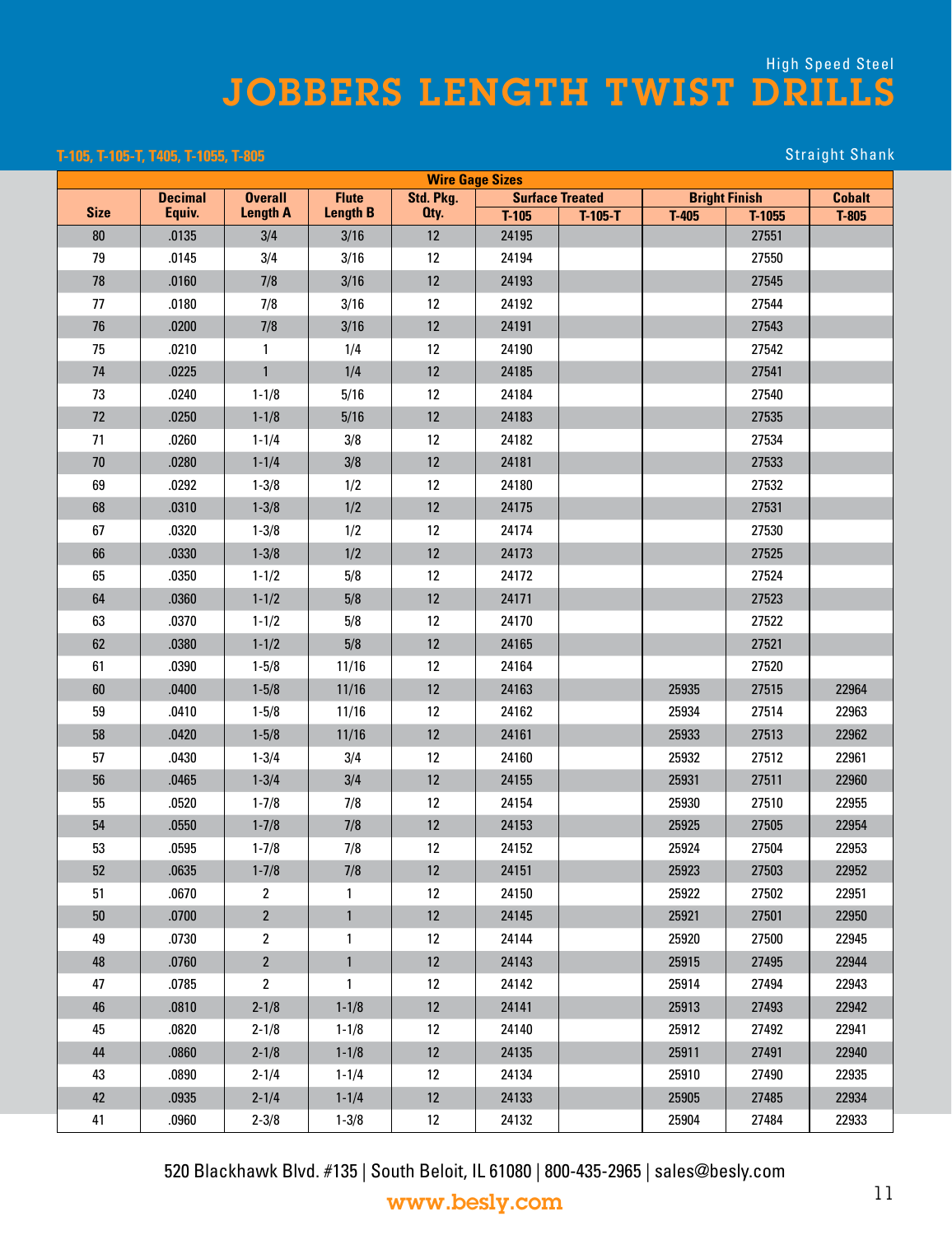### Straight Shank **T-105, T-105-T, T405, T-1055, T-805**

|                | <b>Wire Gage Sizes</b> |                 |                 |           |                        |           |         |                      |               |
|----------------|------------------------|-----------------|-----------------|-----------|------------------------|-----------|---------|----------------------|---------------|
|                | <b>Decimal</b>         | <b>Overall</b>  | <b>Flute</b>    | Std. Pkg. | <b>Surface Treated</b> |           |         | <b>Bright Finish</b> | <b>Cobalt</b> |
| <b>Size</b>    | Equiv.                 | <b>Length A</b> | <b>Length B</b> | Oty.      | $T-105$                | $T-105-T$ | $T-405$ | $T-1055$             | $T-805$       |
| 40             | .0980                  | $2 - 3/8$       | $1 - 3/8$       | 12        | 24131                  |           | 25903   | 27483                | 22932         |
| 39             | .0995                  | $2 - 3/8$       | $1 - 3/8$       | 12        | 24130                  |           | 25902   | 27482                | 22931         |
| 38             | .1015                  | $2 - 1/2$       | $1 - 7/16$      | 12        | 24125                  |           | 25901   | 27481                | 22930         |
| 37             | .1040                  | $2 - 1/2$       | $1 - 7/16$      | 12        | 24124                  |           | 25900   | 27480                | 22925         |
| 36             | .1065                  | $2 - 1/2$       | $1 - 7/16$      | 12        | 24123                  |           | 25895   | 27475                | 22924         |
| 35             | .1100                  | $2 - 5/8$       | $1 - 1/2$       | 12        | 24122                  |           | 25894   | 27474                | 22923         |
| 34             | .1110                  | $2 - 5/8$       | $1 - 1/2$       | 12        | 24121                  |           | 25893   | 27473                | 22922         |
| 33             | .1130                  | $2 - 5/8$       | $1 - 1/2$       | 12        | 24120                  |           | 25892   | 27472                | 22921         |
| 32             | .1160                  | $2 - 3/4$       | $1 - 5/8$       | 12        | 24115                  |           | 25891   | 27471                | 22920         |
| 31             | .1200                  | $2 - 3/4$       | $1 - 5/8$       | 12        | 24114                  |           | 25890   | 27470                | 22915         |
| 30             | .1285                  | $2 - 3/4$       | $1 - 5/8$       | 12        | 24113                  | 20071     | 25885   | 27465                | 22914         |
| 29             | .1360                  | $2 - 7/8$       | $1 - 3/4$       | 12        | 24112                  | 20074     | 25884   | 27464                | 22913         |
| 28             | .1405                  | $2 - 7/8$       | $1 - 3/4$       | 12        | 24111                  | 25409     | 25883   | 27463                | 22912         |
| 27             | .1440                  | 3               | $1 - 7/8$       | 12        | 24110                  | 20081     | 25882   | 27462                | 22911         |
| 26             | .1470                  | 3               | $1 - 7/8$       | 12        | 24105                  | 20082     | 25881   | 27461                | 22910         |
| 25             | .1495                  | 3               | $1 - 7/8$       | 12        | 24104                  | 25408     | 25880   | 27460                | 22905         |
| 24             | .1520                  | $3 - 1/8$       | $\overline{2}$  | 12        | 24103                  | 20083     | 25875   | 27455                | 22904         |
| 23             | .1540                  | $3 - 1/8$       | $\overline{2}$  | 12        | 24102                  | 25407     | 25874   | 27454                | 22903         |
| 22             | .1570                  | $3 - 1/8$       | $\overline{2}$  | 12        | 24101                  | 25406     | 25873   | 27453                | 22902         |
| 21             | .1590                  | $3 - 1/4$       | $2 - 1/8$       | 12        | 24100                  | 25746     | 25872   | 27452                | 22901         |
| 20             | .1610                  | $3 - 1/4$       | $2 - 1/8$       | 12        | 24095                  | 20085     | 25871   | 27451                | 22900         |
| 19             | .1660                  | $3 - 1/4$       | $2 - 1/8$       | 12        | 24094                  | 20090     | 25870   | 27450                | 22895         |
| 18             | .1695                  | $3 - 1/4$       | $2 - 1/8$       | 12        | 24093                  | 20091     | 25865   | 27445                | 22894         |
| 17             | .1730                  | $3 - 3/8$       | $2 - 3/16$      | 12        | 24092                  | 20093     | 25864   | 27444                | 22893         |
| 16             | .1770                  | $3 - 3/8$       | $2 - 3/16$      | 12        | 24091                  | 20094     | 25863   | 27443                | 22892         |
| 15             | .1800                  | $3 - 3/8$       | $2 - 3/16$      | 12        | 24090                  | 20095     | 25862   | 27442                | 22891         |
| 14             | .1820                  | $3 - 3/8$       | $2 - 3/16$      | 12        | 24085                  | 25739     | 25861   | 27441                | 22890         |
| 13             | .1850                  | $3 - 1/2$       | $2 - 5/16$      | 12        | 24084                  | 20100     | 25860   | 27440                | 22885         |
| 12             | .1890                  | $3 - 1/2$       | $2 - 5/16$      | 12        | 24083                  | 25738     | 25855   | 27435                | 22884         |
| 11             | .1910                  | $3 - 1/2$       | $2 - 5/16$      | 12        | 24082                  | 20102     | 25854   | 27434                | 22883         |
| $10\,$         | .1935                  | $3 - 5/8$       | $2 - 7/16$      | $12 \,$   | 24081                  | 20103     | 25853   | 27433                | 22882         |
| 9              | .1960                  | $3 - 5/8$       | $2 - 7/16$      | 12        | 24080                  | 20104     | 25852   | 27432                | 22881         |
| 8              | .1990                  | $3 - 5/8$       | $2 - 7/16$      | 12        | 24075                  | 20105     | 25851   | 27431                | 22800         |
| 7              | .2010                  | $3 - 5/8$       | $2 - 7/16$      | 12        | 24074                  | 25737     | 25850   | 27430                | 22875         |
| 6              | .2040                  | $3 - 3/4$       | $2 - 1/2$       | 12        | 24073                  | 25736     | 25845   | 27425                | 22874         |
| 5              | .2055                  | $3 - 3/4$       | $2 - 1/2$       | 12        | 24072                  | 25729     | 25844   | 27424                | 22873         |
| $\overline{4}$ | .2090                  | $3 - 3/4$       | $2 - 1/2$       | $12\,$    | 24071                  | 20110     | 25843   | 27423                | 22872         |
| 3              | .2130                  | $3 - 3/4$       | $2 - 1/2$       | 12        | 24070                  | 20111     | 25842   | 27422                | 22871         |
| $\mathbf{2}$   | .2210                  | $3 - 7/8$       | $2 - 5/8$       | 12        | 24065                  | 25399     | 25841   | 27421                | 22870         |
| $\mathbf{1}$   | .2280                  | $3 - 7/8$       | $2 - 5/8$       | 12        | 24064                  | 20114     | 25840   | 27420                | 22865         |
|                |                        |                 |                 |           |                        |           |         |                      |               |

520 Blackhawk Blvd. #135 | South Beloit, IL 61080 | 800-435-2965 | sales@besly.com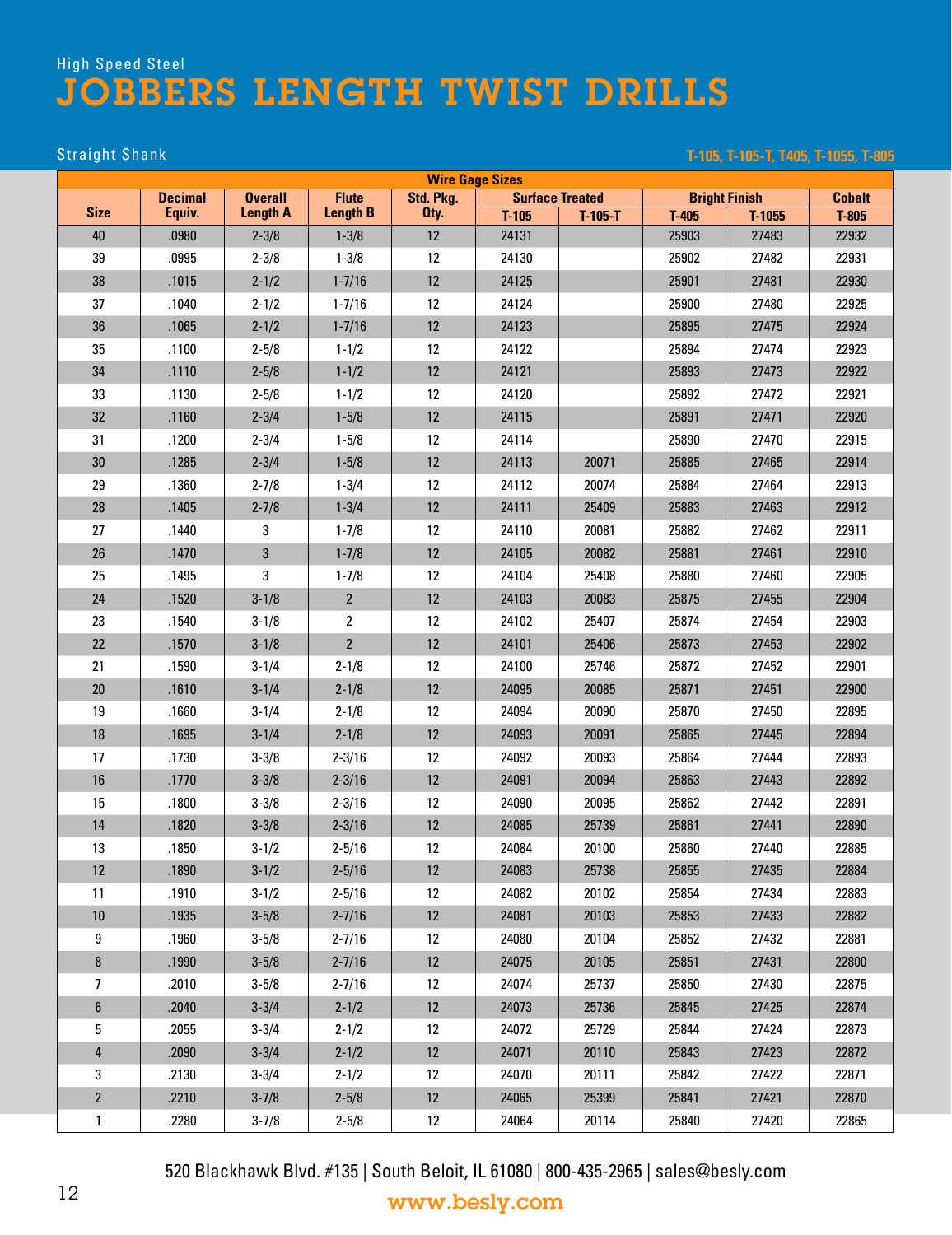#### **T-105, T-105-T, T405, T-1055, T-805** Straight Shank

|              | <b>Letter Sizes</b><br><b>Decimal</b><br><b>Overall</b><br><b>Flute</b><br>Std. Pkg.<br><b>Bright Finish</b><br><b>Cobalt</b><br><b>Surface Treated</b><br><b>Size</b> |                 |                 |                |         |           |         |        |         |  |  |  |  |  |
|--------------|------------------------------------------------------------------------------------------------------------------------------------------------------------------------|-----------------|-----------------|----------------|---------|-----------|---------|--------|---------|--|--|--|--|--|
|              |                                                                                                                                                                        |                 |                 |                |         |           |         |        |         |  |  |  |  |  |
|              | Equiv.                                                                                                                                                                 | <b>Length A</b> | <b>Length B</b> | Oty.           | $T-105$ | $T-105-T$ | $T-405$ | T-1055 | $T-805$ |  |  |  |  |  |
| A            | .234                                                                                                                                                                   | $3 - 7/8$       | $2 - 5/8$       | 12             | 24200   | 25748     | 25794   | 27752  | 29892   |  |  |  |  |  |
| B            | .238                                                                                                                                                                   | 4               | $2 - 3/4$       | 12             | 24201   | 25749     | 25795   | 27753  | 29893   |  |  |  |  |  |
| C            | .242                                                                                                                                                                   | $\overline{4}$  | $2 - 3/4$       | 12             | 24202   | 25756     | 25800   | 27754  | 29894   |  |  |  |  |  |
| D            | .246                                                                                                                                                                   | 4               | $2 - 3/4$       | 12             | 24203   | 20121     | 25801   | 27755  | 29895   |  |  |  |  |  |
| E            | .250                                                                                                                                                                   | $\overline{4}$  | $2 - 3/4$       | 12             | 24015   | 20122     | 25995   | 27315  | 22840   |  |  |  |  |  |
| F            | .257                                                                                                                                                                   | $4 - 1/8$       | $2 - 7/8$       | 12             | 24205   | 20003     | 25803   | 27761  | 29901   |  |  |  |  |  |
| G            | .261                                                                                                                                                                   | $4 - 1/8$       | $2 - 7/8$       | 12             | 24210   | 20125     | 25804   | 27762  | 29902   |  |  |  |  |  |
| H            | .266                                                                                                                                                                   | $4 - 1/8$       | $2 - 7/8$       | 12             | 24211   | 25758     | 25805   | 27763  | 29903   |  |  |  |  |  |
|              | .272                                                                                                                                                                   | $4 - 1/8$       | $2 - 7/8$       | 12             | 24212   | 20131     | 25810   | 27764  | 29904   |  |  |  |  |  |
| J            | .277                                                                                                                                                                   | $4 - 1/8$       | $2 - 7/8$       | 12             | 24213   | 20132     | 25811   | 27765  | 29905   |  |  |  |  |  |
| K            | .281                                                                                                                                                                   | $4 - 1/4$       | $2 - 15/16$     | 12             | 24214   | 25416     | 25812   | 27770  | 29910   |  |  |  |  |  |
| L            | .290                                                                                                                                                                   | $4 - 1/4$       | $2 - 15/16$     | 12             | 24215   | 25417     | 25813   | 27771  | 29911   |  |  |  |  |  |
| M            | .295                                                                                                                                                                   | $4 - 3/8$       | $3 - 1/16$      | $6\phantom{1}$ | 24220   | 25418     | 25814   | 27772  | 29912   |  |  |  |  |  |
| N            | .302                                                                                                                                                                   | $4 - 3/8$       | $3 - 1/16$      | 6              | 24221   | 20141     | 25815   | 27773  | 29913   |  |  |  |  |  |
| 0            | .316                                                                                                                                                                   | $4 - 1/2$       | $3 - 3/16$      | $6\phantom{.}$ | 24222   | 20144     | 25820   | 27774  | 29914   |  |  |  |  |  |
| P            | .323                                                                                                                                                                   | $4 - 5/8$       | $3 - 5/16$      | 6              | 24223   | 20145     | 25821   | 27775  | 29915   |  |  |  |  |  |
| $\Omega$     | .332                                                                                                                                                                   | $4 - 3/4$       | $3 - 7/16$      | $6\phantom{a}$ | 24224   | 20151     | 25822   | 27780  | 29920   |  |  |  |  |  |
| R            | .339                                                                                                                                                                   | $4 - 3/4$       | $3 - 7/16$      | 6              | 24225   | 20152     | 25823   | 27781  | 29921   |  |  |  |  |  |
| S            | .348                                                                                                                                                                   | $4 - 7/8$       | $3 - 1/2$       | $6\phantom{1}$ | 24230   | 20154     | 25824   | 27782  | 29922   |  |  |  |  |  |
| T            | .358                                                                                                                                                                   | $4 - 7/8$       | $3 - 1/2$       | 6              | 24231   | 25419     | 25825   | 27783  | 29923   |  |  |  |  |  |
| U            | .368                                                                                                                                                                   | $5\phantom{.0}$ | $3 - 5/8$       | $6\phantom{1}$ | 24232   | 20161     | 25830   | 27784  | 29924   |  |  |  |  |  |
| $\mathsf{V}$ | .377                                                                                                                                                                   | 5               | $3 - 5/8$       | 6              | 24233   | 25759     | 25831   | 27785  | 29925   |  |  |  |  |  |
| W            | .386                                                                                                                                                                   | $5 - 1/8$       | $3 - 3/4$       | $6\phantom{1}$ | 24234   | 20163     | 25832   | 27790  | 29930   |  |  |  |  |  |
| X            | .397                                                                                                                                                                   | $5 - 1/8$       | $3 - 3/4$       | 6              | 24235   | 20165     | 25833   | 27791  | 29931   |  |  |  |  |  |
| V            | .404                                                                                                                                                                   | $5 - 1/4$       | $3 - 7/8$       | $6\phantom{1}$ | 24240   | 25766     | 25834   | 27792  | 29932   |  |  |  |  |  |
| Z            | .413                                                                                                                                                                   | $5 - 1/4$       | $3 - 7/8$       | 6              | 24241   | 25767     | 25835   | 27793  | 29933   |  |  |  |  |  |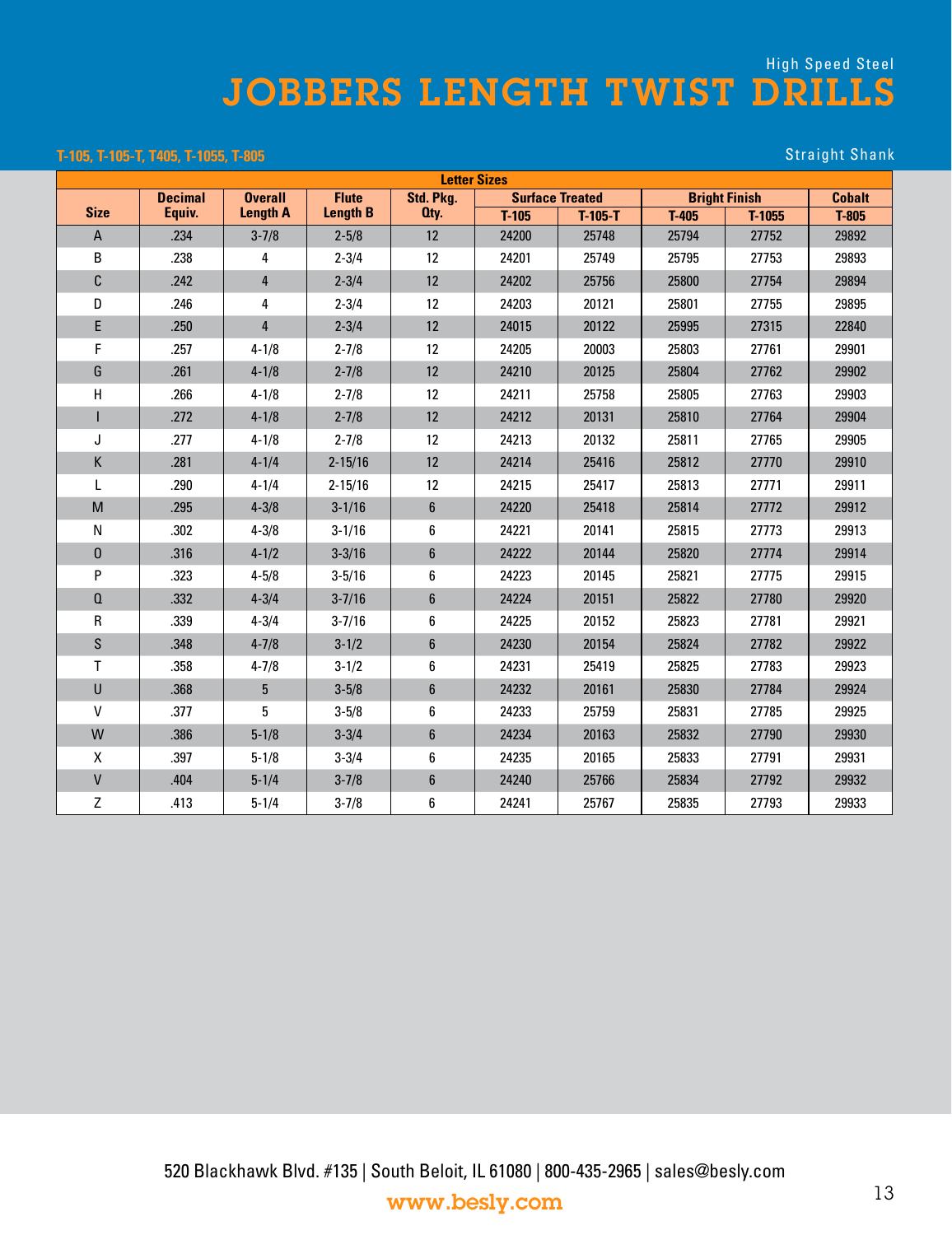# TANG DIMENSIONS FOR STRAIGHT SHANK DRILLS



|                                             |                         |      | <b>Thickness of Tang D</b> |
|---------------------------------------------|-------------------------|------|----------------------------|
| <b>Size (Decimal Diameter)</b>              | <b>Length of Tang C</b> | Max. | Min.                       |
| 1/8 (.1250) through 3/16 (.1875)            | 9/32                    | .094 | .090                       |
| Over 3/16 (.1875) through 1/4 (.2500)       | 5/16                    | .122 | .118                       |
| Over 1/4 (.2500) through 5/16 (.3125)       | 11/32                   | .162 | .158                       |
| Over 5/16 (.3125) through 3/8 (.3750)       | 3/8                     | .203 | .199                       |
| Over 3/8 (.3750) through 15/32 (.4688)      | 7/16                    | .243 | .239                       |
| Over 15/32 (.4688) through 9/16 (.5625)     | 1/2                     | .303 | .297                       |
| Over 9/16 (.5625) through 21/32 (.6562)     | 9/16                    | .373 | .367                       |
| Over 21/32 (.6562) through 3/4 (.7500)      | 5/8                     | .443 | .437                       |
| Over 3/4 (.7500) through 7/8 (.8750)        | 11/16                   | .514 | .508                       |
| Over 7/8 (.8750) through 1 (1.0000)         | 3/4                     | .609 | .601                       |
| Over 1 (1.0000) through 1-3/16 (1.1875)     | 13/16                   | .700 | .692                       |
| Over 1-3/16 (1.1875) through 1-3/8 (1.3750) | 7/8                     | .817 | .809                       |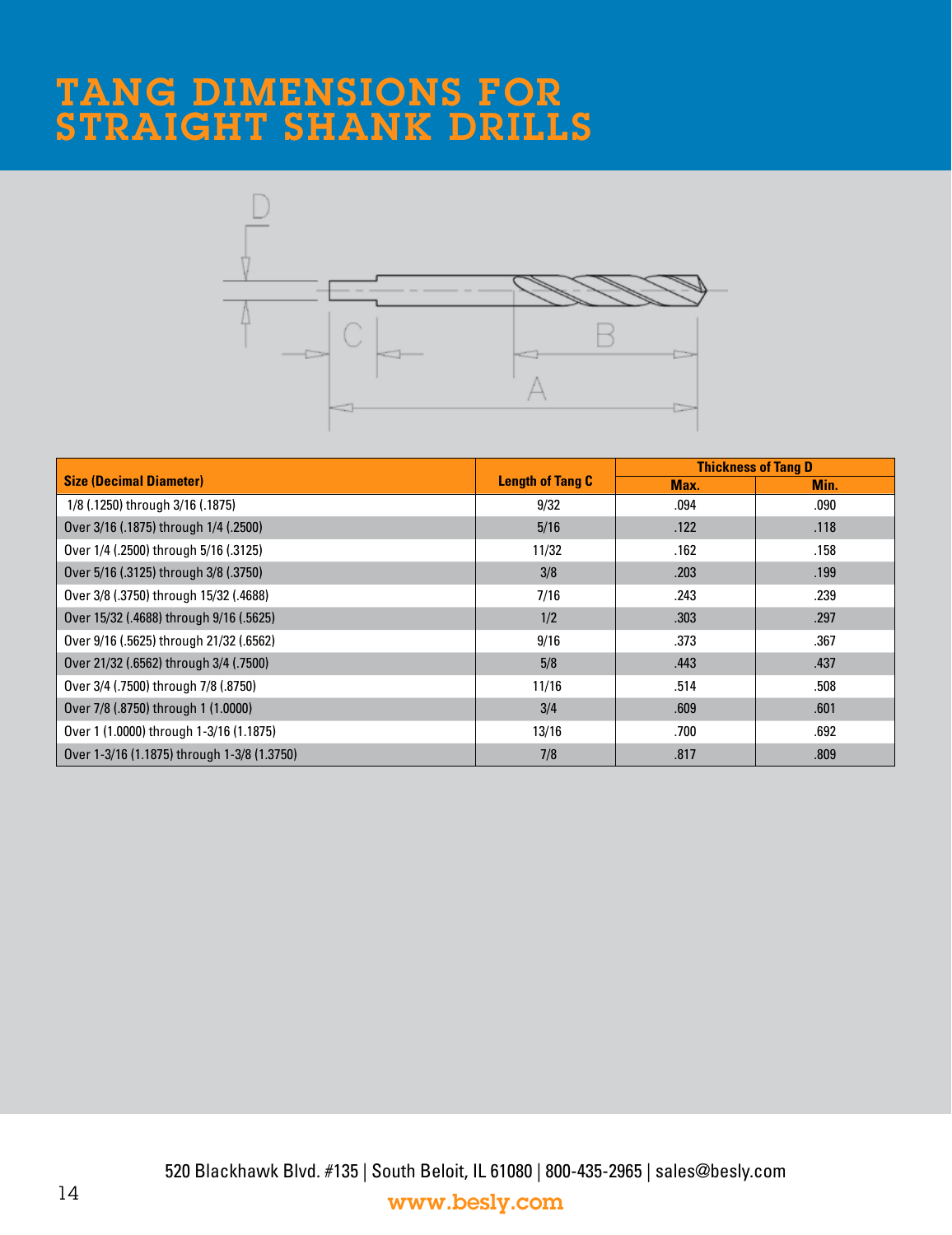# JOBBERS LENGTH TWIST DRILLS

**T-105**

Metric Sizes Straight Shank – Surface Treated

#### Straight Shank – **High Speed Steel**

Recognizing the growing need and demand for metric size drills, Besly has expanded its size range to include popular jobber drills from .95 mm through 17.50 mm. Supplied in general purpose plain shank style.

### Surface Treated – **No. T-105 General Purpose**

Designed with a conventional spiral to perform under as many different conditions as possible. May be used as a high production tool for all jobs except those in which unusual material or setup present difficult machining problems, requiring heavy duty construction.

| <b>Metric Sizes</b><br><b>Overall</b><br><b>Overall</b><br><b>Flute</b><br><b>Flute</b> |                          |                       |                       |                   |                           |                   |                          |                       |                       |                   |                           |
|-----------------------------------------------------------------------------------------|--------------------------|-----------------------|-----------------------|-------------------|---------------------------|-------------------|--------------------------|-----------------------|-----------------------|-------------------|---------------------------|
| <b>Size</b><br>mm                                                                       | <b>Decimal</b><br>Equiv. | <b>Length A</b><br>mm | <b>Length B</b><br>mm | Std. Pkg.<br>Oty. | <b>EDP No.</b><br>$T-105$ | <b>Size</b><br>mm | <b>Decimal</b><br>Equiv. | <b>Length A</b><br>mm | <b>Length B</b><br>mm | Std. Pkg.<br>Oty. | <b>EDP No.</b><br>$T-105$ |
| 0.95                                                                                    | .0374                    | 38                    | 16                    | 12                | 24450                     | 2.40              | .0945                    | 60                    | 35                    | 12                | 24495                     |
| 1.00                                                                                    | .0394                    | 41                    | $18\,$                | 12                | 24451                     | 2.45              | .0965                    | 60                    | 35                    | 12                | 24500                     |
| 1.05                                                                                    | .0413                    | 41                    | 18                    | 12                | 24452                     | 2.50              | .0984                    | 60                    | 35                    | $12 \,$           | 24501                     |
| 1.10                                                                                    | .0433                    | 44                    | 19                    | 12                | 24453                     | 2.60              | .1024                    | 64                    | 37                    | 12                | 24502                     |
| 1.15                                                                                    | .0453                    | 44                    | 19                    | 12                | 24454                     | 2.70              | .1063                    | 64                    | 37                    | $12 \,$           | 24503                     |
| 1.20                                                                                    | .0472                    | 48                    | 22                    | 12                | 24455                     | 2.80              | .1102                    | 67                    | 38                    | 12                | 24505                     |
| 1.25                                                                                    | .0492                    | 48                    | 22                    | 12                | 24460                     | 2.90              | .1142                    | 70                    | 41                    | 12                | 24510                     |
| 1.30                                                                                    | .0512                    | 48                    | 22                    | 12                | 24461                     | 3.00              | .1181                    | $70$                  | 41                    | 12                | 24511                     |
| 1.35                                                                                    | .0531                    | 48                    | 22                    | 12                | 24462                     | 3.10              | .1220                    | $70\,$                | 41                    | $12 \overline{ }$ | 24512                     |
| 1.40                                                                                    | .0551                    | 48                    | 22                    | 12                | 24463                     | 3.20              | .1260                    | 70                    | 41                    | 12                | 24513                     |
| 1.45                                                                                    | .0571                    | 48                    | 22                    | $12 \,$           | 24464                     | 3.30              | .1299                    | 73                    | 45                    | $12 \,$           | 24515                     |
| 1.50                                                                                    | .0591                    | 48                    | 22                    | 12                | 24465                     | 3.40              | .1339                    | 73                    | 45                    | 12                | 24520                     |
| 1.55                                                                                    | .0610                    | 48                    | 22                    | $12 \overline{ }$ | 24470                     | 3.50              | .1378                    | 73                    | 45                    | 12                | 24521                     |
| 1.60                                                                                    | .0630                    | 48                    | 22                    | 12                | 24471                     | 3.60              | .1417                    | 76                    | 48                    | 12                | 24522                     |
| 1.65                                                                                    | .0650                    | 51                    | 25                    | 12                | 24472                     | 3.70              | .1457                    | 76                    | 48                    | $12 \overline{ }$ | 24523                     |
| 1.70                                                                                    | .0669                    | 51                    | 25                    | 12                | 24473                     | 3.80              | .1496                    | 79                    | 51                    | 12                | 24525                     |
| 1.75                                                                                    | .0689                    | 51                    | 25                    | 12                | 24474                     | 3.90              | .1535                    | 79                    | 51                    | 12                | 24530                     |
| 1.80                                                                                    | .0709                    | 51                    | 25                    | 12                | 24475                     | 4.00              | .1575                    | 83                    | 54                    | 12                | 24531                     |
| 1.85                                                                                    | .0728                    | 51                    | 25                    | 12                | 24480                     | 4.10              | .1614                    | 83                    | 54                    | 12                | 24532                     |
| 1.90                                                                                    | .0748                    | 51                    | 25                    | 12                | 24481                     | 4.20              | .1654                    | 83                    | 54                    | 12                | 24533                     |
| 1.95                                                                                    | .0768                    | 51                    | 25                    | 12                | 24482                     | 4.30              | .1693                    | 83                    | 54                    | 12                | 24535                     |
| 2.00                                                                                    | .0787                    | 54                    | 29                    | 12                | 24483                     | 4.40              | .1732                    | 86                    | 56                    | 12                | 24540                     |
| 2.05                                                                                    | .0807                    | 54                    | 29                    | 12                | 24484                     | 4.50              | .1772                    | 86                    | 56                    | 12                | 24541                     |
| 2.10                                                                                    | .0827                    | 54                    | 29                    | 12                | 24485                     | 4.60              | .1811                    | 86                    | 56                    | 12                | 24542                     |
| 2.15                                                                                    | .0846                    | 54                    | 29                    | 12                | 24490                     | 4.70              | .1850                    | 89                    | 59                    | 12                | 24543                     |
| 2.20                                                                                    | .0866                    | 57                    | 32                    | 12                | 24491                     | 4.80              | .1890                    | 89                    | 59                    | 12                | 24545                     |
| 2.25                                                                                    | .0886                    | 57                    | 32                    | 12                | 24492                     | 4.90              | .1929                    | 92                    | 62                    | 12                | 24550                     |
| 2.30                                                                                    | .0906                    | 57                    | 32                    | 12                | 24493                     | 5.00              | .1968                    | 92                    | 62                    | 12                | 24551                     |
| 2.35                                                                                    | .0925                    | 57                    | 32                    | 12                | 24494                     | 5.10              | .2008                    | 92                    | 62                    | 12                | 24552                     |

520 Blackhawk Blvd. #135 | South Beloit, IL 61080 | 800-435-2965 | sales@besly.com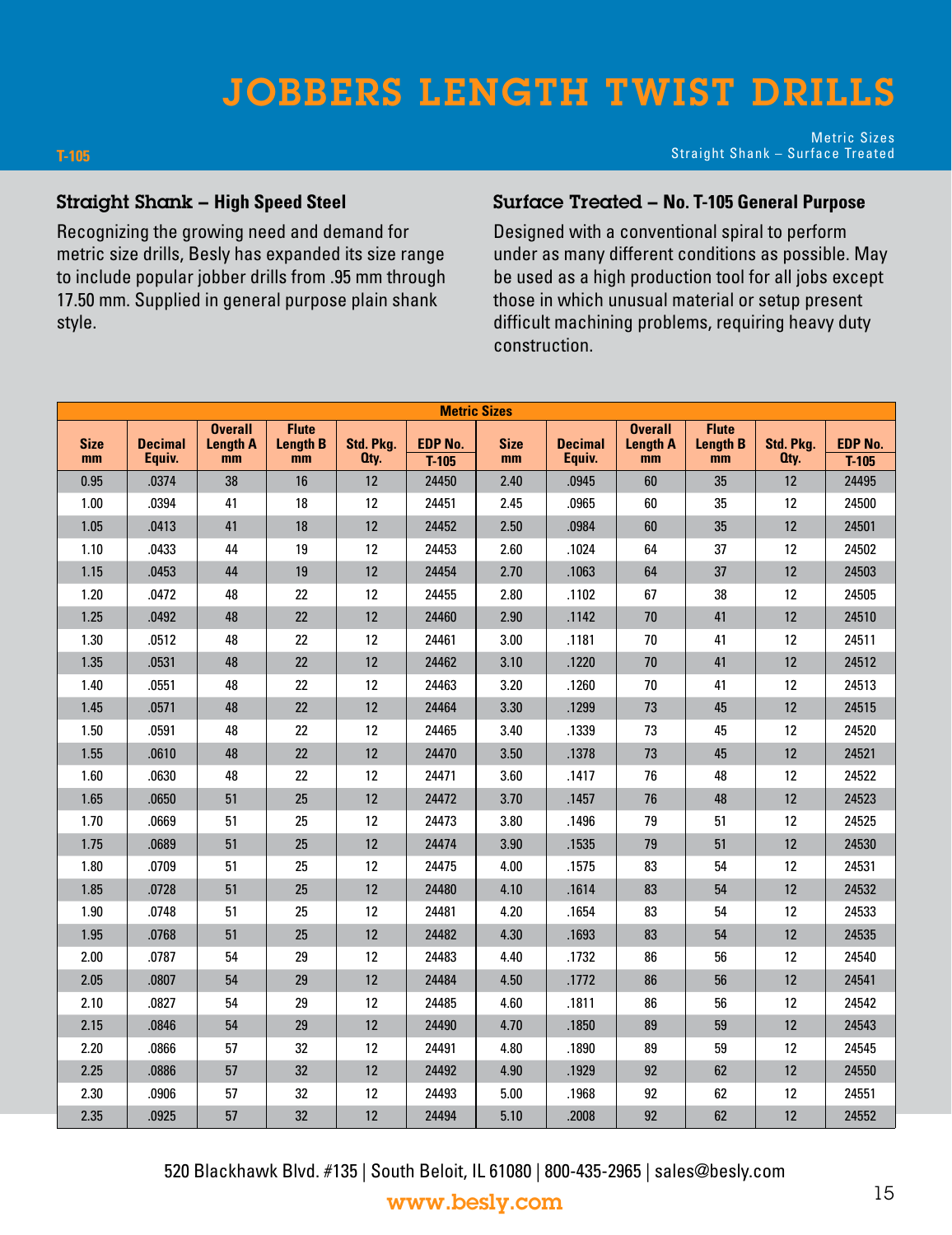**T-105**

#### Metric Sizes Straight Shank – Surface Treated

| <b>Size</b><br>mm | <b>Decimal</b><br>Equiv. | <b>Overall</b><br><b>Length A</b><br>mm | <b>Flute</b><br><b>Length B</b><br>mm | Std. Pkg.<br>Oty. | <b>EDP No.</b><br>$T-105$ | <b>Size</b><br>mm | <b>Decimal</b><br>Equiv. | <b>Overall</b><br><b>Length A</b><br>mm | <b>Flute</b><br><b>Length B</b><br>mm | Std. Pkg.<br>Oty. | <b>EDP No.</b><br>$T-105$ |
|-------------------|--------------------------|-----------------------------------------|---------------------------------------|-------------------|---------------------------|-------------------|--------------------------|-----------------------------------------|---------------------------------------|-------------------|---------------------------|
| 5.20              | .2047                    | 95                                      | 64                                    | 12                | 24553                     | 9.20              | .3622                    | 127                                     | 92                                    | 6                 | 24633                     |
| 5.30              | .2087                    | 95                                      | 64                                    | 12                | 24555                     | 9.30              | .3661                    | 127                                     | 92                                    | 6                 | 24635                     |
| 5.40              | .2126                    | 95                                      | 64                                    | 12                | 24560                     | 9.40              | .3701                    | 127                                     | 92                                    | 6                 | 24640                     |
| 5.50              | .2165                    | 95                                      | 64                                    | 12                | 24561                     | 9.50              | .3740                    | 127                                     | 92                                    | 6                 | 24641                     |
| 5.60              | .2205                    | 98                                      | 67                                    | 12                | 24562                     | 9.60              | .3780                    | 130                                     | 95                                    | 6                 | 24642                     |
| 5.70              | .2244                    | 98                                      | 67                                    | 12                | 24563                     | 9.70              | .3819                    | 130                                     | 95                                    | 6                 | 24643                     |
| 5.80              | .2283                    | 98                                      | 67                                    | 12                | 24565                     | 9.80              | .3858                    | 130                                     | 95                                    | 6                 | 24645                     |
| 5.90              | .2323                    | 98                                      | 67                                    | 12                | 24570                     | 9.90              | .3898                    | 130                                     | 95                                    | 6                 | 24650                     |
| 6.00              | .2362                    | 102                                     | 70                                    | 12                | 24571                     | 10.00             | .3937                    | 130                                     | 95                                    | 6                 | 24651                     |
| 6.10              | .2402                    | 102                                     | 70                                    | 12                | 24572                     | 10.20             | .4016                    | 133                                     | 98                                    | 6                 | 27107                     |
| 6.20              | .2441                    | 102                                     | 70                                    | 12                | 24573                     | 10.50             | .4134                    | 137                                     | 100                                   | 6                 | 24652                     |
| 6.30              | .2480                    | 102                                     | 70                                    | 12                | 24575                     | 10.80             | .4252                    | 140                                     | 103                                   | 6                 | 27108                     |
| 6.40              | .2520                    | 105                                     | 73                                    | 12                | 24580                     | 11.00             | .4331                    | 140                                     | 103                                   | 6                 | 24653                     |
| 6.50              | .2559                    | 105                                     | 73                                    | 12                | 24581                     | 11.20             | .4409                    | 143                                     | 106                                   | 6                 | 27109                     |
| 6.60              | .2598                    | 105                                     | 73                                    | 12                | 24582                     | 11.50             | .4528                    | 143                                     | 106                                   | 6                 | 24654                     |
| 6.70              | .2638                    | 105                                     | 73                                    | 12                | 24583                     | 11.80             | .4646                    | 146                                     | 110                                   | 6                 | 27116                     |
| 6.80              | .2677                    | 105                                     | 73                                    | 12                | 24585                     | 12.00             | .4724                    | 150                                     | 111                                   | 6                 | 24655                     |
| 6.90              | .2717                    | 105                                     | 73                                    | 12                | 24590                     | 12.20             | .4803                    | 150                                     | 111                                   | 6                 | 27117                     |
| 7.00              | .2756                    | 105                                     | 73                                    | 12                | 24591                     | 12.50             | .4921                    | 152                                     | 114                                   | 6                 | 24660                     |
| 7.10              | .2795                    | 108                                     | 75                                    | 12                | 24592                     | 12.80             | .5039                    | 168                                     | 122                                   | $\mathbf{1}$      | 27118                     |
| 7.20              | .2835                    | 108                                     | 75                                    | 12                | 24593                     | 13.00             | .5118                    | 168                                     | 122                                   | 1                 | 27119                     |
| 7.30              | .2874                    | 108                                     | 75                                    | 12                | 24595                     | 13.20             | .5197                    | 168                                     | 122                                   | $\mathbf{1}$      | 27126                     |
| 7.40              | .2913                    | 111                                     | 78                                    | 6                 | 24600                     | 13.50             | .5315                    | 168                                     | 122                                   | 1                 | 27127                     |
| 7.50              | .2953                    | 111                                     | 78                                    | 6                 | 24601                     | 13.80             | .5433                    | 168                                     | 122                                   | $\mathbf{1}$      | 27128                     |
| 7.60              | .2992                    | 111                                     | 78                                    | 6                 | 24602                     | 14.00             | .5512                    | 168                                     | 122                                   | 1                 | 27129                     |
| 7.70              | .3031                    | 114                                     | 81                                    | 6                 | 24603                     | 14.25             | .5610                    | 168                                     | 122                                   | $\mathbf{1}$      | 27136                     |
| 7.80              | .3071                    | 114                                     | 81                                    | 6                 | 24605                     | 14.50             | .5709                    | 168                                     | 122                                   | 1                 | 27137                     |
| 7.90              | .3110                    | 114                                     | 81                                    | 6                 | 24610                     | 14.75             | .5807                    | 181                                     | 132                                   | $\mathbf{1}$      | 27138                     |
| 8.00              | .3150                    | 114                                     | 81                                    | 6                 | 24611                     | 15.00             | .5906                    | 181                                     | 132                                   | 1                 | 27139                     |
| 8.10              | .3189                    | 117                                     | 84                                    | 6                 | 24612                     | 15.25             | .6004                    | 181                                     | 132                                   | $\mathbf{1}$      | 27146                     |
| 8.20              | .3228                    | 117                                     | 84                                    | 6                 | 24613                     | 15.50             | .6102                    | 181                                     | 132                                   | 1                 | 27147                     |
| 8.30              | .3268                    | 117                                     | 84                                    | 6                 | 24615                     | 15.75             | .6201                    | 181                                     | 132                                   | $\mathbf{1}$      | 27148                     |
| 8.40              | .3307                    | 121                                     | 87                                    | 6                 | 24620                     | 16.00             | .6299                    | 181                                     | 132                                   | 1                 | 27149                     |
| 8.50              | .3346                    | 121                                     | 87                                    | 6                 | 24621                     | 16.25             | .6398                    | 181                                     | 132                                   | $\mathbf{1}$      | 27156                     |
| 8.60              | .3386                    | 121                                     | 87                                    | 6                 | 24622                     | 16.50             | .6496                    | 181                                     | 132                                   | 1                 | 27157                     |
| 8.70              | .3425                    | 121                                     | 87                                    | 6                 | 24623                     | 16.75             | .6594                    | 194                                     | 143                                   | $\mathbf{1}$      | 27158                     |
| 8.80              | .3465                    | 124                                     | 89                                    | 6                 | 24625                     | 17.00             | .6693                    | 194                                     | 143                                   | 1                 | 27159                     |
| 8.90              | .3504                    | 124                                     | 89                                    | 6                 | 24630                     | 17.25             | .6791                    | 194                                     | 143                                   | $\mathbf{1}$      | 27166                     |
| 9.00              | .3543                    | 124                                     | 89                                    | 6                 | 24631                     | 17.50             | .6890                    | 194                                     | 143                                   | 1                 | 27167                     |
| 9.10              | .3583                    | 124                                     | ${\bf 89}$                            | 6                 | 24632                     |                   |                          |                                         |                                       |                   |                           |

520 Blackhawk Blvd. #135 | South Beloit, IL 61080 | 800-435-2965 | sales@besly.com <sup>16</sup> www.besly.com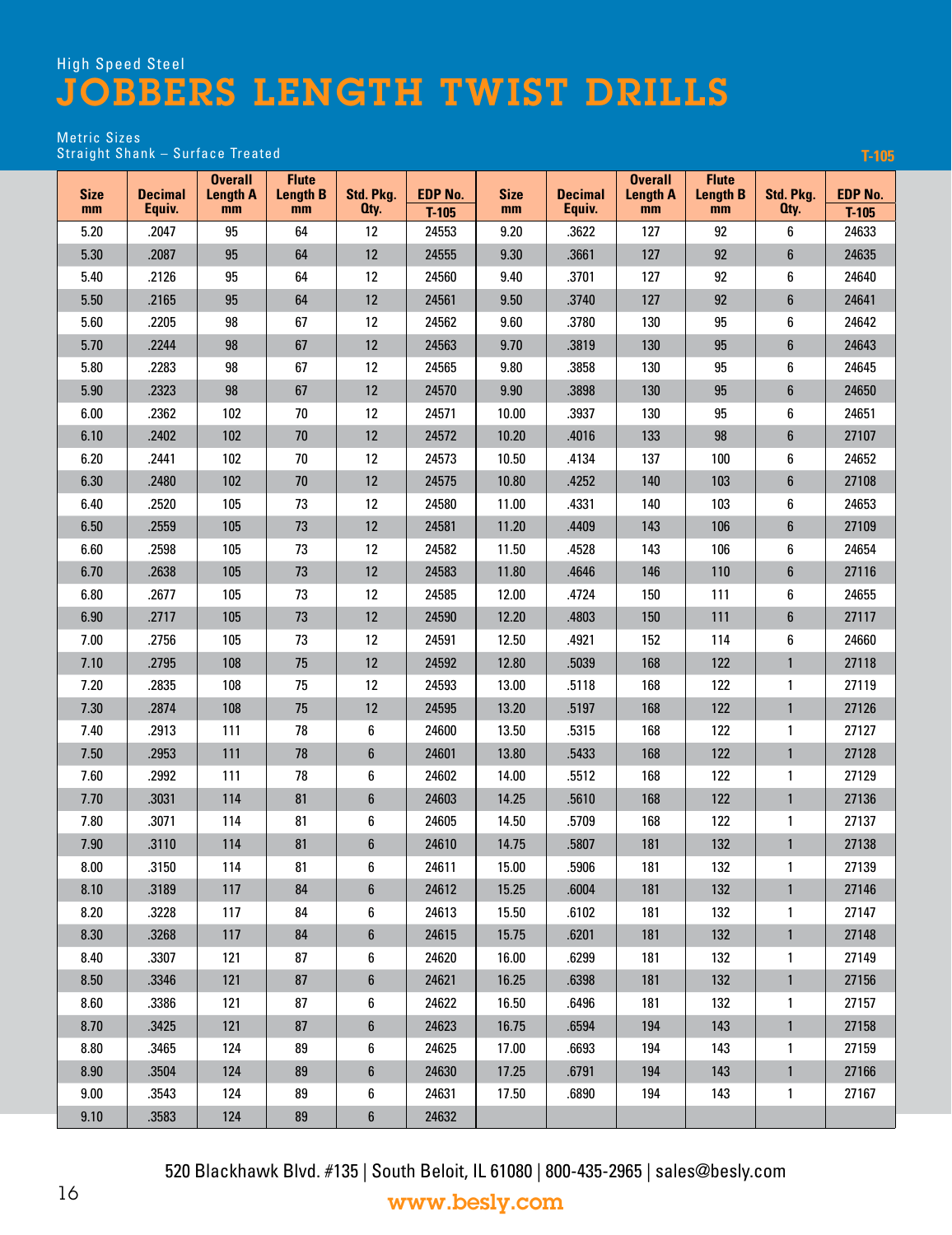**T-102 & T-102-T** Long Series – Straight Shank



#### Bright Finish

#### **No. T-102 General Purpose**

For use on jobs where extended drill length is needed to produce deeper holes or where longer reach is required. Shank diameter is same as drill size. Sizes 33/64" and larger are supplied surface treated.



#### Surface Treated

#### **No. T-102-T Tanged, Automotive Series**

Same dimensions and design as T-102, but with tangs to fit drill holders for the purpose of driving the drill. For tang dimensions see page 14.

|             | <b>Fractional Sizes</b><br><b>EDP Number</b><br><b>EDP Number</b> |                                      |                             |                   |                                |                                  |                   |                          |                               |                                    |                   |                                |                                  |  |
|-------------|-------------------------------------------------------------------|--------------------------------------|-----------------------------|-------------------|--------------------------------|----------------------------------|-------------------|--------------------------|-------------------------------|------------------------------------|-------------------|--------------------------------|----------------------------------|--|
|             |                                                                   |                                      |                             |                   |                                |                                  |                   |                          |                               |                                    |                   |                                |                                  |  |
| <b>Size</b> | <b>Decimal</b><br>Equiv.                                          | <b>Overall</b><br><b>Length</b><br>A | <b>Flute</b><br>Length<br>B | Std. Pkg.<br>Oty. | <b>Bright</b><br><b>Finish</b> | <b>Surface</b><br><b>Treated</b> | <b>Size</b><br>mm | <b>Decimal</b><br>Equiv. | <b>Overall</b><br>Length<br>A | <b>Flute</b><br><b>Length</b><br>B | Std. Pkg.<br>Oty. | <b>Bright</b><br><b>Finish</b> | <b>Surface</b><br><b>Treated</b> |  |
|             |                                                                   |                                      |                             |                   | $T-102$                        | $T-102-T$                        |                   |                          |                               |                                    |                   | $T-102$                        | $T-102-T$                        |  |
| 3/64        | .0469                                                             | $2 - 1/4$                            | $1 - 1/8$                   | 12                | 23406                          |                                  | 13/32             | .4062                    | $\overline{7}$                | $4 - 3/8$                          | 6                 | 25591                          | 20231                            |  |
| 1/16        | .0625                                                             | 3                                    | $1 - 3/4$                   | 12                | 23407                          |                                  | 27/64             | ,4219                    | $7 - 1/4$                     | $4 - 5/8$                          | $6\phantom{1}$    | 25592                          | 20232                            |  |
| 5/64        | .0781                                                             | $3 - 3/4$                            | $\overline{2}$              | 12                | 23408                          |                                  | 7/16              | .4375                    | $7 - 1/4$                     | $4 - 5/8$                          | 6                 | 25593                          | 20233                            |  |
| 3/32        | .0938                                                             | $4 - 1/4$                            | $2 - 1/4$                   | 12                | 23409                          |                                  | 29/64             | .4531                    | $7 - 1/2$                     | $4 - 3/4$                          | $6\phantom{1}$    | 25594                          | 20234                            |  |
| 7/64        | .1094                                                             | $4 - 5/8$                            | $2 - 1/2$                   | 15                | 23416                          |                                  | 15/32             | .4688                    | $7 - 1/2$                     | $4 - 3/4$                          | 6                 | 25595                          | 20235                            |  |
| 1/8         | .1250                                                             | $5 - 1/8$                            | $2 - 3/4$                   | 12                | 25561                          | 20201                            | 31/64             | .4844                    | $7 - 3/4$                     | $4 - 3/4$                          | $6\phantom{1}$    | 25600                          | 20240                            |  |
| 9/64        | .1406                                                             | $5 - 3/8$                            | 3                           | 12                | 25562                          | 20202                            | 1/2               | .5000                    | $7 - 3/4$                     | $4 - 3/4$                          | 6                 | 25601                          | 20241                            |  |
| 5/32        | .1562                                                             | $5 - 3/8$                            | 3                           | 12                | 25563                          | 20203                            | 33/64             | .5156                    | 8                             | $4 - 3/4$                          | $\mathbf{1}$      | 25602                          | 20242                            |  |
| 11/64       | .1719                                                             | $5 - 3/4$                            | $3 - 3/8$                   | 12                | 25564                          | 20204                            | 17/32             | .5312                    | 8                             | $4 - 3/4$                          | $\mathbf{1}$      | 25603                          | 20243                            |  |
| 3/16        | .1875                                                             | $5 - 3/4$                            | $3 - 3/8$                   | 12                | 25565                          | 20205                            | 35/64             | .5469                    | $8 - 1/4$                     | $4 - 7/8$                          | $\mathbf{1}$      | 25604                          | 20244                            |  |
| 13/64       | .2031                                                             | 6                                    | $3 - 5/8$                   | 12                | 25570                          | 20210                            | 9/16              | .5625                    | $8 - 1/4$                     | $4 - 7/8$                          | $\mathbf{1}$      | 25605                          | 20245                            |  |
| 7/32        | .2188                                                             | $6\phantom{a}$                       | $3 - 5/8$                   | 12                | 25571                          | 20211                            | 37/64             | .5781                    | $8 - 3/4$                     | $4 - 7/8$                          | $\mathbf{1}$      | 25610                          | 20250                            |  |
| 15/64       | .2344                                                             | $6 - 1/8$                            | $3 - 3/4$                   | 12                | 25572                          | 20212                            | 19/32             | .5938                    | $8 - 3/4$                     | $4 - 7/8$                          | 1                 | 25611                          | 20251                            |  |
| 1/4         | .2500                                                             | $6 - 1/8$                            | $3 - 3/4$                   | 12                | 25573                          | 20213                            | 39/64             | .6094                    | $8 - 3/4$                     | $4 - 7/8$                          | $\mathbf{1}$      | 25612                          | 20252                            |  |
| 17/64       | .2656                                                             | $6 - 1/4$                            | $3 - 7/8$                   | 12                | 25574                          | 20214                            | 5/8               | .6250                    | $8 - 3/4$                     | $4 - 7/8$                          | $\mathbf{1}$      | 25613                          | 20253                            |  |
| 9/32        | .2812                                                             | $6 - 1/4$                            | $3 - 7/8$                   | 12                | 25575                          | 20215                            | 41/64             | .6406                    | 9                             | $5 - 1/8$                          | $\mathbf{1}$      | 25614                          | 20254                            |  |
| 19/64       | .2969                                                             | $6 - 3/8$                            | 4                           | 6                 | 25580                          | 20220                            | 21/32             | .6562                    | 9                             | $5 - 1/8$                          | 1                 | 25615                          | 20255                            |  |
| 5/16        | .3125                                                             | $6 - 3/8$                            | $\overline{4}$              | $6\phantom{1}$    | 25581                          | 20221                            | 43/64             | .6719                    | $9 - 1/4$                     | $5 - 3/8$                          | $\mathbf{1}$      | 25620                          | 20260                            |  |
| 21/64       | .3281                                                             | $6 - 1/2$                            | $4 - 1/8$                   | 6                 | 25582                          | 20222                            | 11/16             | .6875                    | $9 - 1/4$                     | $5 - 3/8$                          | $\mathbf{1}$      | 25621                          | 20261                            |  |
| 11/32       | .3438                                                             | $6 - 1/2$                            | $4 - 1/8$                   | $6\phantom{1}$    | 25583                          | 20223                            | 45/64             | .7031                    | $9 - 1/2$                     | $5 - 5/8$                          | $\mathbf{1}$      | 25622                          |                                  |  |
| 23/64       | .3594                                                             | $6 - 3/4$                            | $4 - 1/4$                   | 6                 | 25584                          | 20224                            | 23/32             | .7188                    | $9 - 1/2$                     | $5 - 5/8$                          | $\mathbf{1}$      | 25623                          |                                  |  |
| 3/8         | .3750                                                             | $6 - 3/4$                            | $4 - 1/4$                   | $6\phantom{1}$    | 25585                          | 20225                            | 47/64             | .7344                    | $9 - 3/4$                     | $5 - 7/8$                          | $\mathbf{1}$      | 25624                          |                                  |  |
| 25/64       | .3906                                                             | $\overline{7}$                       | $4 - 3/8$                   | 6                 | 25590                          | 20230                            |                   |                          |                               |                                    |                   |                                |                                  |  |

520 Blackhawk Blvd. #135 | South Beloit, IL 61080 | 800-435-2965 | sales@besly.com www.besly.com 17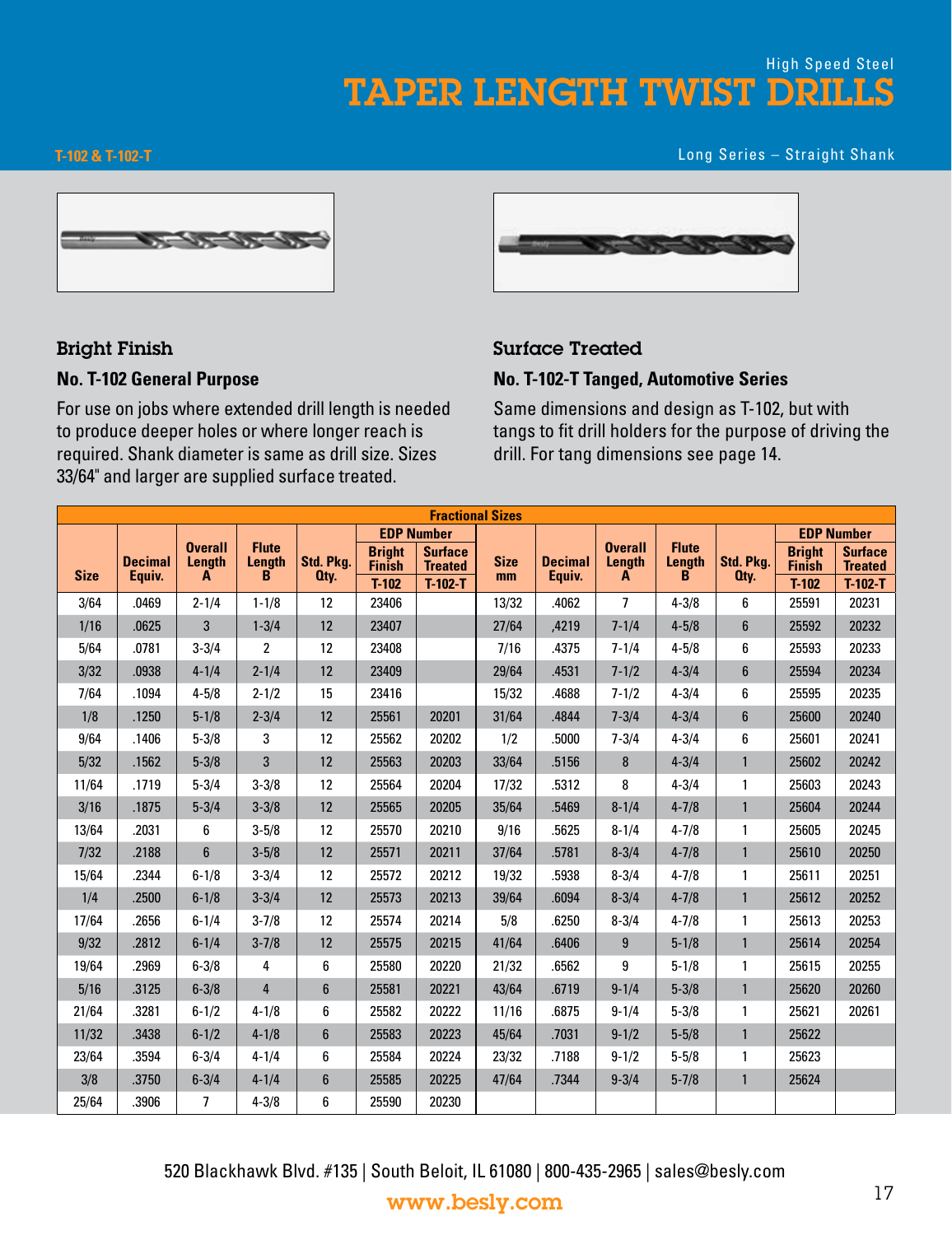#### Long Series – Straight Shank **T-102**

|              | <b>Fractional Sizes</b><br>Std. Pkg.<br><b>EDP No.</b><br>Std. Pkg.<br><b>EDP No.</b><br><b>Decimal</b><br><b>Overall</b><br><b>Flute</b><br><b>Decimal</b><br><b>Overall</b><br><b>Flute</b><br><b>Length B</b><br><b>Length B</b><br><b>Size</b><br>Equiv.<br><b>Length A</b><br><b>Size</b><br>Equiv.<br><b>Length A</b><br>Oty.<br>Oty.<br>$T-102$<br>$T-102$ |                 |                |              |       |             |        |            |            |              |       |  |  |  |
|--------------|-------------------------------------------------------------------------------------------------------------------------------------------------------------------------------------------------------------------------------------------------------------------------------------------------------------------------------------------------------------------|-----------------|----------------|--------------|-------|-------------|--------|------------|------------|--------------|-------|--|--|--|
|              |                                                                                                                                                                                                                                                                                                                                                                   |                 |                |              |       |             |        |            |            |              |       |  |  |  |
|              |                                                                                                                                                                                                                                                                                                                                                                   |                 |                |              |       |             |        |            |            |              |       |  |  |  |
| 3/4          | .7500                                                                                                                                                                                                                                                                                                                                                             | $9 - 3/4$       | $5 - 7/8$      | $\mathbf{1}$ | 25625 | $1 - 3/32$  | 1.0938 | $11 - 1/2$ | $6 - 7/8$  | $\mathbf{1}$ | 25663 |  |  |  |
| 49/64        | .7656                                                                                                                                                                                                                                                                                                                                                             | $9 - 7/8$       | 6              | 1            | 25630 | $1 - 7/64$  | 1.1094 | $11 - 3/4$ | $7 - 1/8$  | $\mathbf{1}$ | 25664 |  |  |  |
| 25/32        | .7812                                                                                                                                                                                                                                                                                                                                                             | $9 - 7/8$       | $6\phantom{1}$ | $\mathbf{1}$ | 25631 | $1 - 1/8$   | 1.1250 | $11 - 3/4$ | $7 - 1/8$  | $\mathbf{1}$ | 25665 |  |  |  |
| 51/64        | .7969                                                                                                                                                                                                                                                                                                                                                             | 10              | $6 - 1/8$      | $\mathbf{1}$ | 25632 | $1 - 9/64$  | 1.1406 | $11 - 7/8$ | $7 - 1/4$  | $\mathbf{1}$ | 25670 |  |  |  |
| 13/16        | .8125                                                                                                                                                                                                                                                                                                                                                             | 10              | $6 - 1/8$      | $\mathbf{1}$ | 25633 | $1 - 5/32$  | 1.1562 | $11 - 7/8$ | $7 - 1/4$  | $\mathbf{1}$ | 25671 |  |  |  |
| 53/64        | .8281                                                                                                                                                                                                                                                                                                                                                             | 10              | $6 - 1/8$      | 1            | 25634 | $1 - 11/64$ | 1.1719 | 12         | $7 - 3/8$  | $\mathbf{1}$ | 25672 |  |  |  |
| 27/32        | .8438                                                                                                                                                                                                                                                                                                                                                             | 10              | $6 - 1/8$      | $\mathbf{1}$ | 25635 | $1 - 3/16$  | 1.1875 | 12         | $7 - 3/8$  | $\mathbf{1}$ | 25673 |  |  |  |
| 55/64        | .8594                                                                                                                                                                                                                                                                                                                                                             | 10              | $6 - 1/8$      | 1            | 25640 | $1 - 13/16$ | 1.2031 | $12 - 1/8$ | $7 - 1/2$  | $\mathbf{1}$ | 25674 |  |  |  |
| 7/8          | .8750                                                                                                                                                                                                                                                                                                                                                             | 10 <sup>°</sup> | $6 - 1/8$      | $\mathbf{1}$ | 25641 | $1 - 7/32$  | 1.2188 | $12 - 1/8$ | $7 - 1/2$  | $\mathbf{1}$ | 25675 |  |  |  |
| 57/64        | .8906                                                                                                                                                                                                                                                                                                                                                             | 10              | $6 - 1/8$      | 1            | 25642 | $1 - 15/64$ | 1.2344 | $12 - 1/2$ | $7 - 7/8$  | 1            | 25680 |  |  |  |
| 29/32        | .9062                                                                                                                                                                                                                                                                                                                                                             | 10              | $6 - 1/8$      | $\mathbf{1}$ | 25643 | $1 - 1/4$   | 1.2500 | $12 - 1/2$ | $7 - 7/8$  | $\mathbf{1}$ | 25681 |  |  |  |
| 59/64        | .9219                                                                                                                                                                                                                                                                                                                                                             | $10 - 3/4$      | $6 - 1/8$      | 1            | 25644 | $1 - 9/32$  | 1.2812 | $14 - 1/8$ | $8 - 1/2$  | 1            | 25682 |  |  |  |
| 15/16        | .9375                                                                                                                                                                                                                                                                                                                                                             | $10 - 3/4$      | $6 - 1/8$      | $\mathbf{1}$ | 25645 | $1 - 5/16$  | 1.3125 | $14 - 1/4$ | $8 - 5/8$  | $\mathbf{1}$ | 25683 |  |  |  |
| 61/64        | .9537                                                                                                                                                                                                                                                                                                                                                             | 11              | $6 - 3/8$      | $\mathbf{1}$ | 25650 | $1 - 11/32$ | 1.3438 | $14 - 3/8$ | $8 - 3/4$  | $\mathbf{1}$ | 25684 |  |  |  |
| 31/32        | .9688                                                                                                                                                                                                                                                                                                                                                             | 11              | $6 - 3/8$      | $\mathbf{1}$ | 25651 | $1 - 3/8$   | 1.3750 | $14 - 1/2$ | $8 - 7/8$  | $\mathbf{1}$ | 25685 |  |  |  |
| 63/64        | .9844                                                                                                                                                                                                                                                                                                                                                             | 11              | $6 - 3/8$      | 1            | 25652 | $1 - 13/32$ | 1.4062 | $14 - 5/8$ | 9          | $\mathbf{1}$ | 25690 |  |  |  |
| $\mathbf{1}$ | 1.0000                                                                                                                                                                                                                                                                                                                                                            | 11              | $6 - 3/8$      | $\mathbf{1}$ | 25653 | $1 - 7/16$  | 1.4375 | $14 - 3/4$ | $9 - 1/8$  | $\mathbf{1}$ | 25691 |  |  |  |
| $1 - 1/64$   | 1.0151                                                                                                                                                                                                                                                                                                                                                            | $11 - 1/8$      | $6 - 1/2$      | $\mathbf{1}$ | 25654 | $1 - 15/32$ | 1.4688 | $14 - 7/8$ | $9 - 1/4$  | $\mathbf{1}$ | 25692 |  |  |  |
| $1 - 1/32$   | 1.0312                                                                                                                                                                                                                                                                                                                                                            | $11 - 1/8$      | $6 - 1/2$      | $\mathbf{1}$ | 25655 | $1 - 1/2$   | 1.5000 | 15         | $9 - 3/8$  | $\mathbf{1}$ | 25693 |  |  |  |
| $1 - 3/64$   | 1.0469                                                                                                                                                                                                                                                                                                                                                            | $11 - 1/4$      | $6 - 5/8$      | $\mathbf{1}$ | 25660 | $1 - 9/16$  | 1.5625 | $15 - 1/4$ | $9 - 5/8$  | $\mathbf{1}$ | 25694 |  |  |  |
| $1 - 1/16$   | 1.0625                                                                                                                                                                                                                                                                                                                                                            | $11 - 1/4$      | $6 - 5/8$      | $\mathbf{1}$ | 25661 | $1 - 5/8$   | 1.6250 | $15 - 5/8$ | $9 - 7/8$  | $\mathbf{1}$ | 25695 |  |  |  |
| $1 - 5/64$   | 1.0781                                                                                                                                                                                                                                                                                                                                                            | $11 - 1/2$      | $6 - 7/8$      | 1            | 25662 | $1 - 3/4$   | 1.7500 | $16 - 1/4$ | $10 - 1/2$ | 1            | 25701 |  |  |  |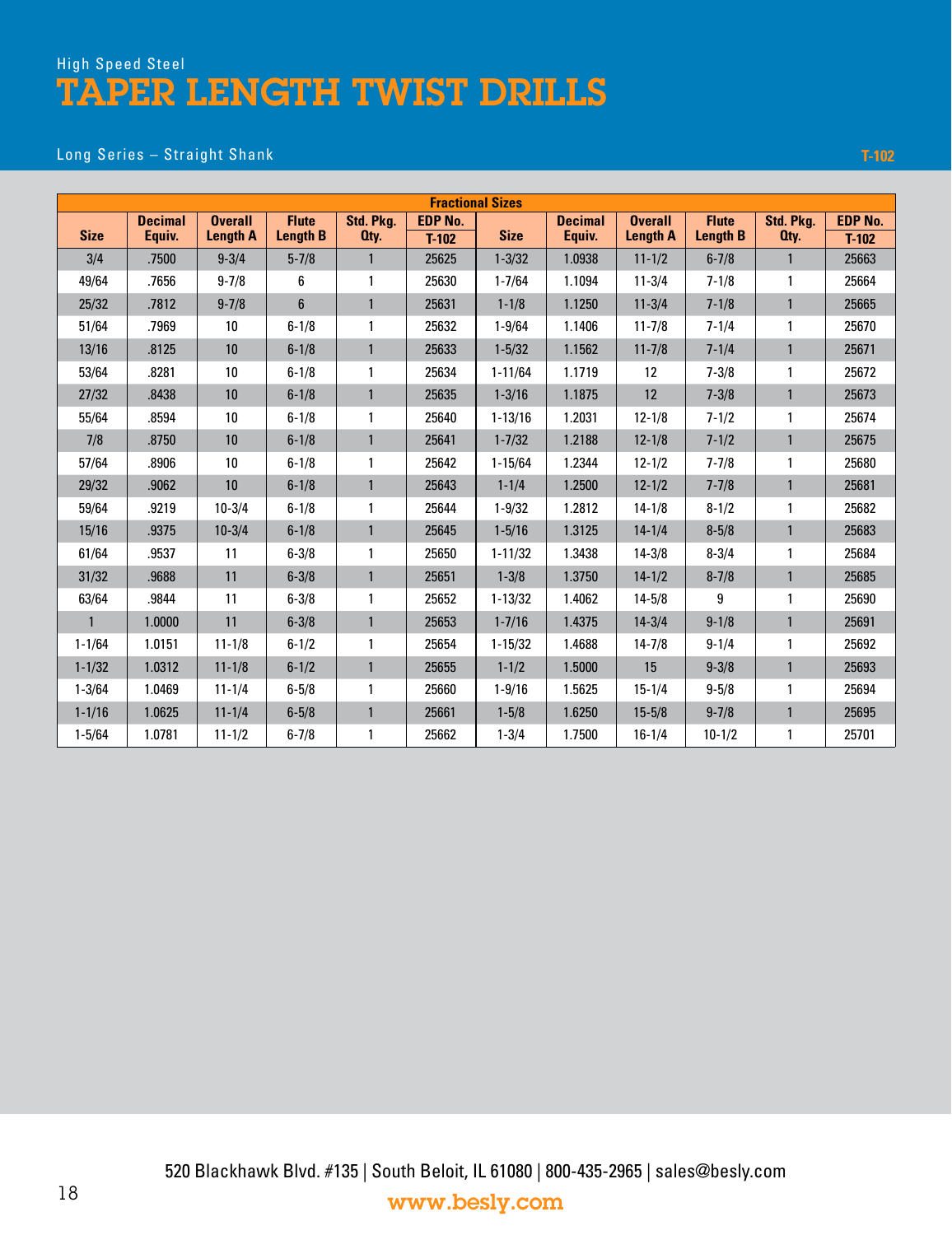TAPER LENGTH TWIST DRILLS High Speed Steel

Long Series – Straight Shank

#### Bright Finish

**T-102**

#### **No. T-102 General Purpose**

For use on jobs where extended drill length is needed to produce deeper holes or where longer reach is required. Shank diameter is same as drill size.

|             | <b>Wire Gage Sizes</b><br><b>EDP No.</b><br><b>Decimal</b><br><b>Overall</b><br><b>Flute</b><br>Std. Pkg.<br><b>Decimal</b><br><b>Flute</b><br>Std. Pkg.<br><b>EDP No.</b><br><b>Overall</b> |                 |                 |      |         |                  |        |                  |                 |      |         |  |  |  |
|-------------|----------------------------------------------------------------------------------------------------------------------------------------------------------------------------------------------|-----------------|-----------------|------|---------|------------------|--------|------------------|-----------------|------|---------|--|--|--|
|             |                                                                                                                                                                                              |                 |                 |      |         |                  |        |                  |                 |      |         |  |  |  |
| <b>Size</b> | Equiv.                                                                                                                                                                                       | <b>Length A</b> | <b>Length B</b> | Oty. | $T-102$ | <b>Size</b>      | Equiv. | <b>Length A</b>  | <b>Length B</b> | Oty. | $T-102$ |  |  |  |
| 60          | .0400                                                                                                                                                                                        | $2 - 1/4$       | $1 - 1/8$       | 12   | 25257   | 30               | .1285  | $5 - 3/8$        | 3               | 12   | 25227   |  |  |  |
| 59          | .0410                                                                                                                                                                                        | $2 - 1/4$       | $1 - 1/8$       | 12   | 25256   | 29               | .1360  | $5 - 3/8$        | 3               | 12   | 25226   |  |  |  |
| 58          | .0420                                                                                                                                                                                        | $2 - 1/4$       | $1 - 1/8$       | 12   | 25518   | 28               | .1405  | $5 - 3/8$        | 3               | 12   | 25476   |  |  |  |
| 57          | .0430                                                                                                                                                                                        | $2 - 1/4$       | $1 - 1/8$       | 12   | 25517   | 27               | .1440  | $5 - 3/8$        | 3               | 12   | 25469   |  |  |  |
| 56          | .0465                                                                                                                                                                                        | $2 - 1/4$       | $1 - 1/8$       | 12   | 25516   | 26               | .1470  | $5 - 3/8$        | 3               | 12   | 25468   |  |  |  |
| 55          | .0520                                                                                                                                                                                        | 3               | $1 - 3/4$       | 12   | 25509   | 25               | .1495  | $5 - 3/8$        | 3               | 12   | 25467   |  |  |  |
| 54          | .0550                                                                                                                                                                                        | 3               | $1 - 3/4$       | 12   | 25508   | 24               | .1520  | $5 - 3/8$        | 3               | 12   | 25466   |  |  |  |
| 53          | .0595                                                                                                                                                                                        | 3               | $1 - 3/4$       | 12   | 25507   | 23               | .1540  | $5 - 3/8$        | 3               | 12   | 25459   |  |  |  |
| 52          | .0635                                                                                                                                                                                        | $3 - 3/4$       | $\mathbf{2}$    | 12   | 25249   | $22\,$           | .1570  | $5 - 3/4$        | $3 - 3/8$       | 12   | 25219   |  |  |  |
| 51          | .0670                                                                                                                                                                                        | $3 - 3/4$       | $\overline{2}$  | 12   | 25248   | 21               | .1590  | $5 - 3/4$        | $3 - 3/8$       | 12   | 25218   |  |  |  |
| 50          | .0700                                                                                                                                                                                        | $3 - 3/4$       | $\mathbf{2}$    | 12   | 25247   | $20\,$           | .1610  | $5 - 3/4$        | $3 - 3/8$       | 12   | 25217   |  |  |  |
| 49          | .0730                                                                                                                                                                                        | $3 - 3/4$       | $\overline{2}$  | 12   | 25246   | 19               | .1660  | $5 - 3/4$        | $3 - 3/8$       | 12   | 25216   |  |  |  |
| 48          | .0760                                                                                                                                                                                        | $3 - 3/4$       | $\overline{2}$  | 12   | 25506   | 18               | .1695  | $5 - 3/4$        | $3 - 3/8$       | 12   | 25458   |  |  |  |
| 47          | .0785                                                                                                                                                                                        | $4 - 1/4$       | $2 - 1/4$       | 12   | 25499   | 17               | .1730  | $5 - 3/4$        | $3 - 3/8$       | 12   | 25457   |  |  |  |
| 46          | .0810                                                                                                                                                                                        | $4 - 1/4$       | $2 - 1/4$       | 12   | 25498   | 16               | .1770  | $5 - 3/4$        | $3 - 3/8$       | 12   | 25456   |  |  |  |
| 45          | .0820                                                                                                                                                                                        | $4 - 1/4$       | $2 - 1/4$       | 12   | 25497   | 15               | .1800  | $5 - 3/4$        | $3 - 3/8$       | 12   | 25449   |  |  |  |
| 44          | .0860                                                                                                                                                                                        | $4 - 1/4$       | $2 - 1/4$       | 12   | 25496   | 14               | .1820  | $5 - 3/4$        | $3 - 3/8$       | 12   | 25448   |  |  |  |
| 43          | .0890                                                                                                                                                                                        | $4 - 1/4$       | $2 - 1/4$       | 12   | 25489   | 13               | .1850  | $5 - 3/4$        | $3 - 3/8$       | 12   | 25447   |  |  |  |
| 42          | .0935                                                                                                                                                                                        | $4 - 1/4$       | $2 - 1/4$       | 12   | 25239   | 12               | .1890  | $\boldsymbol{6}$ | $3 - 5/8$       | 12   | 25209   |  |  |  |
| 41          | .0960                                                                                                                                                                                        | $4 - 5/8$       | $2 - 1/2$       | 12   | 25238   | 11               | .1910  | 6                | $3 - 5/8$       | 12   | 25208   |  |  |  |
| 40          | .0980                                                                                                                                                                                        | $4 - 5/8$       | $2 - 1/2$       | 12   | 25237   | 10               | .1935  | $\boldsymbol{6}$ | $3 - 5/8$       | 12   | 25207   |  |  |  |
| 39          | .0995                                                                                                                                                                                        | $4 - 5/8$       | $2 - 1/2$       | 12   | 25236   | 9                | .1960  | 6                | $3 - 5/8$       | 12   | 25206   |  |  |  |
| 38          | .1015                                                                                                                                                                                        | $4 - 5/8$       | $2 - 1/2$       | 12   | 25488   | $\bf 8$          | .1990  | 6                | $3 - 5/8$       | 12   | 25446   |  |  |  |
| 37          | .1040                                                                                                                                                                                        | $4 - 5/8$       | $2 - 1/2$       | 12   | 25487   | $\overline{7}$   | .2010  | 6                | $3 - 5/8$       | 12   | 25439   |  |  |  |
| 36          | .1065                                                                                                                                                                                        | $4 - 5/8$       | $2 - 1/2$       | 12   | 25486   | $\boldsymbol{6}$ | .2040  | $6\phantom{a}$   | $3 - 5/8$       | 12   | 25438   |  |  |  |
| 35          | .1100                                                                                                                                                                                        | $5 - 1/8$       | $2 - 3/4$       | 12   | 25479   | 5                | .2055  | 6                | $3 - 5/8$       | 12   | 25437   |  |  |  |
| 34          | .1110                                                                                                                                                                                        | $5 - 1/8$       | $2 - 3/4$       | 12   | 25478   | $\overline{4}$   | .2090  | $6\phantom{a}$   | $3 - 5/8$       | 12   | 25436   |  |  |  |
| 33          | .1130                                                                                                                                                                                        | $5 - 1/8$       | $2 - 3/4$       | 12   | 25477   | 3                | .2130  | 6                | $3 - 5/8$       | 12   | 25199   |  |  |  |
| 32          | .1160                                                                                                                                                                                        | $5 - 1/8$       | $2 - 3/4$       | 12   | 25229   | $\overline{2}$   | .2210  | $6 - 1/8$        | $3 - 3/4$       | 12   | 25198   |  |  |  |
| 31          | .1200                                                                                                                                                                                        | $5 - 1/8$       | $2 - 3/4$       | 12   | 25228   | $\mathbf{1}$     | .2280  | $6 - 1/8$        | $3 - 3/4$       | 12   | 25197   |  |  |  |

<u>the contract of the contract of the contract of the contract of the contract of the contract of the contract of the contract of the contract of the contract of the contract of the contract of the contract of the contract </u>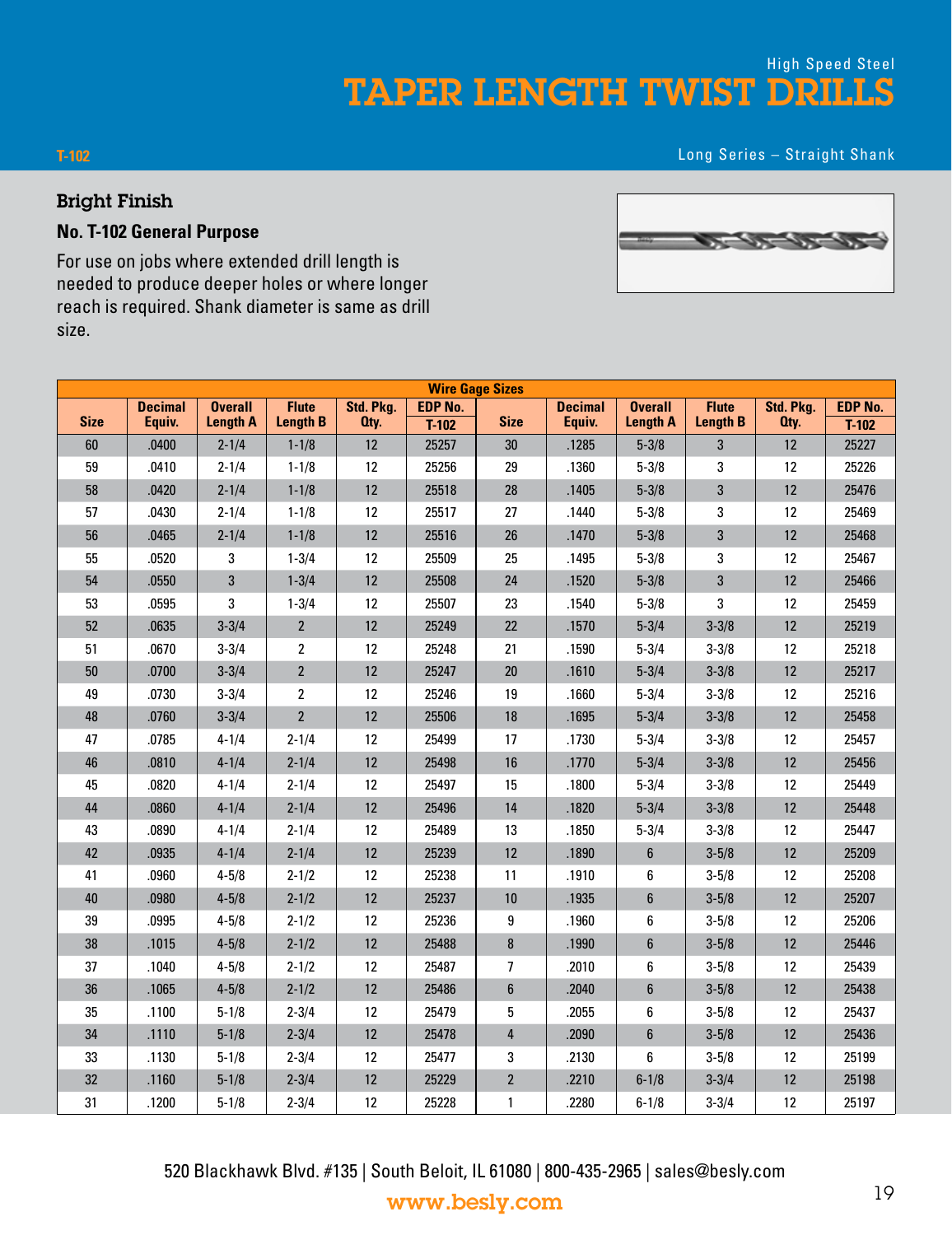# SPOTTING, CENTERING AND CHAMFERING DRILLS High Speed Steel

Provides N/C machining centers with a two-fold advantage of accurately spotting holes to be drilled, plus chamfering of drilled holes.





| <b>Size</b> | $\mathbf{A}$    | B               | C    | D    | E    | F            | G   | н    | Std. Pkg.<br>Oty. | <b>EPD No.</b> |
|-------------|-----------------|-----------------|------|------|------|--------------|-----|------|-------------------|----------------|
| 3/8         | .3750           | .5000<br>.4995  | 7.75 | 6.00 | 1.75 | 45°          | .03 | .50  | 1                 | 28048          |
| 3/8         | .3750           | .5000<br>.4995  | 7.75 | 6.00 | 1.75 | $59^\circ$   | .03 | .50  | $\mathbf{1}$      | 28049          |
| 1/2         | .5000<br>.4995  | .5000<br>.4995  | 7.75 |      |      | $45^{\circ}$ | .03 | .75  | $\mathbf{1}$      | 28046          |
| 1/2         | .5000<br>.4995  | .5000<br>.4995  | 7.75 |      |      | $59^\circ$   | .03 | .75  | $\mathbf{1}$      | 28047          |
| 3/4         | .7500<br>.7495  | .7500<br>.7495  | 7.50 |      |      | $45^{\circ}$ | .04 | 1.00 | 1                 | 28056          |
| 3/4         | .7500<br>.7495  | .7500<br>.7495  | 7.50 |      |      | $59^\circ$   | .04 | 1.00 | $\mathbf{1}$      | 28057          |
| 1           | 1.0000<br>.9995 | 1.0000<br>.9995 | 8.50 |      |      | $45^{\circ}$ | .06 | 1.50 | 1                 | 28058          |
| 1           | 1.0000<br>.9995 | 1.0000<br>.9995 | 8.50 |      |      | $59^\circ$   | .06 | 1.50 | $\mathbf{1}$      | 28059          |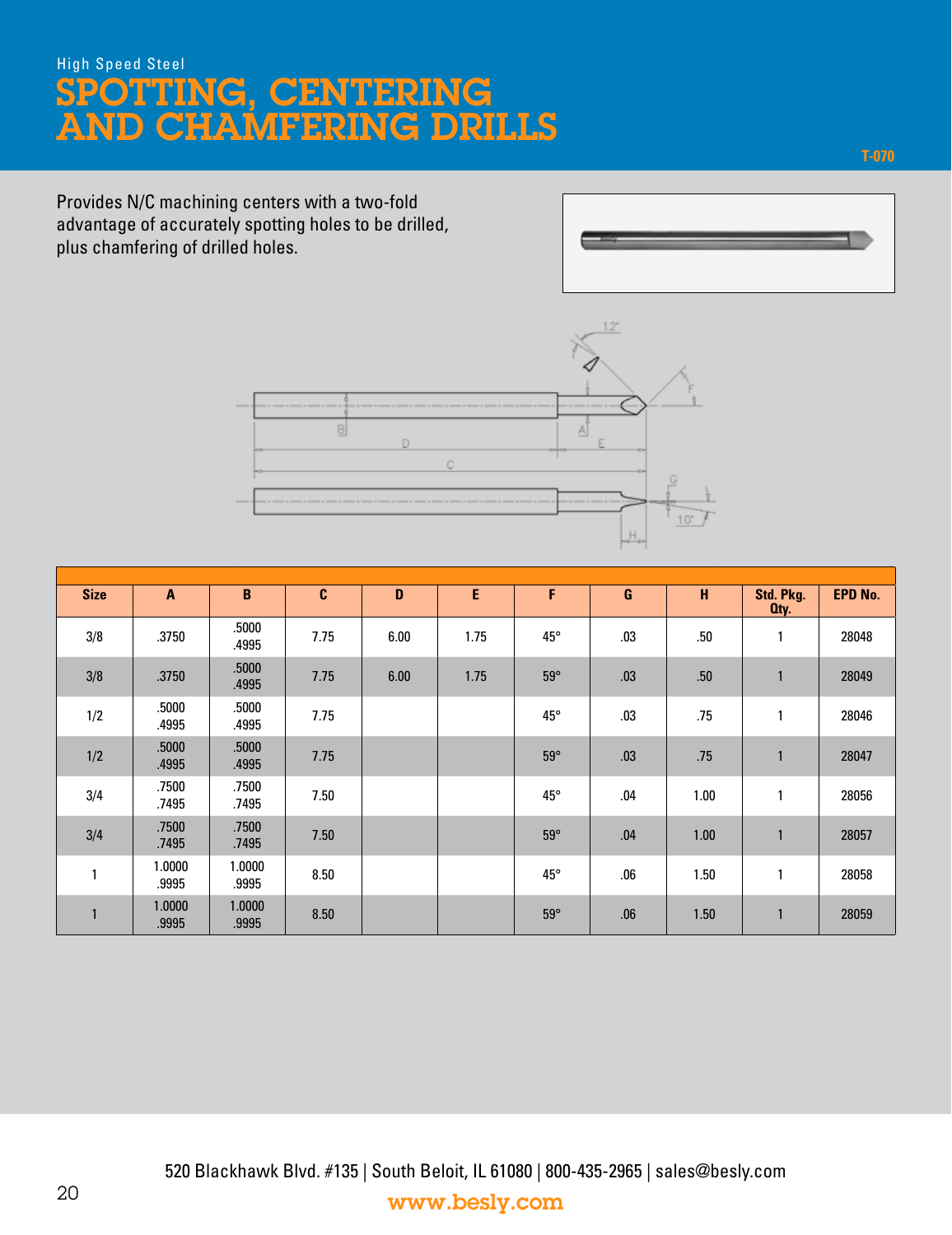## SCREW MACHINE TWIST DRILLS High Speed Steel

#### **T-122 & T-190**

Straight Shank



#### Bright Finish

#### **No. T-122**

Designed for use on automatic screw machines. Short flutes and short overall length provide economy and maximum rigidity without sacrificing cutting ability. Sizes over 1" furnished with reduced shanks. Sizes 33/64" and larger are supplied surface treated.



#### Surface Treated **No. T-190 Aircraft Drill, Type C**

Made to A.I.A. NAS-907 Type C Standards for Aircraft Drills. Designed for use in portable power tools or machines for drilling holes in hard and tough sheet metal alloys of the heat resistant, stainless, and titanium types. Sturdy construction with split point for ease of penetration. Popular in automobile body work and in the construction industry.

|             | <b>Fractional Sizes</b><br><b>EDP Number</b><br><b>EDP Number</b> |                          |                        |           |                                |                                  |             |                |                          |                             |                |                                |                                  |  |
|-------------|-------------------------------------------------------------------|--------------------------|------------------------|-----------|--------------------------------|----------------------------------|-------------|----------------|--------------------------|-----------------------------|----------------|--------------------------------|----------------------------------|--|
|             |                                                                   |                          |                        |           |                                |                                  |             |                |                          |                             |                |                                |                                  |  |
| <b>Size</b> | <b>Decimal</b>                                                    | <b>Overall</b><br>Length | <b>Flute</b><br>Length | Std. Pkg. | <b>Bright</b><br><b>Finish</b> | <b>Surface</b><br><b>Treated</b> | <b>Size</b> | <b>Decimal</b> | <b>Overall</b><br>Length | <b>Flute</b><br>Length<br>в | Std. Pkg.      | <b>Bright</b><br><b>Finish</b> | <b>Surface</b><br><b>Treated</b> |  |
|             | Equiv.                                                            | A                        | в                      | Oty.      | $T-122$                        | $T-190$                          |             | Equiv.         | A                        |                             | Oty.           | $T-122$                        | $T-190$                          |  |
| 3/64        | .0469                                                             | $1 - 3/8$                | 1/2                    | 12        | 26480                          |                                  | 9/32        | .2812          | $2 - 11/16$              | $1 - 1/2$                   | 12             | 26503                          | 23569                            |  |
| 1/16        | .0625                                                             | $1 - 5/8$                | 5/8                    | 12        | 26481                          |                                  | 19/64       | .2969          | $2 - 3/4$                | $1 - 9/16$                  | $6\phantom{1}$ | 26504                          | 23576                            |  |
| 5/64        | .0781                                                             | $1 - 11/16$              | 11/16                  | 12        | 26482                          |                                  | 5/16        | 3125           | $2 - 13/16$              | $1 - 5/8$                   | 6              | 26505                          | 23577                            |  |
| 3/32        | .0938                                                             | $1 - 3/4$                | 3/4                    | 12        | 26483                          |                                  | 21/64       | .3281          | $2 - 15/16$              | $1 - 11/16$                 | $6\phantom{1}$ | 26510                          | 23578                            |  |
| 7/64        | .1094                                                             | $1 - 13/16$              | 13/16                  | 12        | 26484                          | 23546                            | 11/32       | .3438          | 3                        | $1 - 11/16$                 | 6              | 26511                          | 23579                            |  |
| 1/8         | .1250                                                             | $1 - 7/8$                | 7/8                    | 12        | 26485                          | 23547                            | 23/64       | .3594          | $3 - 1/16$               | $1 - 3/4$                   | $6\phantom{1}$ | 26512                          | 23586                            |  |
| 9/64        | .1406                                                             | $1 - 15/16$              | 15/16                  | 12        | 26490                          | 23548                            | 3/8         | .3750          | $3 - 1/8$                | $1 - 13/16$                 | 6              | 26513                          | 23587                            |  |
| 5/32        | .1562                                                             | $2 - 1/16$               | $\mathbf{1}$           | 12        | 26491                          | 23549                            | 25/64       | .3906          | $3 - 1/4$                | $1 - 7/8$                   | $6\phantom{1}$ | 26514                          | 23588                            |  |
| 11/64       | .1719                                                             | $2 - 1/8$                | $1 - 1/16$             | 12        | 26492                          | 23556                            | 13/32       | .4062          | $3 - 5/16$               | $1 - 15/16$                 | 6              | 26515                          | 23589                            |  |
| 3/16        | .1875                                                             | $2 - 3/16$               | $1 - 1/8$              | 12        | 26493                          | 23557                            | 27/64       | .4219          | $3 - 3/8$                | $\overline{2}$              | $6\phantom{1}$ | 26520                          | 23596                            |  |
| 13/64       | .2031                                                             | $2 - 1/4$                | $1 - 3/16$             | 12        | 26494                          | 23558                            | 7/16        | .4375          | $3 - 7/16$               | $2 - 1/16$                  | 6              | 26521                          | 23597                            |  |
| 7/32        | .2188                                                             | $2 - 3/8$                | $1 - 1/4$              | 12        | 26495                          | 23559                            | 29/64       | .4531          | $3 - 9/16$               | $2 - 1/8$                   | $6\phantom{a}$ | 26522                          | 23598                            |  |
| 15/64       | .2344                                                             | $2 - 7/16$               | $1 - 5/16$             | 12        | 26500                          | 23566                            | 15/32       | .4688          | $3 - 5/8$                | $2 - 1/8$                   | 6              | 26523                          | 23599                            |  |
| 1/4         | .2500                                                             | $2 - 1/2$                | $1 - 3/8$              | 12        | 26501                          | 23567                            | 31/64       | .4844          | $3 - 11/16$              | $2 - 3/16$                  | $6\phantom{1}$ | 26524                          | 23606                            |  |
| 17/64       | .2656                                                             | $2 - 5/8$                | $1 - 7/16$             | 12        | 26502                          | 23568                            | 1/2         | .5000          | $3 - 3/4$                | $2 - 1/4$                   | 6              | 26525                          | 23607                            |  |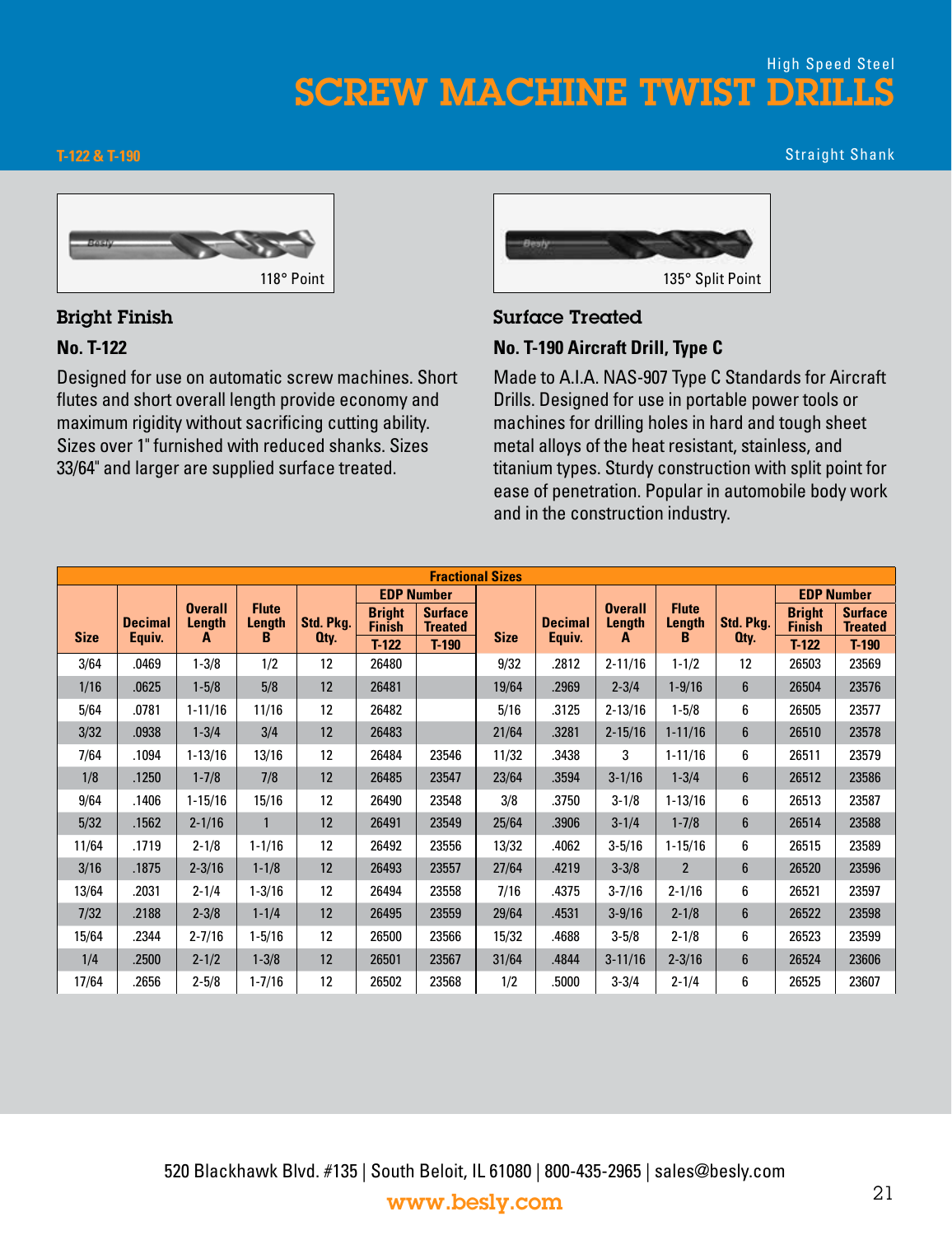# High Speed Steel SCREW MACHINE TWIST DRILLS

#### Straight Shank **T-122**

| <b>Fractional Sizes</b><br><b>EDP</b><br><b>EDP</b><br>Shank<br>Std.<br><b>Overall</b><br><b>Shank</b><br>Std.<br><b>Overall</b><br><b>Flute</b><br><b>Flute</b> |                          |                 |                    |           |                             |              |                          |                |                          |                  |                    |                                      |             |              |                          |
|------------------------------------------------------------------------------------------------------------------------------------------------------------------|--------------------------|-----------------|--------------------|-----------|-----------------------------|--------------|--------------------------|----------------|--------------------------|------------------|--------------------|--------------------------------------|-------------|--------------|--------------------------|
| <b>Size</b>                                                                                                                                                      | <b>Decimal</b><br>Equiv. | Length<br>A     | <b>Length</b><br>B | Dia.<br>C | <b>Shank</b><br>Length<br>D | Pkg.<br>Oty. | <b>Number</b><br>$T-122$ | <b>Size</b>    | <b>Decimal</b><br>Equiv. | Length<br>A      | <b>Length</b><br>B | <b>Shank</b><br>Dia.<br>$\mathbf{c}$ | Length<br>D | Pkg.<br>Oty. | <b>Number</b><br>$T-122$ |
| 33/64                                                                                                                                                            | .5156                    | $3 - 7/8$       | $2 - 3/8$          |           |                             | $\mathbf{1}$ | 26710                    | 57/64          | .8906                    | $5 - 5/8$        | $3 - 5/8$          |                                      |             | $\mathbf{1}$ | 26750                    |
| 17/32                                                                                                                                                            | .5312                    | $3 - 7/8$       | $2 - 3/8$          |           |                             | 1            | 26711                    | 29/32          | .9062                    | $5 - 5/8$        | $3 - 5/8$          |                                      |             | 1            | 26751                    |
| 35/64                                                                                                                                                            | .5469                    | 4               | $2 - 1/2$          |           |                             | $\mathbf{1}$ | 26712                    | 59/64          | .9219                    | $5 - 3/4$        | $3 - 3/4$          |                                      |             | $\mathbf{1}$ | 26752                    |
| 9/16                                                                                                                                                             | .5625                    | 4               | $2 - 1/2$          |           |                             | 1            | 26713                    | 15/16          | .9375                    | $5 - 3/4$        | $3 - 3/4$          |                                      |             | $\mathbf{1}$ | 26753                    |
| 37/64                                                                                                                                                            | .5781                    | $4 - 1/8$       | $2 - 5/8$          |           |                             | $\mathbf{1}$ | 26714                    | 61/64          | .9531                    | $5 - 7/8$        | $3 - 7/8$          |                                      |             | $\mathbf{1}$ | 26754                    |
| 19/32                                                                                                                                                            | .5938                    | $4 - 1/8$       | $2 - 5/8$          |           |                             | $\mathbf{1}$ | 26715                    | 31/32          | .9688                    | $5 - 7/8$        | $3 - 7/8$          |                                      |             | 1            | 26755                    |
| 39/64                                                                                                                                                            | .6094                    | $4 - 1/4$       | $2 - 3/4$          |           |                             | $\mathbf{1}$ | 26720                    | 63/64          | .9844                    | $\boldsymbol{6}$ | 4                  |                                      |             | $\mathbf{1}$ | 26760                    |
| 5/8                                                                                                                                                              | .6250                    | $4 - 1/4$       | $2 - 3/4$          |           |                             | 1            | 26721                    | 1              | 1.0000                   | 6                | 4                  |                                      |             | $\mathbf{1}$ | 26761                    |
| 41/64                                                                                                                                                            | .6406                    | $4 - 1/2$       | $2 - 7/8$          |           |                             | $\mathbf{1}$ | 26722                    | $1 - 1/16$     | 1.0625                   | $6 - 1/4$        | 4                  | $\mathbf{1}$                         | $2 - 1/4$   | $\mathbf{1}$ | 26762                    |
| 21/32                                                                                                                                                            | .6562                    | $4 - 1/2$       | $2 - 7/8$          |           |                             | 1            | 26723                    | $1 - 1/8$      | 1.1250                   | $6 - 3/8$        | 4                  | 1                                    | $2 - 1/4$   | 1            | 26763                    |
| 43/64                                                                                                                                                            | .6719                    | $4 - 5/8$       | $2 - 7/8$          |           |                             | $\mathbf{1}$ | 26724                    | $1 - 3/16$     | 1.1875                   | $6 - 5/8$        | $4 - 1/4$          | $\mathbf{1}$                         | $2 - 1/4$   | $\mathbf{1}$ | 26764                    |
| 11/16                                                                                                                                                            | .6875                    | $4 - 5/8$       | $2 - 7/8$          |           |                             | 1            | 26725                    | $1 - 1/4$      | 1.2500                   | $6 - 3/4$        | $4 - 3/8$          | 1                                    | $2 - 1/4$   | $\mathbf{1}$ | 26765                    |
| 45/64                                                                                                                                                            | .7031                    | $4 - 3/4$       | 3                  |           |                             | $\mathbf{1}$ | 26730                    | $1 - 5/16$     | 1.3125                   | $\overline{7}$   | $4 - 3/8$          | $1 - 1/4$                            | $2 - 1/2$   | $\mathbf{1}$ | 26770                    |
| 23/32                                                                                                                                                            | .7188                    | $4 - 3/4$       | 3                  |           |                             | 1            | 26731                    | $1 - 3/8$      | 1.3750                   | $7 - 1/8$        | $4 - 1/2$          | $1 - 1/4$                            | $2 - 1/2$   | $\mathbf{1}$ | 26771                    |
| 47/64                                                                                                                                                            | .7344                    | $5\phantom{.0}$ | $3 - 1/8$          |           |                             | $\mathbf{1}$ | 26732                    | $1 - 7/16$     | 1.4375                   | $7 - 3/8$        | $4 - 3/4$          | $1 - 1/4$                            | $2 - 1/2$   | $\mathbf{1}$ | 26772                    |
| 3/4                                                                                                                                                              | .7500                    | 5               | $3 - 1/8$          |           |                             | 1            | 26733                    | $1 - 1/2$      | 1.5000                   | $7 - 1/2$        | $4 - 7/8$          | $1 - 1/4$                            | $2 - 1/2$   | $\mathbf{1}$ | 26773                    |
| 49/64                                                                                                                                                            | .7656                    | $5 - 1/8$       | $3 - 1/4$          |           |                             | $\mathbf{1}$ | 26734                    | $1 - 9/16$     | 1.5625                   | $7 - 3/4$        | $4 - 7/8$          | $1 - 1/2$                            | $2 - 3/4$   | $\mathbf{1}$ | 26774                    |
| 25/32                                                                                                                                                            | .7812                    | $5 - 1/8$       | $3 - 1/4$          |           |                             | 1            | 26735                    | $1 - 5/8$      | 1.6250                   | $7 - 3/4$        | $4 - 7/8$          | $1 - 1/2$                            | $2 - 3/4$   | $\mathbf{1}$ | 26775                    |
| 51/64                                                                                                                                                            | .7969                    | $5 - 1/4$       | $3 - 3/8$          |           |                             | $\mathbf{1}$ | 26740                    | $1 - 11/16$    | 1.6875                   | 8                | $5 - 1/8$          | $1 - 1/2$                            | $2 - 3/4$   | $\mathbf{1}$ | 26780                    |
| 13/16                                                                                                                                                            | .8125                    | $5 - 1/4$       | $3 - 3/8$          |           |                             | 1            | 26741                    | $1 - 3/4$      | 1.7500                   | 8                | $5 - 1/8$          | $1 - 1/2$                            | $2 - 3/4$   | $\mathbf{1}$ | 26781                    |
| 53/64                                                                                                                                                            | .8281                    | $5 - 3/8$       | $3 - 1/2$          |           |                             | $\mathbf{1}$ | 26742                    | $1 - 13/16$    | 1.8125                   | $8 - 1/4$        | $5 - 3/8$          | $1 - 1/2$                            | $2 - 3/4$   | $\mathbf{1}$ | 26782                    |
| 27/32                                                                                                                                                            | .8438                    | $5 - 3/8$       | $3 - 1/2$          |           |                             | 1            | 26743                    | $1 - 7/8$      | 1.8750                   | $8 - 1/4$        | $5 - 3/8$          | $1 - 1/2$                            | $2 - 3/4$   | 1            | 26783                    |
| 55/64                                                                                                                                                            | .8594                    | $5 - 1/2$       | $3 - 1/2$          |           |                             | $\mathbf{1}$ | 26744                    | $1 - 15/16$    | 1.9375                   | $8 - 1/2$        | $5 - 5/8$          | $1 - 1/2$                            | $2 - 3/4$   | $\mathbf{1}$ | 26784                    |
| 7/8                                                                                                                                                              | .8750                    | $5 - 1/2$       | $3 - 1/2$          |           |                             | 1            | 26745                    | $\overline{2}$ | 2.0000                   | $8 - 1/2$        | $5 - 5/8$          | $1 - 1/2$                            | $2 - 3/4$   | $\mathbf{1}$ | 26785                    |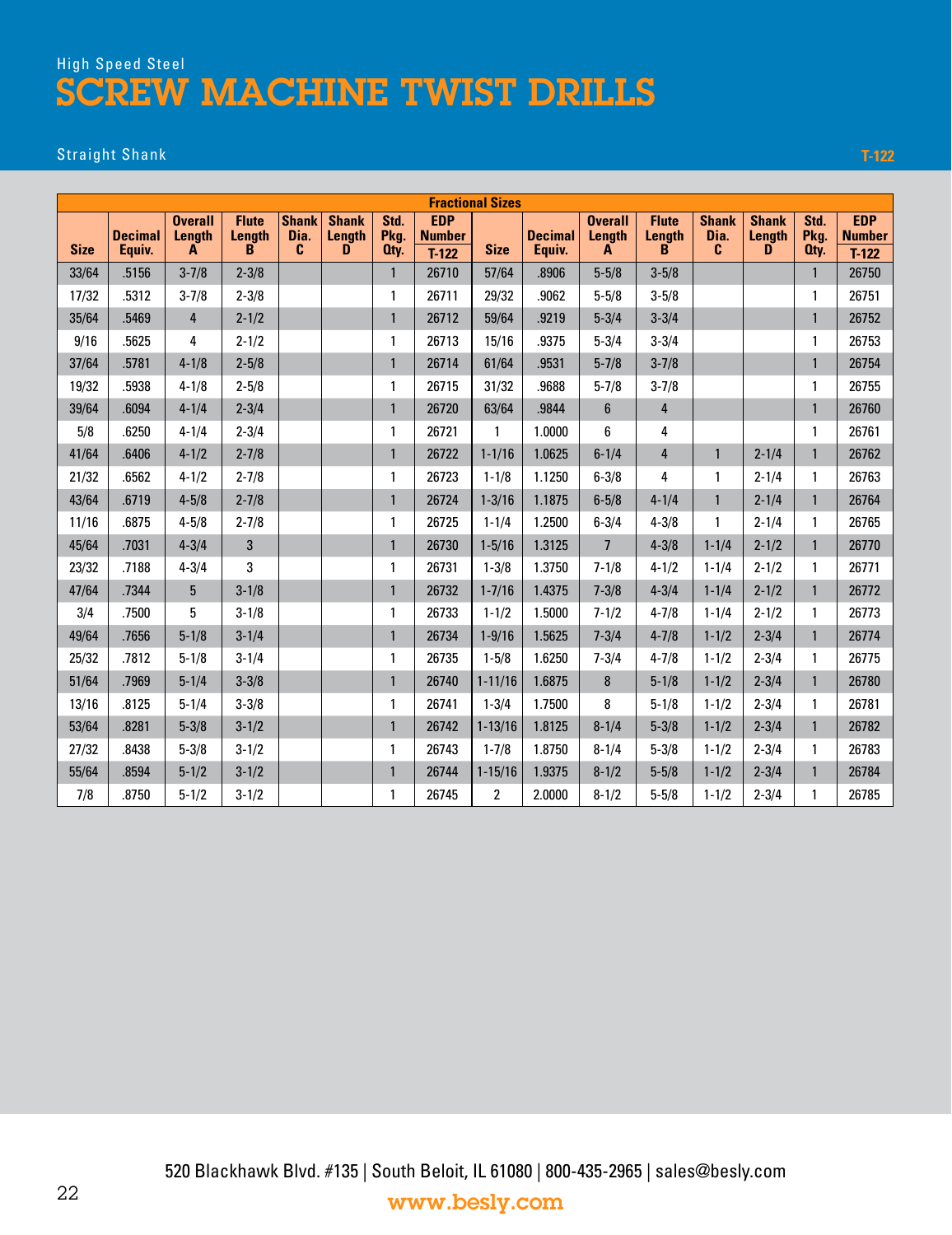### SCREW MACHINE TWIST DRILLS High Speed Steel

#### **T-122**

Straight Shank

#### Bright Finish

#### **No. T-122**

Designed for use on automatic screw machines. Short flutes and short overall length provide economy and maximum rigidity without sacrificing cutting ability.

|             |                |                 |                 |                   |                | <b>Letter Sizes</b> |                |                 |                 |                |                |
|-------------|----------------|-----------------|-----------------|-------------------|----------------|---------------------|----------------|-----------------|-----------------|----------------|----------------|
|             | <b>Decimal</b> | <b>Overall</b>  | <b>Flute</b>    | Std. Pkg.         | <b>EDP No.</b> |                     | <b>Decimal</b> | <b>Overall</b>  | <b>Flute</b>    | Std. Pkg.      | <b>EDP No.</b> |
| <b>Size</b> | Equiv.         | <b>Length A</b> | <b>Length B</b> | Oty.              | $T-122$        | <b>Size</b>         | Equiv.         | <b>Length A</b> | <b>Length B</b> | Oty.           | $T-122$        |
| A           | .234           | $2 - 7/16$      | $1 - 5/16$      | 12                | 26622          | N <sub>1</sub>      | .302           | $2 - 13/16$     | $1 - 5/8$       | 6              | 26643          |
| B           | .238           | $2 - 1/2$       | $1 - 3/8$       | 12                | 26623          | 0                   | .316           | $2 - 15/16$     | $1 - 11/16$     | 6              | 26644          |
| C           | .242           | $2 - 1/2$       | $1 - 3/8$       | 12                | 26624          | P                   | .323           | $2 - 15/16$     | $1 - 11/16$     | 6              | 26645          |
| D           | .246           | $2 - 1/2$       | $1 - 3/8$       | 12                | 26625          | Q                   | .332           | 3               | $1 - 11/16$     | 6              | 26650          |
| E.          | .250           | $2 - 1/2$       | $1 - 3/8$       | 12                | 26501          | $\mathsf{R}$        | .339           | 3               | $1 - 11/16$     | 6              | 26651          |
| F           | .257           | $2 - 5/8$       | $1 - 7/16$      | 12                | 26631          | S                   | .348           | $3 - 1/16$      | $1 - 3/4$       | 6              | 26652          |
| G           | .216           | $2 - 5/8$       | $1 - 7/16$      | 12                | 26632          | T                   | .358           | $3 - 1/16$      | $1 - 3/4$       | $6\phantom{1}$ | 26653          |
| н           | .266           | $2 - 11/16$     | $1 - 1/2$       | $12 \overline{ }$ | 26633          | U                   | .368           | $3 - 1/8$       | $1 - 13/16$     | 6              | 26654          |
|             | .272           | $2 - 11/16$     | $1 - 1/2$       | 12                | 26634          | $\mathsf{V}$        | .377           | $3 - 1/4$       | $1 - 7/8$       | 6              | 26655          |
| J           | .277           | $2 - 11/16$     | $1 - 1/2$       | 12                | 26635          | W                   | .386           | $3 - 1/4$       | $1 - 7/8$       | 6              | 26660          |
| K           | .281           | $2 - 11/16$     | $1 - 1/2$       | 12                | 26640          | X                   | .397           | $3 - 5/16$      | $1 - 15/16$     | 6              | 26661          |
|             | .290           | $2 - 3/4$       | $1 - 9/16$      | 12                | 26641          | Υ                   | .404           | $3 - 5/16$      | $1 - 15/16$     | 6              | 26662          |
| M           | .295           | $2 - 3/4$       | $1 - 9/16$      | 6                 | 26642          | Z                   | .413           | $3 - 3/8$       | $\overline{2}$  | 6              | 26663          |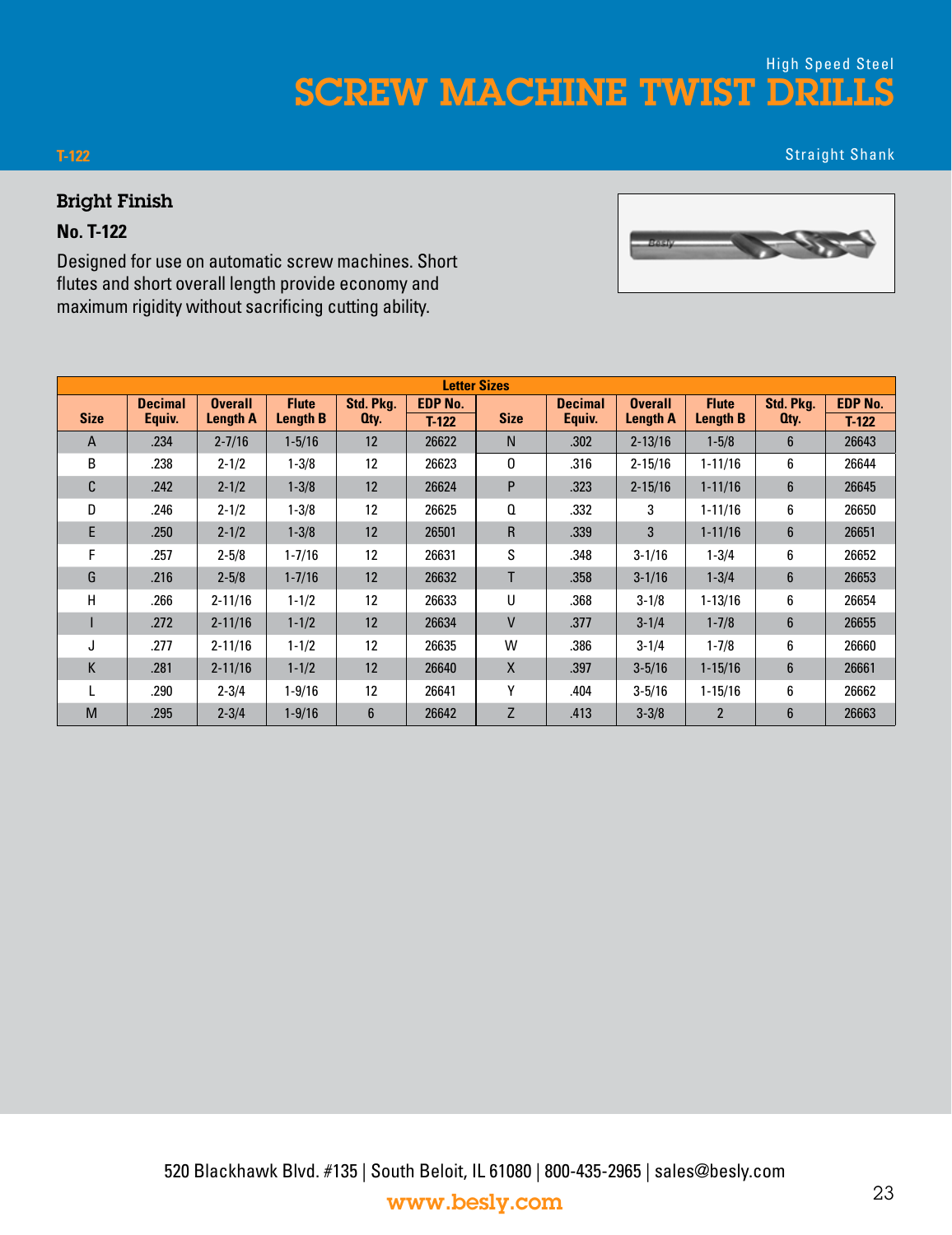# High Speed Steel SCREW MACHINE TWIST DRILLS

#### Straight Shank **T-122 & T-190**

#### Bright Finish

**No. T-122, 118° Point**

### Surface Treated **No. T-190 Aircraft Drill, Type C, 135° Split Point**

|             | <b>Wire Gage Sizes</b><br><b>EDP Number</b><br><b>EDP Number</b> |                               |                             |                   |                                |                                  |                          |                          |                               |                             |                   |                                |                                  |  |
|-------------|------------------------------------------------------------------|-------------------------------|-----------------------------|-------------------|--------------------------------|----------------------------------|--------------------------|--------------------------|-------------------------------|-----------------------------|-------------------|--------------------------------|----------------------------------|--|
|             |                                                                  |                               |                             |                   |                                |                                  |                          |                          |                               |                             |                   |                                |                                  |  |
| <b>Size</b> | <b>Decimal</b><br>Equiv.                                         | <b>Overall</b><br>Length<br>A | <b>Flute</b><br>Length<br>B | Std. Pkg.<br>Oty. | <b>Bright</b><br><b>Finish</b> | <b>Surface</b><br><b>Treated</b> | <b>Size</b><br>mm        | <b>Decimal</b><br>Equiv. | <b>Overall</b><br>Length<br>A | <b>Flute</b><br>Length<br>B | Std. Pkg.<br>Oty. | <b>Bright</b><br><b>Finish</b> | <b>Surface</b><br><b>Treated</b> |  |
|             |                                                                  |                               |                             |                   | $T-122$                        | $T-190$                          |                          |                          |                               |                             |                   | $T-122$                        | $T-190$                          |  |
| 60          | .0400                                                            | $1 - 3/8$                     | 1/2                         | 12                | 26311                          |                                  | 30                       | .1285                    | $1 - 15/16$                   | 15/16                       | 12                | 26261                          | 23478                            |  |
| 59          | .0410                                                            | $1 - 3/8$                     | 1/2                         | 12                | 26310                          |                                  | 29                       | .1360                    | $1 - 15/16$                   | 15/16                       | 12                | 26260                          | 23479                            |  |
| 58          | .0420                                                            | $1 - 3/8$                     | 1/2                         | 12                | 26305                          |                                  | 28                       | .1405                    | $1 - 15/16$                   | 15/16                       | 12                | 26255                          | 23486                            |  |
| 57          | .0430                                                            | $1 - 3/8$                     | 1/2                         | 12                | 26304                          |                                  | 27                       | .1440                    | $2 - 1/16$                    | $\mathbf{1}$                | 12                | 26254                          | 23487                            |  |
| 56          | .0465                                                            | $1 - 3/8$                     | 1/2                         | 12                | 26303                          |                                  | 26                       | .1470                    | $2 - 1/16$                    | 1                           | 12                | 26253                          | 23488                            |  |
| 55          | .0520                                                            | $1 - 5/8$                     | 5/8                         | 12                | 26302                          |                                  | 25                       | .1495                    | $2 - 1/16$                    | $\mathbf{1}$                | 12                | 26252                          | 23489                            |  |
| 54          | .0550                                                            | $1 - 5/8$                     | 5/8                         | 12                | 26301                          |                                  | 24                       | .1520                    | $2 - 1/16$                    | 1                           | 12                | 26251                          | 23496                            |  |
| 53          | .0595                                                            | $1 - 5/8$                     | 5/8                         | 12                | 26300                          |                                  | 23                       | .1540                    | $2 - 1/16$                    | $\mathbf{1}$                | 12                | 26250                          | 23497                            |  |
| 52          | .0635                                                            | $1 - 11/16$                   | 11/16                       | 12                | 26295                          |                                  | 22                       | .1570                    | $2 - 1/8$                     | $1 - 1/16$                  | 12                | 26245                          | 23498                            |  |
| 51          | .0670                                                            | $1 - 11/16$                   | 11/16                       | 12                | 26294                          |                                  | 21                       | .1590                    | $2 - 1/8$                     | $1 - 1/16$                  | 12                | 26244                          | 23499                            |  |
| 50          | .0700                                                            | $1 - 11/16$                   | 11/16                       | 12                | 26293                          |                                  | 20                       | .1610                    | $2 - 1/8$                     | $1 - 1/16$                  | 12                | 26243                          | 23506                            |  |
| 49          | .0730                                                            | $1 - 11/16$                   | 11/16                       | 12                | 26292                          |                                  | 19                       | .1660                    | $2 - 1/8$                     | $1 - 1/16$                  | 12                | 26242                          | 23507                            |  |
| 48          | .0760                                                            | $1 - 11/16$                   | 11/16                       | 12                | 26291                          |                                  | 18                       | .1695                    | $2 - 1/8$                     | $1 - 1/16$                  | 12                | 26241                          | 23508                            |  |
| 47          | .0785                                                            | $1 - 3/4$                     | 3/4                         | 12                | 26290                          |                                  | 17                       | .1730                    | $2 - 3/16$                    | $1 - 1/8$                   | 12                | 26240                          | 23509                            |  |
| 46          | .0810                                                            | $1 - 3/4$                     | 3/4                         | 12                | 26285                          |                                  | 16                       | .1770                    | $2 - 3/16$                    | $1 - 1/8$                   | 12                | 26235                          | 23516                            |  |
| 45          | .0820                                                            | $1 - 3/4$                     | 3/4                         | 12                | 26284                          |                                  | 15                       | .1800                    | $2 - 3/16$                    | $1 - 1/8$                   | 12                | 26234                          | 23517                            |  |
| 44          | .0860                                                            | $1 - 3/4$                     | 3/4                         | 12                | 26283                          |                                  | 14                       | .1820                    | $2 - 3/16$                    | $1 - 1/8$                   | 12                | 26233                          | 23518                            |  |
| 43          | .0890                                                            | $1 - 3/4$                     | 3/4                         | 12                | 26282                          |                                  | 13                       | .1850                    | $2 - 3/16$                    | $1 - 1/8$                   | 12                | 26232                          | 23519                            |  |
| 42          | .0935                                                            | $1 - 3/4$                     | 3/4                         | 12                | 26281                          |                                  | 12                       | .1890                    | $2 - 1/4$                     | $1 - 3/16$                  | 12                | 26231                          | 23526                            |  |
| 41          | .0960                                                            | $1 - 13/16$                   | 13/16                       | 12                | 26280                          |                                  | 11                       | .1910                    | $2 - 1/4$                     | $1 - 3/16$                  | 12                | 26230                          | 23527                            |  |
| 40          | .0980                                                            | $1 - 13/16$                   | 13/16                       | 12                | 26275                          | 23456                            | $10\,$                   | .1935                    | $2 - 1/4$                     | $1 - 3/16$                  | 12                | 26225                          | 23528                            |  |
| 39          | .0995                                                            | $1 - 13/16$                   | 13/16                       | 12                | 26274                          | 23457                            | 9                        | .1960                    | $2 - 1/4$                     | $1 - 3/16$                  | 12                | 26224                          | 23529                            |  |
| 38          | .1015                                                            | $1 - 13/16$                   | 13/16                       | 12                | 26273                          | 23458                            | 8                        | .1990                    | $2 - 1/4$                     | $1 - 3/16$                  | 12                | 26223                          | 23997                            |  |
| 37          | .1040                                                            | $1 - 13/16$                   | 13/16                       | 12                | 26272                          | 23459                            | $\overline{\phantom{a}}$ | .2010                    | $2 - 1/4$                     | $1 - 3/16$                  | 12                | 26222                          | 23998                            |  |
| 36          | .1065                                                            | $1 - 13/16$                   | 13/16                       | 12                | 26271                          | 23466                            | 6                        | .2040                    | $2 - 3/8$                     | $1 - 1/4$                   | 12                | 26221                          | 23999                            |  |
| 35          | .1100                                                            | $1 - 7/8$                     | 7/8                         | 12                | 26270                          | 23467                            | 5                        | .2055                    | $2 - 3/8$                     | $1 - 1/4$                   | 12                | 26220                          | 24006                            |  |
| 34          | .1110                                                            | $1 - 7/8$                     | 7/8                         | 12                | 26265                          | 23468                            | 4                        | .2090                    | $2 - 3/8$                     | $1 - 1/4$                   | 12                | 26215                          | 23536                            |  |
| 33          | .1130                                                            | $1 - 7/8$                     | 7/8                         | 12                | 26264                          | 23469                            | 3                        | .2130                    | $2 - 3/8$                     | $1 - 1/4$                   | 12                | 26214                          | 23537                            |  |
| 32          | .1160                                                            | $1 - 7/8$                     | 7/8                         | 12                | 26263                          | 23476                            | 2                        | .2210                    | $2 - 7/16$                    | $1 - 5/16$                  | 12                | 26213                          | 23538                            |  |
| 31          | .1200                                                            | $1 - 7/8$                     | 7/8                         | 12                | 26262                          | 23477                            | $\mathbf{1}$             | .2280                    | $2 - 7/16$                    | $1 - 5/16$                  | 12                | 26212                          | 23539                            |  |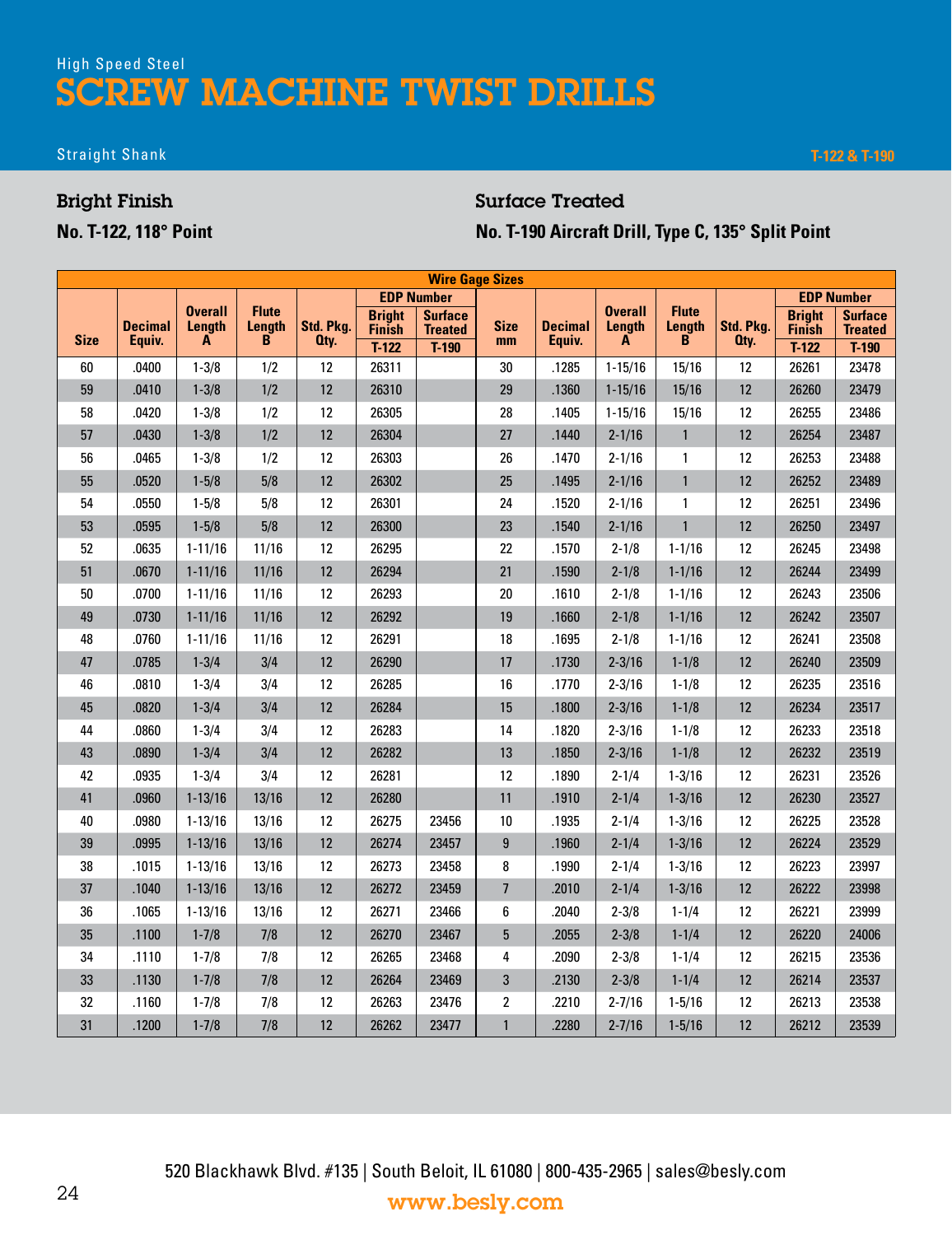# SCREW MACHINE TWIST DRILL SETS High Speed Steel

Straight Shank

#### **T-125**

### Bright Finish

#### **No. T-125**

| <b>Fractional Sizes</b>                |         |                    |                           |                |  |  |  |  |  |
|----------------------------------------|---------|--------------------|---------------------------|----------------|--|--|--|--|--|
|                                        |         | <b>Drills Only</b> | <b>Complete with Case</b> |                |  |  |  |  |  |
| <b>Size</b>                            | Set No. | <b>EDP No.</b>     | Set No.                   | <b>EDP No.</b> |  |  |  |  |  |
| 1/16" through 1/2" by 64ths of an inch | T-282   | 25169              | T-282C                    | 25176          |  |  |  |  |  |

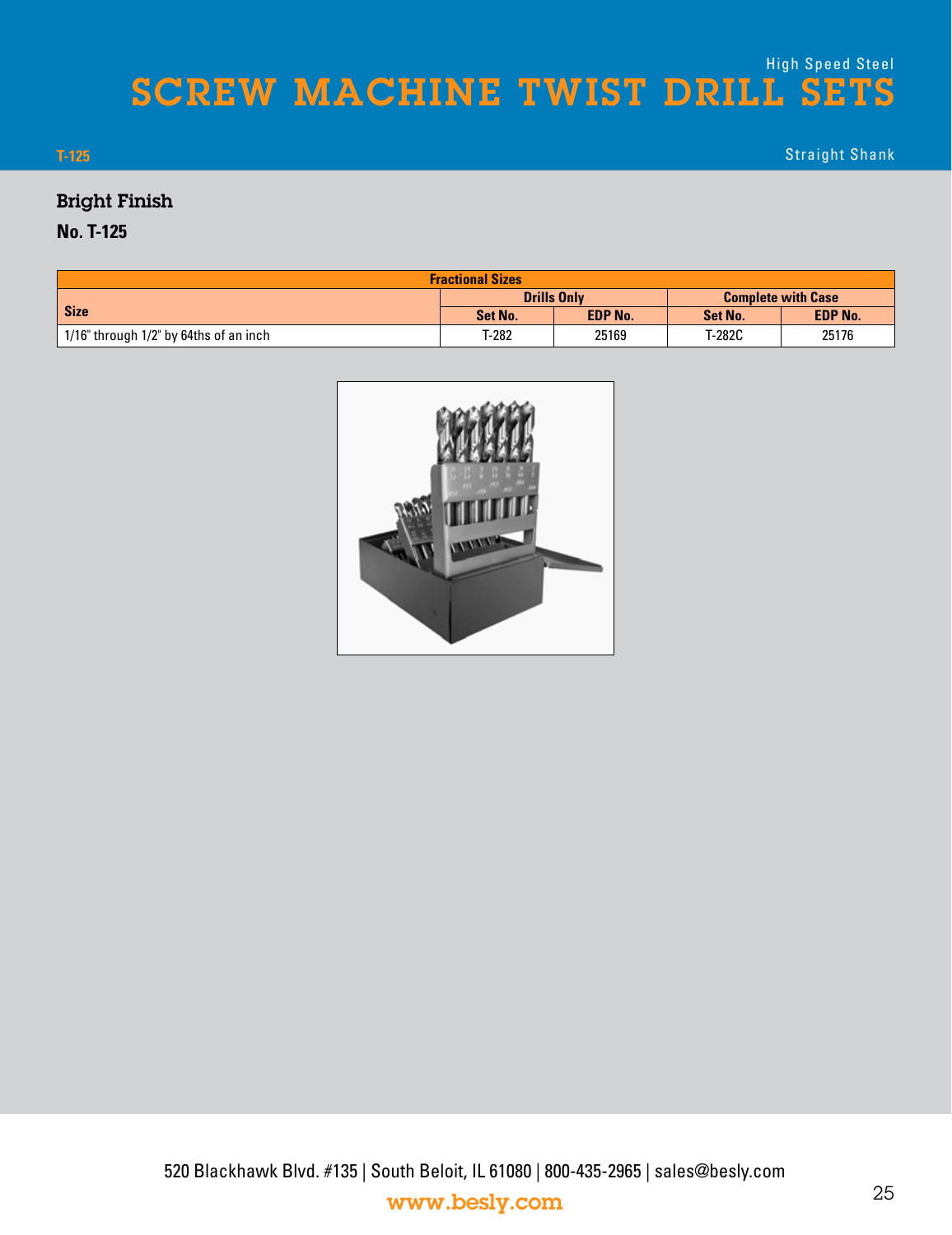## High Speed Steel OMBINED DRILLS & COUNTERSINKS

#### Double End – Straight Shank

#### **T-174 PLAIN & BELL**







#### Bright Finish

#### **No. T-174 Plain Type**

Used for centering the ends of work where the work is subsequently revolved on machine centers. The angle of the countersink part is made the standard 60° included angle to fit standard centers.

#### **No. T-174 Bell Type**

Preferred by some users on precision work. Additional small 120° angular chamfer protects edges of the center hole and reduces danger of inaccuracies from marred center holes.

|             |              | <b>Plain Type</b>                    |                            |                   |                           | <b>Bell Type</b> |              |                                      |                                   |                   |                           |  |
|-------------|--------------|--------------------------------------|----------------------------|-------------------|---------------------------|------------------|--------------|--------------------------------------|-----------------------------------|-------------------|---------------------------|--|
| <b>Size</b> | <b>Drill</b> | <b>Body</b><br>Diameter A Diameter B | <b>Overall</b><br>Length C | Std. Pkg.<br>Oty. | <b>EDP No.</b><br>$T-174$ | <b>Size</b>      | <b>Drill</b> | <b>Body</b><br>Diameter A Diameter B | <b>Overall</b><br><b>Length C</b> | Std. Pkg.<br>Oty. | <b>EDP No.</b><br>$T-174$ |  |
| 00          | .025         | 1/8                                  | $1 - 7/32$                 | 12                | 23448                     | 11               | 3/64         | 1/8                                  | $1 - 1/4$                         | 12                | 26874                     |  |
| 0           | 1/32         | 1/8                                  | $1 - 7/32$                 | 12                | 23449                     | 12               | 1/16         | 3/16                                 | $1 - 7/8$                         | 12                | 26875                     |  |
|             | 3/64         | 1/8                                  | $1 - 1/4$                  | 12                | 26890                     | 13               | 3/32         | 1/4                                  | $\overline{2}$                    | 12                | 26880                     |  |
| 2           | 5/64         | 3/16                                 | $1 - 7/8$                  | 12                | 26891                     | 14               | 7/64         | 5/16                                 | $2 - 1/8$                         | 12                | 26881                     |  |
| 3           | 7/64         | 1/4                                  | $\overline{2}$             | 12                | 26892                     | 15               | 5/32         | 7/16                                 | $2 - 3/8$                         | 12                | 26882                     |  |
| 4           | 1/8          | 5/16                                 | $2 - 1/8$                  | 12                | 26893                     | 16               | 3/16         | 1/2                                  | 3                                 | 12                | 26883                     |  |
| 5           | 3/16         | 7/16                                 | $2 - 3/4$                  | 12                | 26894                     | 17               | 7/32         | 5/8                                  | $3 - 1/4$                         | $6\phantom{1}$    | 26884                     |  |
| 6           | 7/32         | 1/2                                  | 3                          | 12                | 26895                     | 18               | 1/4          | 3/4                                  | $3 - 1/2$                         | 6                 | 26885                     |  |
| 7           | 1/4          | 5/8                                  | $3 - 1/4$                  | 6                 | 26900                     |                  |              |                                      |                                   |                   |                           |  |
| 8           | 5/16         | 3/4                                  | $3 - 1/2$                  | 6                 | 26901                     |                  |              |                                      |                                   |                   |                           |  |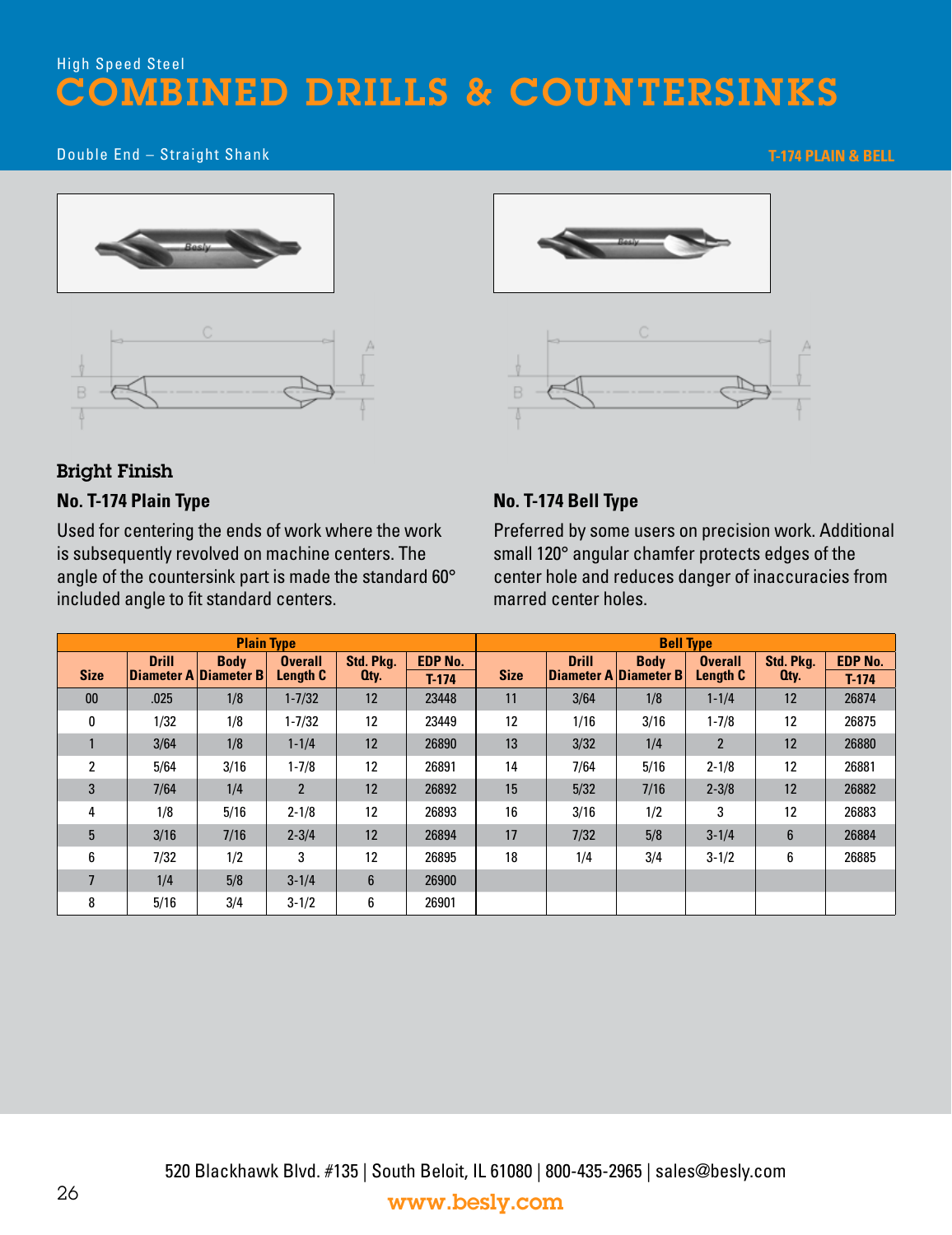Straight Shank – Right Hand Spiral Flutes Right Hand Cut

#### **No. 712**

**712**

For use in materials that are difficult to ream. Freecutting design produces smooth, accurate holes.

| <b>Fractional Sizes</b> |                |                 |                |                  |                |              |                |                 |                |                  |                |
|-------------------------|----------------|-----------------|----------------|------------------|----------------|--------------|----------------|-----------------|----------------|------------------|----------------|
|                         | <b>Decimal</b> | <b>Shank</b>    | <b>Overall</b> | <b>Flute</b>     | <b>EDP No.</b> |              | <b>Decimal</b> | <b>Shank</b>    | <b>Overall</b> | <b>Flute</b>     | <b>EDP No.</b> |
| <b>Size</b>             | Equiv.         | <b>Diameter</b> | Length         | Length           | 712            | <b>Size</b>  | Equiv.         | <b>Diameter</b> | Length         | <b>Length</b>    | 712            |
| 1/16                    | .0625          | .0585           | 1/2            | $2 - 1/2$        | 21083          | 31/64        | .4844          | .4355           | $\overline{2}$ | 8                | 21130          |
| 5/64                    | .0781          | .0720           | 3/4            | 3                | 21084          | 1/2          | .5000          | .4355           | $\overline{2}$ | B                | 21131          |
| 3/32                    | .0938          | .0880           | 3/4            | 3                | 21085          | 17/32        | .5312          | .4355           | $\overline{2}$ | 8                | 21132          |
| 7/64                    | .1094          | .1030           | 7/8            | $3 - 1/2$        | 21090          | 9/16         | .5625          | .4355           | $\overline{2}$ | 8                | 21133          |
| 1/8                     | .1250          | .1190           | 7/8            | $3 - 1/2$        | 21091          | 19/32        | .5938          | .4355           | $\overline{2}$ | $\bf 8$          | 21134          |
| 9/64                    | .1406          | .1350           | $\mathbf{1}$   | 4                | 21092          | 5/8          | .6250          | .5620           | $2 - 1/4$      | $\boldsymbol{9}$ | 21135          |
| $5/32$                  | .1562          | .1510           | $\mathbf{1}$   | $\overline{4}$   | 21093          | 21/32        | .6562          | .5620           | $2 - 1/4$      | $\boldsymbol{9}$ | 21140          |
| 11/64                   | .1719          | .1645           | $1 - 1/8$      | $4 - 1/2$        | 21094          | 11/16        | .6875          | .5620           | $2 - 1/4$      | $\boldsymbol{9}$ | 21141          |
| 3/16                    | .1875          | .1805           | $1 - 1/8$      | $4 - 1/2$        | 21095          | 23/32        | .7188          | .5620           | $2 - 1/4$      | $\boldsymbol{9}$ | 21142          |
| 13/64                   | .2031          | .1945           | $1 - 1/4$      | 5                | 21100          | 3/4          | .7500          | .6245           | $2 - 1/2$      | $9 - 1/2$        | 21143          |
| $7/32$                  | .2188          | .2075           | $1 - 1/4$      | $5\phantom{.0}$  | 21101          | 25/32        | .7812          | .6245           | $2 - 1/2$      | $9 - 1/2$        | 21144          |
| 15/64                   | .2344          | .2265           | $1 - 1/2$      | 6                | 21102          | 13/16        | .8125          | .6245           | $2 - 1/2$      | $9 - 1/2$        | 21145          |
| 1/4                     | .2500          | .2405           | $1 - 1/2$      | $\boldsymbol{6}$ | 21103          | 27/32        | .8438          | .6245           | $2 - 1/2$      | $9 - 1/2$        | 21150          |
| 17/64                   | .2656          | .2485           | $1 - 1/2$      | 6                | 21104          | 7/8          | .8750          | .7495           | $2 - 5/8$      | 10               | 21151          |
| 9/32                    | .2812          | .2485           | $1 - 1/2$      | $\boldsymbol{6}$ | 21105          | 29/32        | .9062          | .7495           | $2 - 5/8$      | $10\,$           | 21152          |
| 19/64                   | .2969          | .2792           | $1 - 1/2$      | 6                | 21111          | 15/16        | .9375          | .7495           | $2 - 5/8$      | $10$             | 21153          |
| 5/16                    | .3125          | .2792           | $1 - 1/2$      | $\boldsymbol{6}$ | 21110          | 31/32        | .9688          | .7495           | $2 - 5/8$      | $10\,$           | 21154          |
| 21/64                   | .3281          | .2792           | $1 - 1/2$      | 6                | 21112          | $\mathbf{1}$ | 1.0000         | .8745           | $2 - 3/4$      | $10 - 1/2$       | 21155          |
| 11/32                   | .3438          | .2792           | $1 - 1/2$      | $\bf 6$          | 21113          | $1 - 1/16$   | 1.0625         | .8745           | $2 - 3/4$      | $10 - 1/2$       | 21160          |
| 23/64                   | .3594          | .3105           | $1 - 3/4$      | $\overline{7}$   | 21114          | $1 - 1/8$    | 1.1250         | .8745           | $2 - 7/8$      | 11               | 21141          |
| 3/8                     | .3750          | .3105           | $1 - 3/4$      | $\overline{7}$   | 21115          | $1 - 3/16$   | 1.1875         | .9995           | $2 - 7/8$      | 11               | 21162          |
| 25/64                   | .3906          | .3105           | $1 - 3/4$      | $\overline{7}$   | 21120          | $1 - 1/4$    | 1.2500         | .9995           | 3              | $11 - 1/2$       | 21163          |
| 13/32                   | .4062          | .3105           | $1 - 3/4$      | $\overline{7}$   | 21121          | $1 - 5/16$   | 1.3125         | .9995           | 3              | $11 - 1/2$       | 21164          |
| 27/64                   | .4219          | .3730           | $1 - 3/4$      | 7                | 21122          | $1 - 3/8$    | 1.3750         | .9995           | $3 - 1/4$      | 12               | 21165          |
| 7/16                    | .4375          | .3730           | $1 - 3/4$      | $\overline{7}$   | 21123          | $1 - 7/16$   | 1.4375         | 1.2495          | $3 - 1/4$      | 12               | 21170          |
| 29/64                   | .4531          | .3730           | $1 - 3/4$      | $\overline{1}$   | 21124          | $1 - 1/2$    | 1.5000         | 1.2495          | $3 - 1/2$      | $12 - 1/2$       | 21171          |
| 15/32                   | .4688          | .3730           | $1 - 3/4$      | $\overline{7}$   | 21125          |              |                |                 |                |                  |                |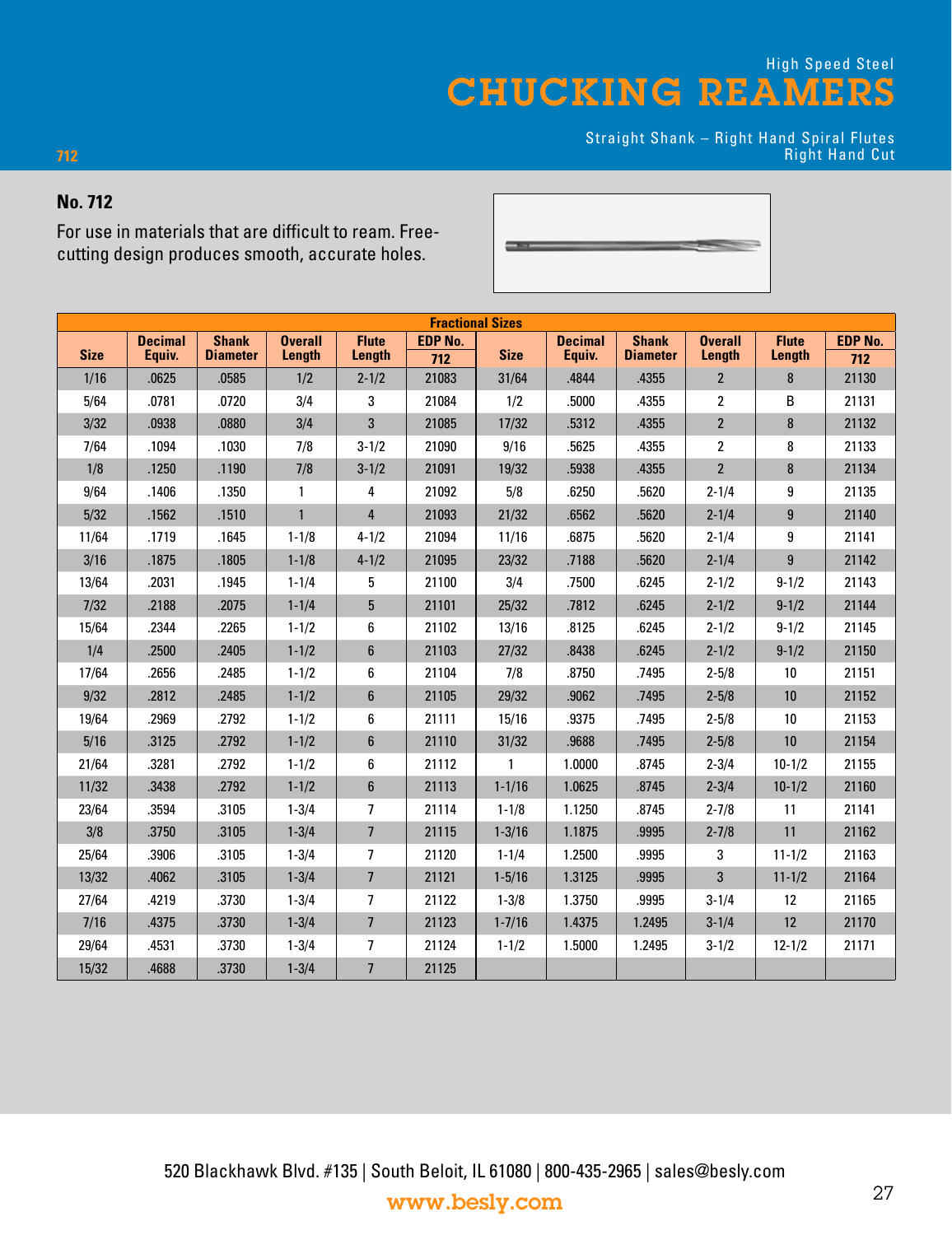Straight Shank – Straight Flute Right Hand Cut

#### **No. 731**

Has relatively short straight flutes on which the peripheral lands are relieved with a slight back taper and a slight chamfer on the end. In use, best results are obtained in a floating holder.

| <b>Fractional Sizes</b> |                |                 |                          |              |                |             |                |                 |                 |                |                |
|-------------------------|----------------|-----------------|--------------------------|--------------|----------------|-------------|----------------|-----------------|-----------------|----------------|----------------|
|                         | <b>Decimal</b> | <b>Shank</b>    | <b>Overall</b>           | <b>Flute</b> | <b>EDP No.</b> |             | <b>Decimal</b> | <b>Shank</b>    | <b>Overall</b>  | <b>Flute</b>   | <b>EDP No.</b> |
| <b>Size</b>             | Equiv.         | <b>Diameter</b> | Length                   | Length       | 731            | <b>Size</b> | Equiv.         | <b>Diameter</b> | Length          | Length         | 731            |
| 3/64                    | .0469          | .0455           | $2 - 1/2$                | 1/2          | 21274          | 29/64       | .4531          | .3730           | $7\overline{ }$ | $1 - 3/4$      | 21320          |
| 1/16                    | .0625          | .0585           | $2 - 1/2$                | 1/2          | 21275          | 15/32       | .4688          | .3730           | 7               | $1 - 3/4$      | 21321          |
| 5/64                    | .0781          | .0720           | $\mathbf{3}$             | 3/4          | 21280          | 31/64       | .4844          | .4355           | 8               | $\overline{2}$ | 21322          |
| 3/32                    | .0938          | .0880           | 3                        | 3/4          | 21281          | 1/2         | .5000          | .4355           | 8               | $\overline{2}$ | 21323          |
| 7/64                    | .1094          | .1030           | $3 - 1/2$                | 7/8          | 21282          | 17/32       | .5312          | .4355           | 8               | $\overline{2}$ | 21324          |
| 1/8                     | .1250          | .1190           | $3 - 1/2$                | 7/8          | 21283          | 9/16        | .5625          | .4355           | 8               | $\overline{2}$ | 21325          |
| 9/64                    | .1406          | .1350           | $\overline{4}$           | $\mathbf{1}$ | 21284          | 19/32       | .5938          | .4355           | 8               | $\overline{2}$ | 21330          |
| 5/32                    | .1562          | .1510           | 4                        | 1            | 21285          | 5/8         | .6250          | .5620           | 9               | $2 - 1/4$      | 21331          |
| 11/64                   | .1719          | .1645           | $4 - 1/2$                | $1 - 1/8$    | 21290          | 21/32       | .6562          | .5620           | $\overline{9}$  | $2 - 1/4$      | 21332          |
| 3/16                    | .1875          | .1805           | $4 - 1/2$                | $1 - 1/8$    | 21291          | 11/16       | .6875          | .5620           | 9               | $2 - 1/4$      | 21333          |
| 13/64                   | .2031          | .1945           | $\overline{5}$           | $1 - 1/4$    | 21292          | 23/32       | .7188          | .5620           | $\overline{9}$  | $2 - 1/4$      | 21334          |
| 7/32                    | .2188          | .2075           | 5                        | $1 - 1/4$    | 21293          | 3/4         | .7500          | .6245           | $9 - 1/2$       | $2 - 1/2$      | 21335          |
| 15/64                   | .2344          | .2265           | 6                        | $1 - 1/2$    | 21294          | 25/32       | .7812          | .6245           | $9 - 1/2$       | $2 - 1/2$      | 21340          |
| 1/4                     | .2500          | .2405           | 6                        | $1 - 1/2$    | 21295          | 13/16       | .8125          | .6245           | $9 - 1/2$       | $2 - 1/2$      | 21341          |
| 17/64                   | .2656          | .2485           | 6                        | $1 - 1/2$    | 21300          | 27/32       | .8438          | .6245           | $9 - 1/2$       | $2 - 1/2$      | 21342          |
| 9/32                    | .2812          | .2485           | 6                        | $1 - 1/2$    | 21301          | 7/8         | .8750          | .7495           | 10              | $2 - 5/8$      | 21343          |
| 19/64                   | .2969          | .2792           | 6                        | $1 - 1/2$    | 21302          | 29/32       | .9062          | .7495           | 10              | $2 - 5/8$      | 21344          |
| 5/16                    | .3125          | .2792           | 6                        | $1 - 1/2$    | 21303          | 15/16       | .9375          | .7495           | 10              | $2 - 5/8$      | 21345          |
| 21/64                   | .3281          | .2792           | 6                        | $1 - 1/2$    | 21304          | 31/32       | .9688          | .7495           | 10              | $2 - 5/8$      | 21350          |
| 11/32                   | .3438          | .2792           | 6                        | $1 - 1/2$    | 21305          | 1           | 1 0000         | .8745           | $10 - 1/2$      | $2 - 3/4$      | 21351          |
| 23/64                   | .3594          | .3105           | $\overline{\phantom{a}}$ | $1 - 3/4$    | 21310          | $1 - 1/16$  | 1.0625         | .8745           | $10 - 1/2$      | $2 - 3/4$      | 21352          |
| 3/8                     | .3750          | .3105           | 7                        | $1 - 3/4$    | 21311          | $1 - 1/8$   | 1.1250         | .8745           | 11              | $2 - 7/8$      | 21353          |
| 25/64                   | .3906          | .3105           | $\overline{7}$           | $1 - 3/4$    | 21312          | $1 - 3/16$  | 1 1 8 7 5      | .9995           | 11              | $2 - 7/8$      | 21354          |
| 13/32                   | .4062          | .3105           | $\overline{7}$           | $1 - 3/4$    | 21313          | $1 - 1/4$   | 1.2500         | .9995           | $11 - 1/2$      | 3              | 21355          |
| 27/64                   | .4219          | .3730           | $\overline{\phantom{a}}$ | $1 - 3/4$    | 21314          | $1 - 3/8$   | 1.3750         | .9995           | 12              | $3 - 1/4$      | 21360          |
| 7/16                    | .4375          | .3730           | 7                        | $1 - 3/4$    | 21315          | $1 - 1/2$   | 15000          | 1.2495          | $12 - 1/2$      | $3 - 1/2$      | 21361          |



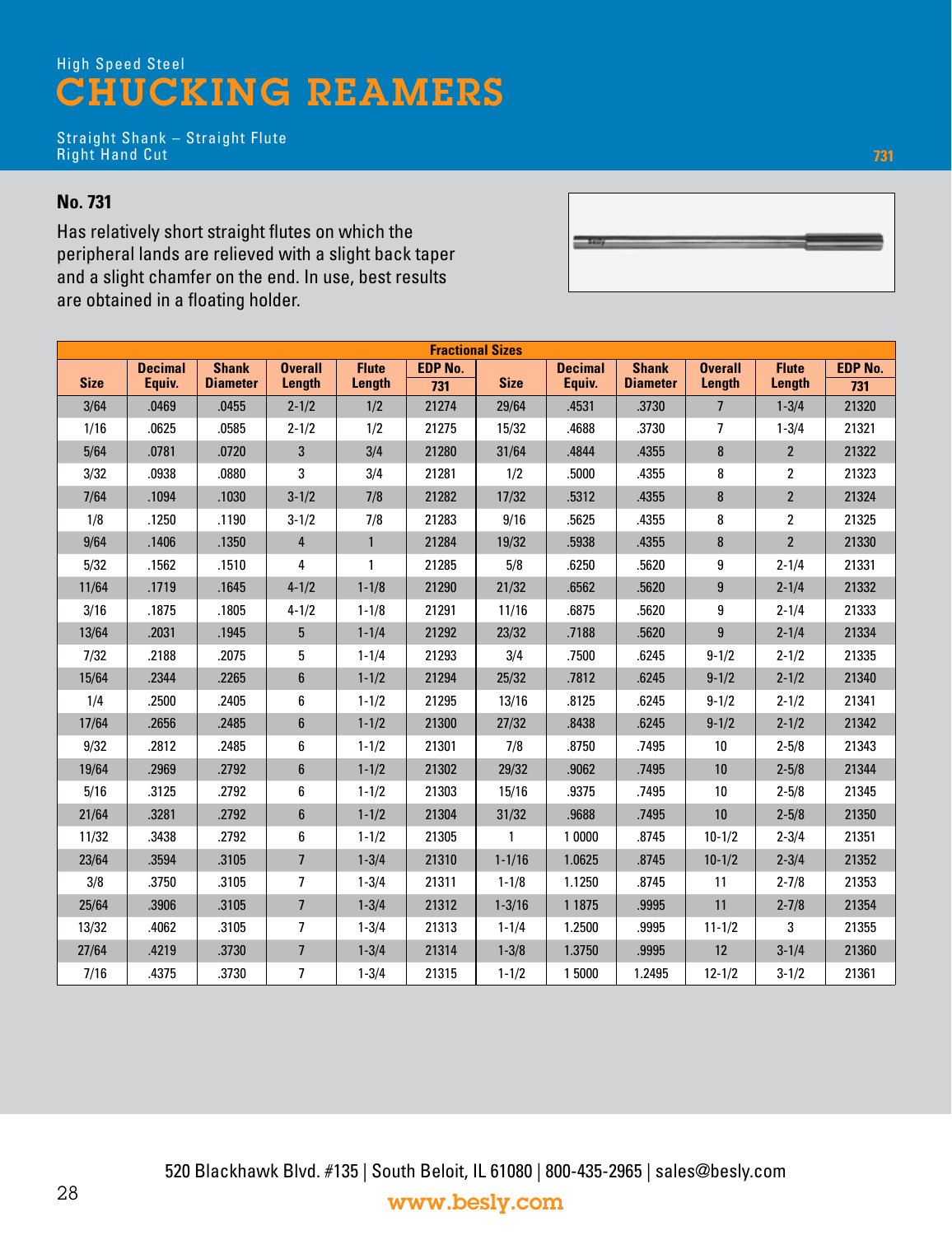$\equiv$ 

Straight Shank – Straight Flute Right Hand Cut

#### **No. 731**

**731**

Has relatively short straight flutes on which the peripheral lands are relieved with slight back taper and a slight chamfer on the end. In use, best results are obtained in a floating holder.

|             | <b>Wire Gage Sizes</b> |                 |                |              |                |                  |                |                 |                |              |         |
|-------------|------------------------|-----------------|----------------|--------------|----------------|------------------|----------------|-----------------|----------------|--------------|---------|
|             | <b>Decimal</b>         | <b>Shank</b>    | <b>Overall</b> | <b>Flute</b> | <b>EDP No.</b> |                  | <b>Decimal</b> | <b>Shank</b>    | <b>Overall</b> | <b>Flute</b> | EDP No. |
| <b>Size</b> | Equiv.                 | <b>Diameter</b> | Length         | Length       | 731            | <b>Size</b>      | Equiv.         | <b>Diameter</b> | Length         | Length       | 731     |
| 60          | .0400                  | .0390           | $2 - 1/2$      | 1/2          | 21461          | 30               | .1285          | .1190           | $3 - 1/2$      | 7/8          | 21411   |
| 59          | .0410                  | .0390           | $2 - 1/2$      | 1/2          | 21460          | 29               | .1360          | .1275           | 4              | 1            | 21410   |
| 58          | .0420                  | .0390           | $2 - 1/2$      | 1/2          | 21455          | 28               | .1405          | .1350           | 4              | $\mathbf{1}$ | 21405   |
| 57          | .0430                  | .0390           | $2 - 1/2$      | 1/2          | 21454          | 27               | .1440          | .1350           | 4              | 1            | 21404   |
| 56          | .0465                  | .0455           | $2 - 1/2$      | 1/2          | 21453          | 26               | .1470          | .1430           | $\overline{4}$ | $\mathbf{1}$ | 21403   |
| 55          | .0520                  | .0510           | $2 - 1/2$      | 1/2          | 21452          | 25               | .1495          | .1430           | 4              | 1            | 21402   |
| 54          | .0550                  | .0510           | $2 - 1/2$      | 1/2          | 21451          | 24               | .1520          | .1460           | 4              | $\mathbf{1}$ | 21401   |
| 53          | .0595                  | .0585           | $2 - 1/2$      | 1/2          | 21450          | 23               | .1540          | .1460           | 4              | 1            | 21400   |
| 52          | .0635                  | .0585           | $2 - 1/2$      | 1/2          | 21445          | 22               | .1570          | .1510           | $\overline{4}$ | $\mathbf{1}$ | 21395   |
| 51          | .0670                  | .0660           | 3              | 3/4          | 21444          | 21               | .1590          | .1530           | $4 - 1/2$      | $1 - 1/8$    | 21394   |
| $50\,$      | .0700                  | .0660           | $\mathbf 3$    | 3/4          | 21443          | 20               | .1610          | .1530           | $4 - 1/2$      | $1 - 1/8$    | 21393   |
| 49          | .0730                  | .0660           | 3              | 3/4          | 21442          | 19               | .1660          | .1595           | $4 - 1/2$      | $1 - 1/8$    | 21392   |
| 48          | .0760                  | .0720           | 3              | 3/4          | 21441          | 18               | .1695          | .1595           | $4 - 1/2$      | $1 - 1/8$    | 21391   |
| 47          | .0785                  | .0720           | 3              | 3/4          | 21440          | 17               | .1730          | .1645           | $4 - 1/2$      | $1 - 1/8$    | 21390   |
| 46          | .0810                  | .0771           | $\mathbf 3$    | 3/4          | 21435          | 16               | .1770          | .1704           | $4 - 1/2$      | $1 - 1/8$    | 21385   |
| 45          | .0820                  | .0771           | 3              | 3/4          | 21434          | 15               | .1800          | .1755           | $4 - 1/2$      | $1 - 1/8$    | 21384   |
| 44          | .0860                  | .0810           | 3              | 3/4          | 21433          | 14               | .1820          | .1755           | $4 - 1/2$      | $1 - 1/8$    | 21383   |
| 43          | .0890                  | .0810           | 3              | 3/4          | 21432          | 13               | .1850          | .1805           | $4 - 1/2$      | $1 - 1/8$    | 21382   |
| 42          | .0935                  | .0880           | $\mathbf{3}$   | 3/4          | 21431          | 12               | .1890          | .1805           | $4 - 1/2$      | $1 - 1/8$    | 21381   |
| 41          | .0960                  | .0928           | $3 - 1/2$      | 7/8          | 21430          | 11               | .1910          | .1860           | 5              | $1 - 1/4$    | 21380   |
| 40          | .0980                  | .0928           | $3 - 1/2$      | 7/8          | 21425          | 10               | .1935          | .1860           | 5              | $1 - 1/4$    | 21375   |
| 39          | .0995                  | .0928           | $3 - 1/2$      | 7/8          | 21424          | 9                | .1960          | .1895           | 5              | $1 - 1/4$    | 21374   |
| 38          | .1015                  | .0950           | $3 - 1/2$      | 7/8          | 21423          | $\bf 8$          | .1990          | .1895           | 5              | $1 - 1/4$    | 21373   |
| 37          | .1040                  | .0950           | $3 - 1/2$      | 7/8          | 21422          | 7                | .2010          | .1945           | 5              | $1 - 1/4$    | 21372   |
| 36          | .1065                  | .1030           | $3 - 1/2$      | 7/8          | 21421          | $\boldsymbol{6}$ | .2040          | .1945           | 5              | $1 - 1/4$    | 21371   |
| 35          | .1100                  | .1030           | $3 - 1/2$      | 7/8          | 21420          | 5                | .2055          | .2016           | 5              | $1 - 1/4$    | 21370   |
| 34          | .1110                  | .1055           | $3 - 1/2$      | 7/8          | 21415          | 4                | .2090          | .2016           | 5              | $1 - 1/4$    | 21365   |
| 33          | .1130                  | .1055           | $3 - 1/2$      | 7/8          | 21414          | 3                | .2130          | .2075           | 5              | $1 - 1/4$    | 21364   |
| 32          | .1160                  | .1120           | $3 - 1/2$      | 7/8          | 21413          | $\overline{2}$   | .2210          | .2173           | 6              | $1 - 1/2$    | 21363   |
| 31          | .1200                  | .1120           | $3 - 1/2$      | 7/8          | 21412          | 1                | .2280          | .2173           | 6              | $1 - 1/2$    | 21362   |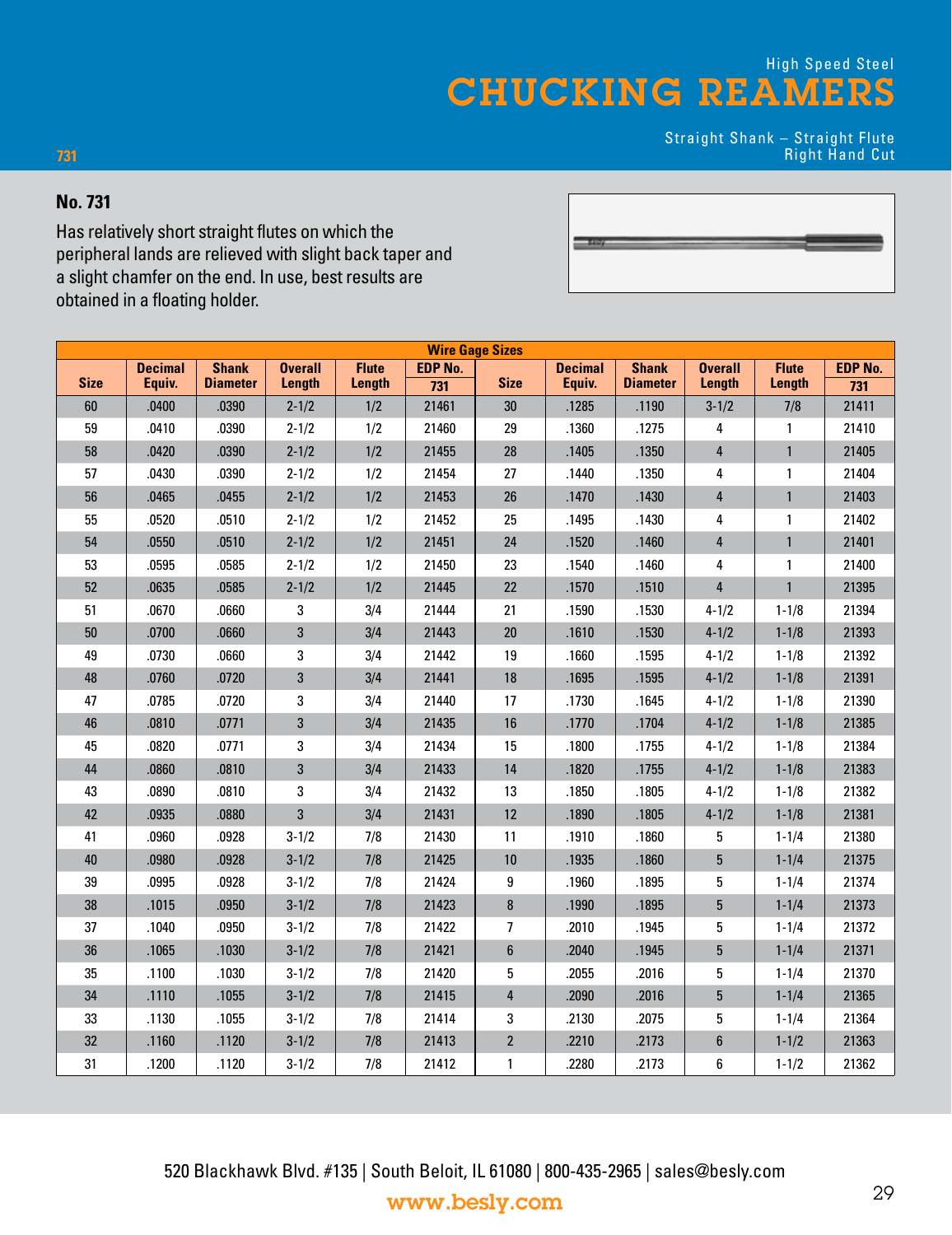Straight Shank – Straight Flute Right Hand Cut



#### **No. 731**

| <b>Letter Sizes</b> |                |                 |                 |                                |       |              |                |                 |                |              |                |  |
|---------------------|----------------|-----------------|-----------------|--------------------------------|-------|--------------|----------------|-----------------|----------------|--------------|----------------|--|
|                     | <b>Decimal</b> | <b>Shank</b>    | <b>Overall</b>  | <b>EDP No.</b><br><b>Flute</b> |       |              | <b>Decimal</b> | <b>Shank</b>    | <b>Overall</b> | <b>Flute</b> | <b>EDP No.</b> |  |
| <b>Size</b>         | Equiv.         | <b>Diameter</b> | Length          | Length                         | 731   | <b>Size</b>  | Equiv.         | <b>Diameter</b> | Length         | Length       | 731            |  |
| A                   | .2340          | .2265           | $6\overline{6}$ | $1 - 1/2$                      | 21515 | N            | .3020          | .2792           | $6\phantom{1}$ | $1 - 1/2$    | 21540          |  |
| B                   | .2380          | .2329           | 6               | $1 - 1/2$                      | 21520 | 0            | .3160          | .2792           | 6              | $1 - 1/2$    | 21541          |  |
| C                   | .2420          | .2329           | $6\overline{6}$ | $1 - 1/2$                      | 21521 | P            | .3230          | .2792           | $6\phantom{1}$ | $1 - 1/2$    | 21542          |  |
| D                   | .2460          | .2329           | 6               | $1 - 1/2$                      | 21522 | Q            | .3320          | .2792           | 6              | $1 - 1/2$    | 21543          |  |
| E                   | .2500          | .2405           | $6\phantom{.}$  | $1 - 1/2$                      | 21523 | R            | .3390          | .2792           | 6              | $1 - 1/2$    | 21544          |  |
| F                   | .2570          | .2485           | 6               | $1 - 1/2$                      | 21524 | S            | .3480          | .3105           | 7              | $1 - 3/4$    | 21545          |  |
| G                   | .2610          | .2485           | $6\phantom{.}$  | $1 - 1/2$                      | 21525 | T            | .3580          | .3105           | $\overline{7}$ | $1 - 3/4$    | 21550          |  |
| Н                   | .2660          | .2485           | 6               | $1 - 1/2$                      | 21530 | U            | .3680          | .3105           | 7              | $1 - 3/4$    | 21551          |  |
|                     | .2720          | .2485           | 6               | $1 - 1/2$                      | 21531 | $\mathsf{V}$ | .3770          | .3105           | $\overline{7}$ | $1 - 3/4$    | 11552          |  |
| J                   | .2770          | .2485           | 6               | $1 - 1/2$                      | 21532 | W            | .3860          | .3105           | 7              | $1 - 3/4$    | 21553          |  |
| K                   | .2810          | .2485           | $6\phantom{1}$  | $1 - 1/2$                      | 21533 | X            | .3970          | .3105           | 7              | $1 - 3/4$    | 21554          |  |
|                     | .2900          | .2792           | 6               | $1 - 1/2$                      | 21534 | Υ            | .4040          | .3105           | 7              | $1 - 3/4$    | 21555          |  |
| M                   | .2950          | .2792           | $6\phantom{1}$  | $1 - 1/2$                      | 21535 | Z            | .4130          | .3730           | $\overline{7}$ | $1 - 3/4$    | 21560          |  |

#### **No. 731**

| <b>Decimal Sizes</b> |                 |                |                |                |             |                 |                |              |                |
|----------------------|-----------------|----------------|----------------|----------------|-------------|-----------------|----------------|--------------|----------------|
|                      | <b>Shank</b>    | <b>Overall</b> | <b>Flute</b>   | <b>EDP No.</b> |             | <b>Shank</b>    | <b>Overall</b> | <b>Flute</b> | <b>EDP No.</b> |
| <b>Size</b>          | <b>Diameter</b> | Length         | Length         | 731            | <b>Size</b> | <b>Diameter</b> | Length         | Length       | 731            |
| .1240                | .1190           | 7/8            | $3 - 1/2$      | 21561          | .3135       | .2792           | $1 - 1/2$      | 6            | 21572          |
| .1260                | .1190           | 7/8            | $3 - 1/2$      | 21562          | .3740       | .3105           | $1 - 3/4$      |              | 21573          |
| .1865                | .1805           | $1 - 1/8$      | $4 - 1/2$      | 21563          | .3760       | .3105           | $1 - 3/4$      |              | 21574          |
| .1885                | .1805           | $1 - 1/8$      | $4 - 1/2$      | 21564          | .4365       | .3730           | $1 - 3/4$      |              | 21575          |
| .2490                | .2405           | $1 - 1/2$      | $6\phantom{1}$ | 21565          | .4385       | .3730           | $1 - 3/4$      |              | 21580          |
| .2510                | .2405           | $1 - 1/2$      | 6              | 21570          | .4990       | .4355           | 2              | 8            | 21581          |
| .3115                | .2792           | $1 - 1/2$      | $6\phantom{1}$ | 21571          | .5010       | .4355           | $\overline{2}$ | 8            | 21582          |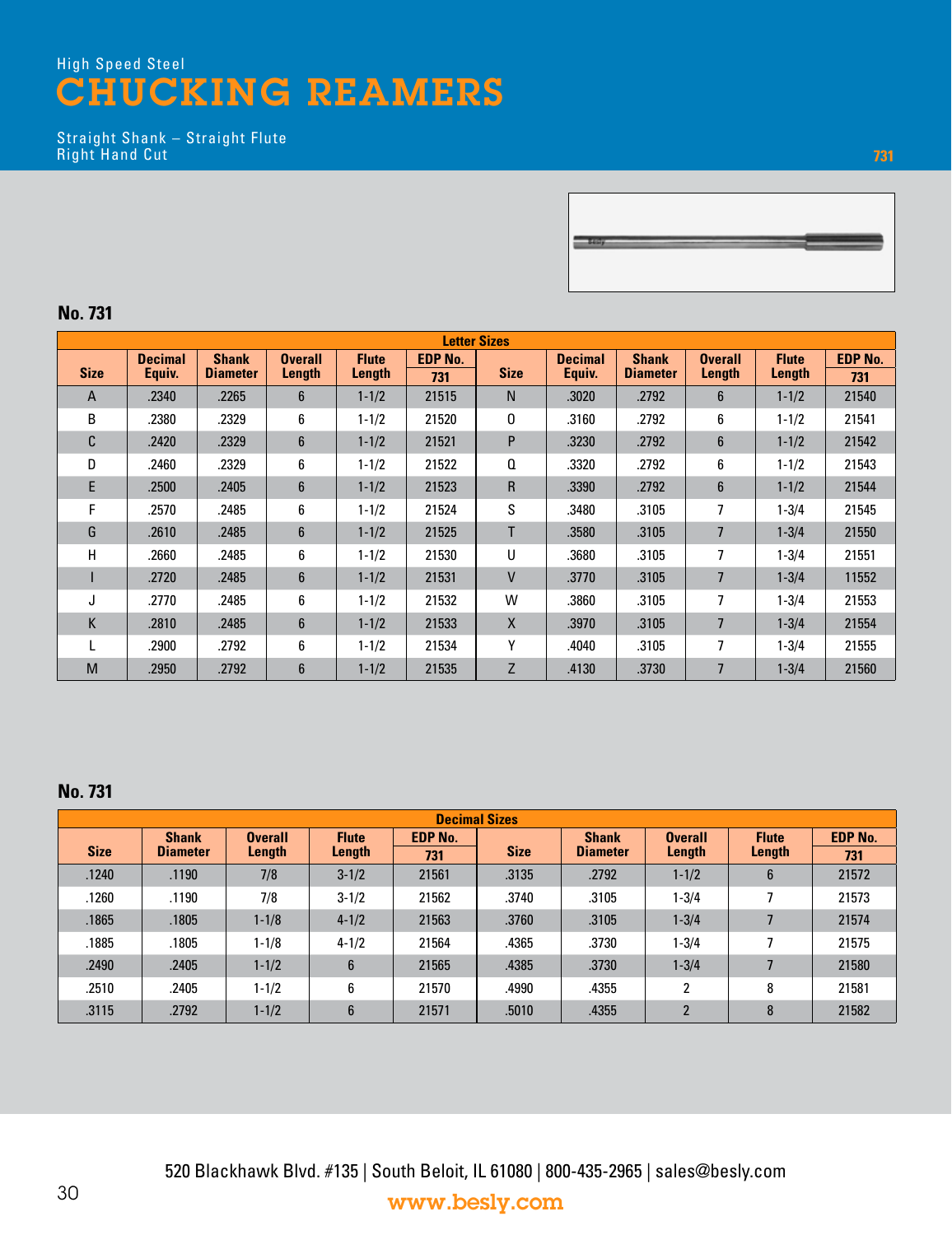# High Speed Steel TAPER PIN REAMERS

#### **751, 758 & 760**

#### Straight Shank – Fast Spiral

1 3 3 3 3 3 3 3 3 3 3

#### 1/4-inch per foot tapers are designed especially for producing pin holes by machine reaming.

#### **No. 751**

| <b>Size</b>    | <b>Shank</b><br><b>Diameter</b> | <b>Small</b><br><b>End</b> | Diameter Diameter<br>Large<br><b>End</b> | <b>Overall</b><br>Length | <b>Flute</b><br>Length | <b>EDP</b><br><b>Number</b><br>751 | <b>Size</b> | <b>Shank</b><br><b>Diameter</b> | <b>Small</b><br><b>End</b> | Diameter Diameter<br>Large<br><b>End</b> | <b>Overall</b><br>Length | <b>Flute</b><br>Length | <b>EDP</b><br><b>Number</b><br>751 |
|----------------|---------------------------------|----------------------------|------------------------------------------|--------------------------|------------------------|------------------------------------|-------------|---------------------------------|----------------------------|------------------------------------------|--------------------------|------------------------|------------------------------------|
| 7/0            | 5/64                            | .0497                      | .0666                                    | $1 - 13/16$              | 13/16                  | 21584                              | 3           | 15/64                           | .1813                      | .2294                                    | $3 - 11/16$              | $2 - 5/16$             | 21601                              |
| 6/0            | 3/32                            | .0611                      | .0806                                    | 1-15/16                  | 15/16                  | 21585                              | 4           | 17/64                           | .2071                      | .2604                                    | $4 - 1/16$               | $2 - 9/16$             | 21602                              |
| 5/0            | 7/64                            | .0719                      | .0966                                    | $2 - 3/16$               | $1 - 3/16$             | 21590                              | 5           | 5/16                            | .2409                      | .2994                                    | $4 - 5/16$               | $2 - 13/16$            | 21603                              |
| 4/0            | 1/8                             | .0869                      | .1142                                    | $2 - 5/16$               | $1 - 5/16$             | 21591                              | 6           | 23/64                           | .2773                      | .3540                                    | $5 - 7/16$               | $3 - 11/16$            | 21604                              |
| 3/0            | 9/64                            | .1029                      | .1302                                    | $2 - 5/16$               | $1 - 5/16$             | 21592                              | 7           | 13/32                           | .3297                      | .4220                                    | $6 - 5/16$               | $4 - 7/16$             | 21605                              |
| 2/0            | 5/32                            | .1137                      | .1462                                    | $2 - 9/16$               | 1-9/16                 | 21593                              | 8           | 7/16                            | .3971                      | .5050                                    | $7 - 3/16$               | $5 - 3/16$             | 21610                              |
| $\mathbf{0}$   | 11/64                           | .1287                      | .1638                                    | $2 - 15/16$              | $1 - 11/16$            | 21594                              | 9           | 9/16                            | .4805                      | .6066                                    | $8 - 5/16$               | $6 - 1/16$             | 21611                              |
|                | 3/16                            | .1447                      | .1798                                    | $2 - 15/16$              | $1 - 11/16$            | 21595                              | 10          | 5/8                             | .5799                      | .7216                                    | $9 - 5/16$               | $6 - 13/16$            | 21612                              |
| $\overline{2}$ | 13/64                           | .1605                      | .2008                                    | $3 - 3/16$               | $1 - 15/16$            | 21600                              |             |                                 |                            |                                          |                          |                        |                                    |

#### **No. 758**

| <b>Straight Flutes</b> |                          |                                               |                                        |                          |                        |                                    |             |                                 |                            |                                          |                          |                        |                                    |
|------------------------|--------------------------|-----------------------------------------------|----------------------------------------|--------------------------|------------------------|------------------------------------|-------------|---------------------------------|----------------------------|------------------------------------------|--------------------------|------------------------|------------------------------------|
| <b>Size</b>            | <b>Shank</b><br>Diameter | <b>Diameter</b><br><b>Small</b><br><b>End</b> | <b>Diameter</b><br>Large<br><b>End</b> | <b>Overall</b><br>Length | <b>Flute</b><br>Length | <b>EDP</b><br><b>Number</b><br>758 | <b>Size</b> | <b>Shank</b><br><b>Diameter</b> | <b>Small</b><br><b>End</b> | Diameter Diameter<br>Large<br><b>End</b> | <b>Overall</b><br>Length | <b>Flute</b><br>Length | <b>EDP</b><br><b>Number</b><br>758 |
| 7/0                    | 5/64                     | .0497                                         | .0666                                  | $1 - 13/16$              | 13/16                  | 21660                              | 3           | 15/64                           | .1813                      | .2294                                    | $3 - 11/16$              | $2 - 5/16$             | 21673                              |
| 6/0                    | 3/32                     | .0611                                         | .0806                                  | $1 - 15/16$              | 15/16                  | 21661                              | 4           | 17/64                           | .2071                      | .2604                                    | $4 - 1/16$               | $2 - 9/16$             | 21674                              |
| 5/0                    | 7/64                     | .0719                                         | .0966                                  | $2 - 3/16$               | $1 - 3/16$             | 21662                              | 5           | 5/16                            | .2409                      | .2994                                    | $4 - 5/16$               | $2 - 13/16$            | 21675                              |
| 4/0                    | 1/8                      | .0869                                         | .1142                                  | $2 - 5/16$               | $1 - 5/16$             | 21663                              | 6           | 23/64                           | .2773                      | .3540                                    | $5 - 7/16$               | $3 - 11/16$            | 21680                              |
| 3/0                    | 9/64                     | .1029                                         | .1302                                  | $2 - 5/16$               | $1 - 5/16$             | 21664                              | 7           | 13/32                           | .3297                      | .4220                                    | $6 - 5/16$               | $4 - 7/16$             | 21681                              |
| 2/0                    | 5/32                     | .1137                                         | .1462                                  | $2 - 9/16$               | $1 - 9/16$             | 21665                              | 8           | 7/16                            | .3971                      | .5050                                    | $7 - 3/16$               | $5 - 3/16$             | 21682                              |
| $\bf{0}$               | 11/64                    | .1287                                         | .1638                                  | $2 - 15/16$              | $1 - 11/16$            | 21670                              | 9           | 9/16                            | .4805                      | .6066                                    | $8 - 5/16$               | $6 - 1/16$             | 21683                              |
|                        | 3/16                     | .1447                                         | .1798                                  | $2 - 15/16$              | $1 - 11/16$            | 21671                              | 10          | 5/8                             | .5799                      | .7216                                    | $9 - 5/16$               | $6 - 13/16$            | 21684                              |
| $\overline{2}$         | 13/64                    | .1605                                         | .2008                                  | $3 - 3/16$               | $1 - 15/16$            | 21672                              |             |                                 |                            |                                          |                          |                        |                                    |

#### **No. 760**

**Spiral Flutes Size Shank Diameter Diameter Small End Diameter Large End Overall Length Flute Length EDP Number Size Shank Diameter Diameter Small End Diameter Large End Overall Length Flute Length EDP Number 760 760** 7/0 | 5/64 | .0497 | .0666 | 1-13/16 | 13/16 | 21685 | 3 | 15/64 | .1813 | .2294 | 3-11/16 | 2-5/16 | 21702 6/0 3/32 .0611 .0806 1-15/16 15/16 21690 4 17/64 .2071 .2604 4-1/16 2-9/16 21703 5/0 7/64 .0719 .0966 2-3/16 1-3/16 21691 5 5/16 .2409 .2994 4-5/16 2-13/16 21704 4/0 | 1/8 | .0869 | .1142 | 2-5/16 | 1-5/16 | 21692 | 6 | 23/64 | .2773 | .3540 | 5-7/16 | 3-11/16 | 21705 3/0 9/64 .1029 .1302 2-5/16 1-5/16 21693 7 13/32 .3297 .4220 6-5/16 4-7/16 21710 2/0 5/32 .1137 .1462 2-9/16 1-9/16 21694 8 7/16 .3971 .5050 7-3/16 5-3/16 21711 0 11/64 .1287 .1638 2-15/16 1-11/16 21695 9 9/16 .4805 .6066 8-5/16 6-1/16 21712 1 3/16 .1447 .1798 2-15/16 1-11/16 21700 10 5/8 .5799 .7216 9-5/16 6-13/16 21713 2 13/64 .1605 .2008 3-3/16 1-15/16 21701

520 Blackhawk Blvd. #135 | South Beloit, IL 61080 | 800-435-2965 | sales@besly.com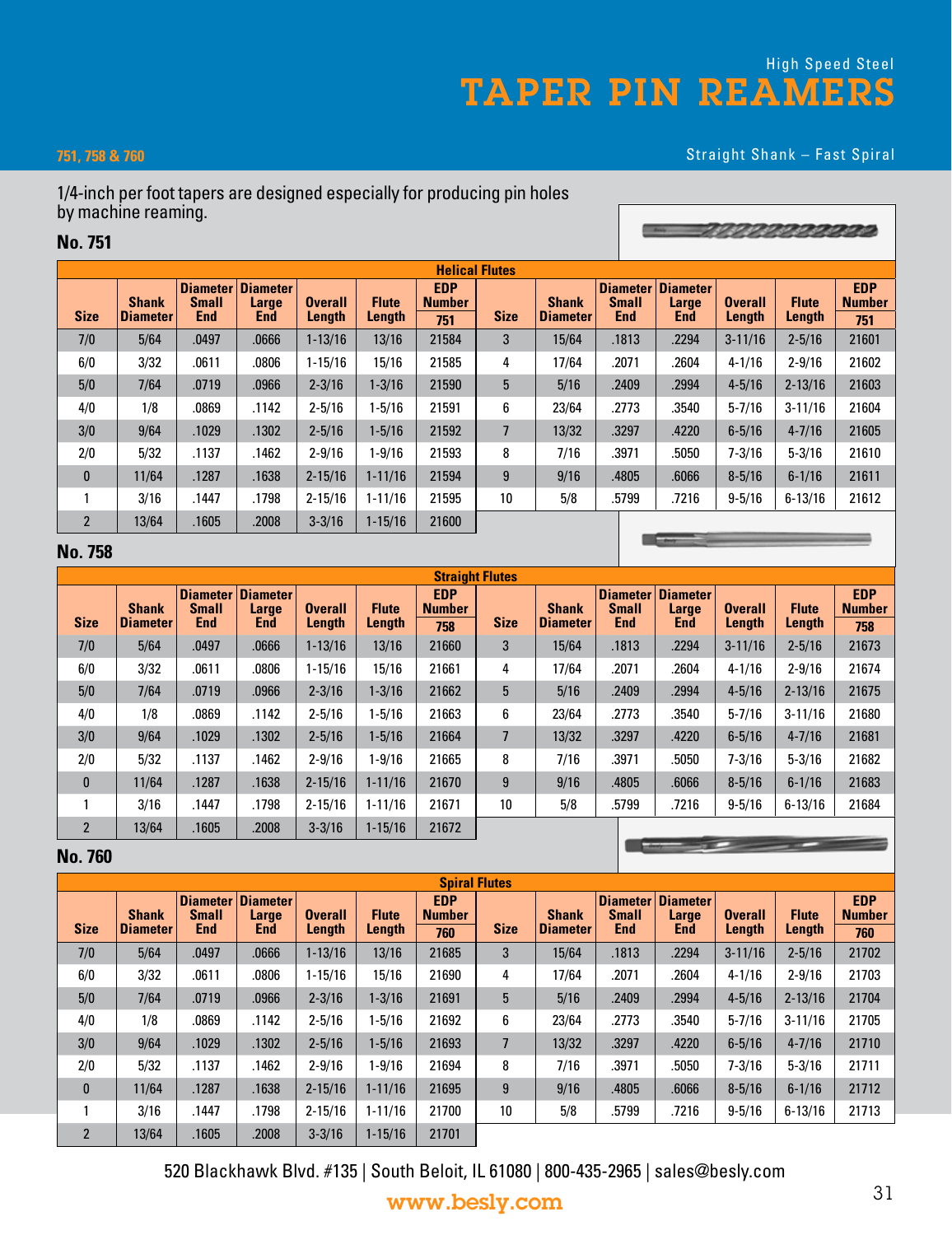### 520 Blackhawk Blvd. #135 | South Beloit, IL 61080 | 800-435-2965 | sales@besly.com www.besly.com

#### Straight Shank **805**

Can be resized to offset wear which assures success on abrasive material and is the principal advantage of these tools.

Resizing is done by expanding, circle grinding to size, and clearing as necessary. This procedure may be repeated.

Order the specific size required.

Reamers should not be reduced in size except by grinding. Do not loosen expansion plug to reduce diameter.

#### **No. 805**

|             | <b>Tool Diameter**</b>   | <b>Shank</b>    | <b>Overall</b> | <b>Flute</b> | No. of         | w<br><b>Number</b> |             | <b>Tool Diameter**</b>   |                                 |                          |                        |                         | w<br><b>Number</b> |
|-------------|--------------------------|-----------------|----------------|--------------|----------------|--------------------|-------------|--------------------------|---------------------------------|--------------------------|------------------------|-------------------------|--------------------|
| <b>Size</b> | <b>Decimal</b><br>Equiv. | <b>Diameter</b> | Length         | Length       | <b>Flutes</b>  | 805                | <b>Size</b> | <b>Decimal</b><br>Equiv. | <b>Shank</b><br><b>Diameter</b> | <b>Overall</b><br>Length | <b>Flute</b><br>Length | No. of<br><b>Flutes</b> | 805                |
| 3/8         | .3750                    | 5/16            | $\overline{7}$ |              | 4              | 20006              | 27/32       | .8437                    | 5/8                             | $9 - 1/2$                | $1 - 3/8$              | $6\phantom{1}$          | 20039              |
| 13/32       | .4062                    | 5/16            | $\overline{7}$ |              | 4              | 20007              | 7/8         | .8750                    | 3/4                             | 10                       | $1 - 1/2$              | 6                       | 20046              |
| 7/16        | .4375                    | 3/8             | $\overline{7}$ |              | $\overline{4}$ | 20008              | 29/32       | .9062                    | 3/4                             | 10                       | $1 - 1/2$              | $6\phantom{1}$          | 20047              |
| 15/32       | .4687                    | 3/8             | 7              |              | 4              | 20009              | 15/16       | .9375                    | 3/4                             | 10                       | $1 - 1/2$              | 8                       | 20048              |
| 1/2         | .5000                    | 7/16            | 8              |              | $6\phantom{1}$ | 20016              | 31/32       | .9687                    | 3/4                             | 10                       | $1 - 1/2$              | 8                       | 20049              |
| 17/32       | .5312                    | 7/16            | 8              |              | 6              | 20017              |             | 1.0000                   | 7/8                             | $10 - 1/2$               | $1 - 5/8$              | 8                       | 20056              |
| 9/16        | .5625                    | 7/16            | 8              | $1 - 1/8$    | $6\phantom{1}$ | 20018              | $1 - 1/16$  | 1.0625                   | 7/8                             | $10 - 1/2$               | $1 - 5/8$              | 8                       | 20057              |
| 19/32       | 5937.                    | 7/16            | 8              | $1 - 1/8$    | 6              | 20019              | $1 - 1/8$   | 1.1250                   | 7/8                             | 11                       | 1-3/4                  | 8                       | 20058              |
| 5/8         | .6250                    | 9/16            | 9              | $1 - 1/4$    | $6\phantom{1}$ | 20026              | $1 - 3/16$  | 1.1875                   |                                 | 11                       | $1 - 3/4$              | 8                       | 20059              |
| 21/32       | .6562                    | 9/16            | 9              | $1 - 1/4$    | 6              | 20027              | $1 - 1/4$   | 1.2500                   |                                 | $11 - 1/2$               | $1 - 7/8$              | 8                       | 20066              |
| 11/16       | .6875                    | 9/16            | 9              | $1 - 1/4$    | $6\phantom{1}$ | 20028              | $1 - 5/16$  | 1.3125                   | $\mathbf{1}$                    | $11 - 1/2$               | $1 - 7/8$              | 8                       | 20067              |
| 23/32       | .7187                    | 9/16            | 9              | $1 - 1/4$    | 6              | 20029              | $1 - 3/8$   | 1.3750                   |                                 | 12                       | 2                      | 8                       | 20068              |
| 3/4         | .7500                    | 5/8             | $9 - 1/2$      | $1 - 3/8$    | $6\phantom{1}$ | 20036              | $1 - 7/16$  | 1.4375                   | $1 - 1/4$                       | 12                       | $\overline{2}$         | 8                       | 20069              |
| 25/32       | .7812                    | 5/8             | $9 - 1/2$      | $1 - 3/8$    | 6              | 20037              | $1 - 1/2$   | 1.5000                   | $1 - 1/4$                       | $12 - 1/2$               | $2 - 1/8$              | 8                       | 20076              |
| 13/16       | .8125                    | 5/8             | $9 - 1/2$      | $1 - 3/8$    | 6              | 20038              |             |                          |                                 |                          |                        |                         |                    |

**Straight Shank**

**EDP** 

\*\*Tools will be furnished to a .0003" tolerance (+ .0003"-.0000") unless otherwise specified.

**EDP** 



32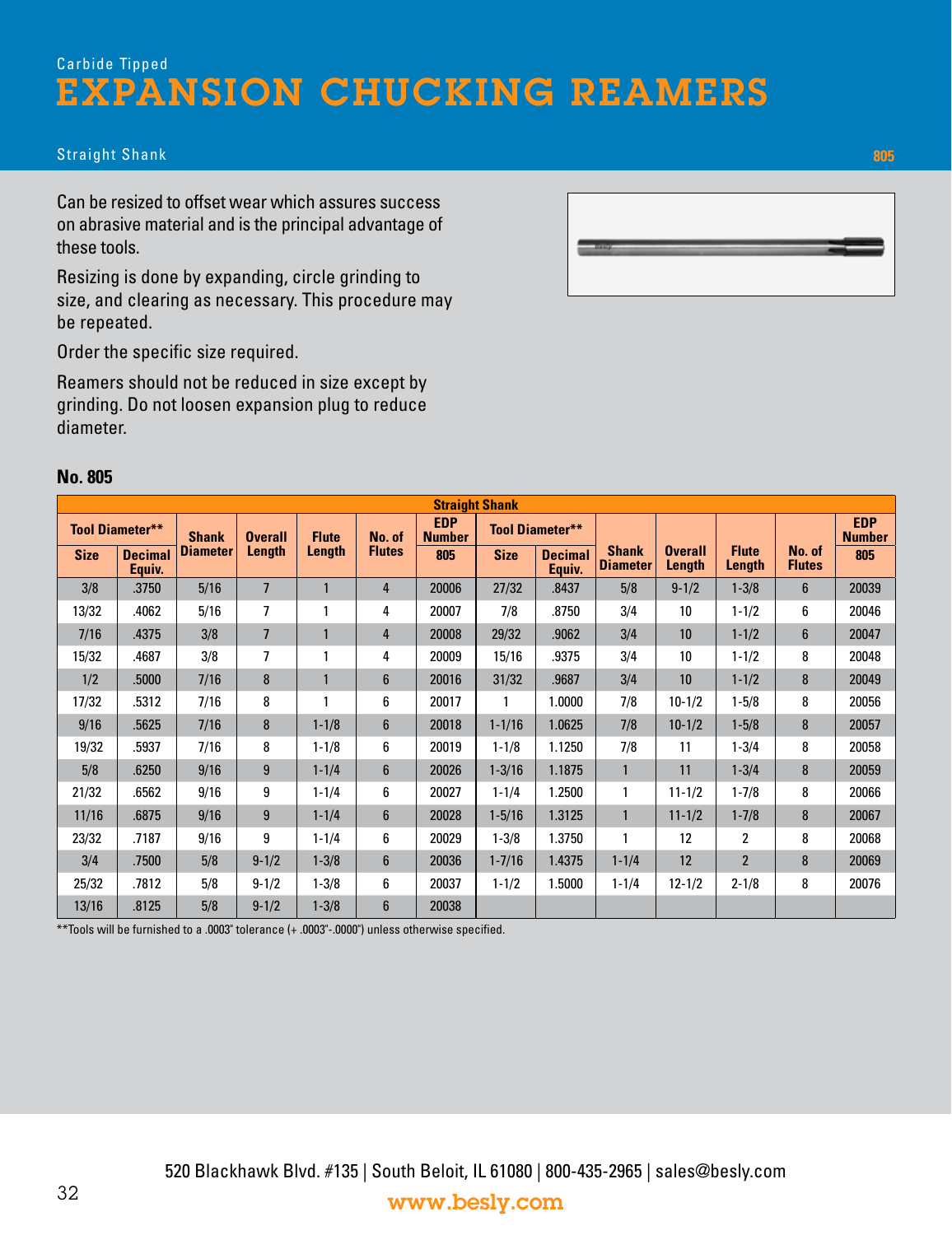# TURBOFLUTE – A NEW CONCEPT IN DRILLS

At Besly Cutting Tools, Inc., our many years of experience with drills and drilling, together with constant research into drilling problems, has led to the development and refinement of deep hole Turboflute drills. These drills serve industry's needs for drills capable of drilling deep holes from five to fifteen or more drill diameters in depth, efficiently and with few withdrawals or retractions.

These drills operate at penetration rates up to 100% faster than conventional drills in deep holes. In addition, "woodpeckering," or periodic withdrawal of the drill for chip removal, is eliminated in many applications and materials, and the number of withdrawals is reduced to about a third in other applications and materials.

Prime users for these drills are manufacturing plants that must drill holes greater than five diameters deep in a wide variety of materials. Examples are deep holes in parts such as automotive crankshaft forgings, cast iron engine blocks, and berylium copper die molds.

The Turboflute drill is distinguished by a split point and the flute's parabolic profile. The split point holds the drill on center, and the chips flow along the unusual flute design without clogging and without preventing the flow of cutting fluid to the drill point.

Turboflute drills have heavy webs to provide stability and extended life between sharpenings. Resharpening is no more difficult than when regrinding ordinary split points.

These drills are also used in applications where they are required to drill straight holes with a minimum amount of stock left in the hole for reaming, either for straightness or for hole finish requirements or for both. The heavy web tends to make the Turboflute drills cut holes straighter, truer, and closer to size than many other drills that might be used for this purpose.

**Speeds and Feeds –** Multiply speed, as given in the table of suggested speeds, by this multiplying factor to give a suggested starting speed based on the depth of the hole.

**Do Not Reduce the Feed –** In Turboflute drilling, it is important to maintain a constant, heavy feed, regardless of the depth of the hole.

| <b>Drilling Speed vs. Depth</b>         |                                     |  |  |  |  |  |  |  |  |  |
|-----------------------------------------|-------------------------------------|--|--|--|--|--|--|--|--|--|
| <b>Hole Depth</b><br>(No. Drill Diams.) | <b>Multiplying</b><br><b>Factor</b> |  |  |  |  |  |  |  |  |  |
| Up to 5                                 |                                     |  |  |  |  |  |  |  |  |  |
| $5$ to $8$                              | 0.9                                 |  |  |  |  |  |  |  |  |  |
| 8 to 11                                 | 0.8                                 |  |  |  |  |  |  |  |  |  |
| 11 to 14                                | 0.7                                 |  |  |  |  |  |  |  |  |  |
| 14 to 17                                | 0.6                                 |  |  |  |  |  |  |  |  |  |
| 17 to 20                                | 0.5                                 |  |  |  |  |  |  |  |  |  |

**Number of Retractions –** It is impossible to predict the number of retractions that might be necessary. However, a rough rule of thumb may be used, call it the "rule of three" if you will. Briefly, this means that Turboflute drills should be able to drill three times as deep before retraction as conventional drills and require only one-third, or less, of the total number of retractions required by conventional drills.

**Cutting Fluid Recommendations –** We feel, generally, that a full flow of sulfur-base oil should be used in drilling the ferrous materials, and a full flow of water-soluble fluid should be used for most of the nonferrous materials. However, many production plants now have centralized watersoluble systems and find it very difficult to set up for sulfur-base oils.

It is mandatory that a good full flow of cutting fluid be directed under pressure down the drilled hole to remove as much heat buildup as possible.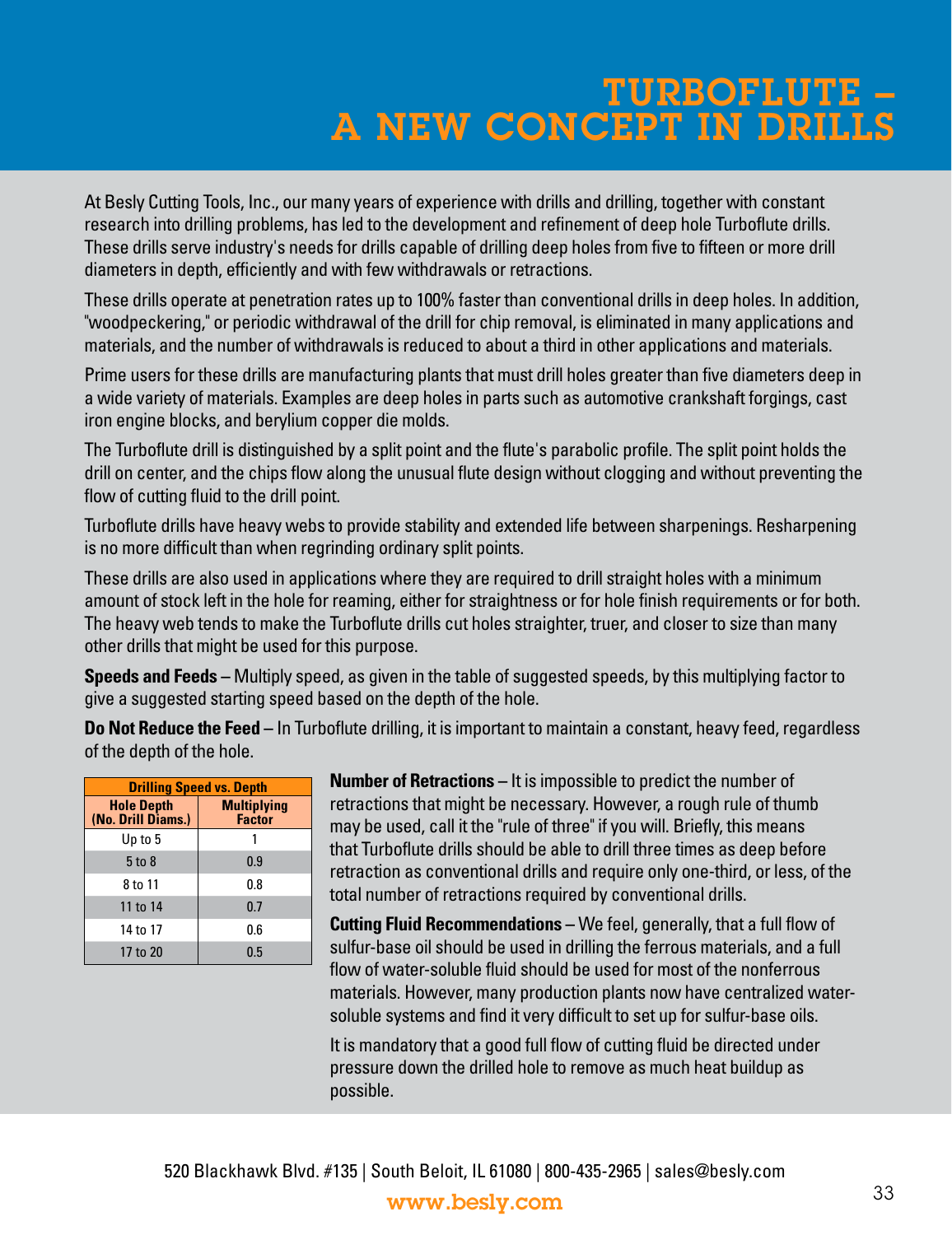# TURBOFLUTE DRILLS

Point Dimensions and Tolerances for Regrinding 118° Point Angle and 135° Point Angle Drills

| <b>Size</b>     | <b>Max. Radius</b><br>in Notch | <b>Chisel Edge</b><br><b>Centrality</b> | <b>Web After</b><br><b>Notching</b> | <b>Secondary</b><br><b>Edge Angle</b> | <b>Offset</b> | <b>Lip Relief</b>            | Lip<br><b>Height</b>         |            |
|-----------------|--------------------------------|-----------------------------------------|-------------------------------------|---------------------------------------|---------------|------------------------------|------------------------------|------------|
| Range           |                                | u                                       | W2                                  |                                       | G             | <b>118° Point Angle</b>      | <b>135 Point Angle</b>       |            |
| $1/16$ to 41    | .005                           | .0020                                   | .002 to .004                        | 120° to 125°                          | .001          | $17^\circ$ to $23^\circ$     | $13^{\circ}$ to $19^{\circ}$ | .002 TIV   |
| 40 to 1/8       | .007                           | .0020                                   | .002 to .004                        | 120° to 125°                          | .002          | $15^{\circ}$ to $19^{\circ}$ | $12^{\circ}$ to $16^{\circ}$ | .002 TIV   |
| Over 1/8 to 1/4 | .010                           | .0030                                   | .003 to .006                        | 120° to 125°                          | .002          | $12^{\circ}$ to $16^{\circ}$ | 10 $\degree$ to 14 $\degree$ | .003 TIV   |
| Over 1/4 to 1/2 | .015                           | .0040                                   | .005 to .009                        | 125° to 130°                          | .003          | $10^{\circ}$ to $14^{\circ}$ | 10°to 14°                    | $.004$ TIV |
| Over 1/2 to 1   | .015                           | .0050                                   | .007 to .010                        | 125° to 130°                          | .004          | $8^\circ$ to $12^\circ$      | $8^\circ$ to $12^\circ$      | .005 TIV   |
| Over 1 to 1-1/2 | .020                           | .0060                                   | .010 to .015                        | 125° to 130°                          | .005          | $6^{\circ}$ to $10^{\circ}$  | $6^{\circ}$ to $10^{\circ}$  | $.006$ TIV |





520 Blackhawk Blvd. #135 | South Beloit, IL 61080 | 800-435-2965 | sales@besly.com <sup>34</sup> www.besly.com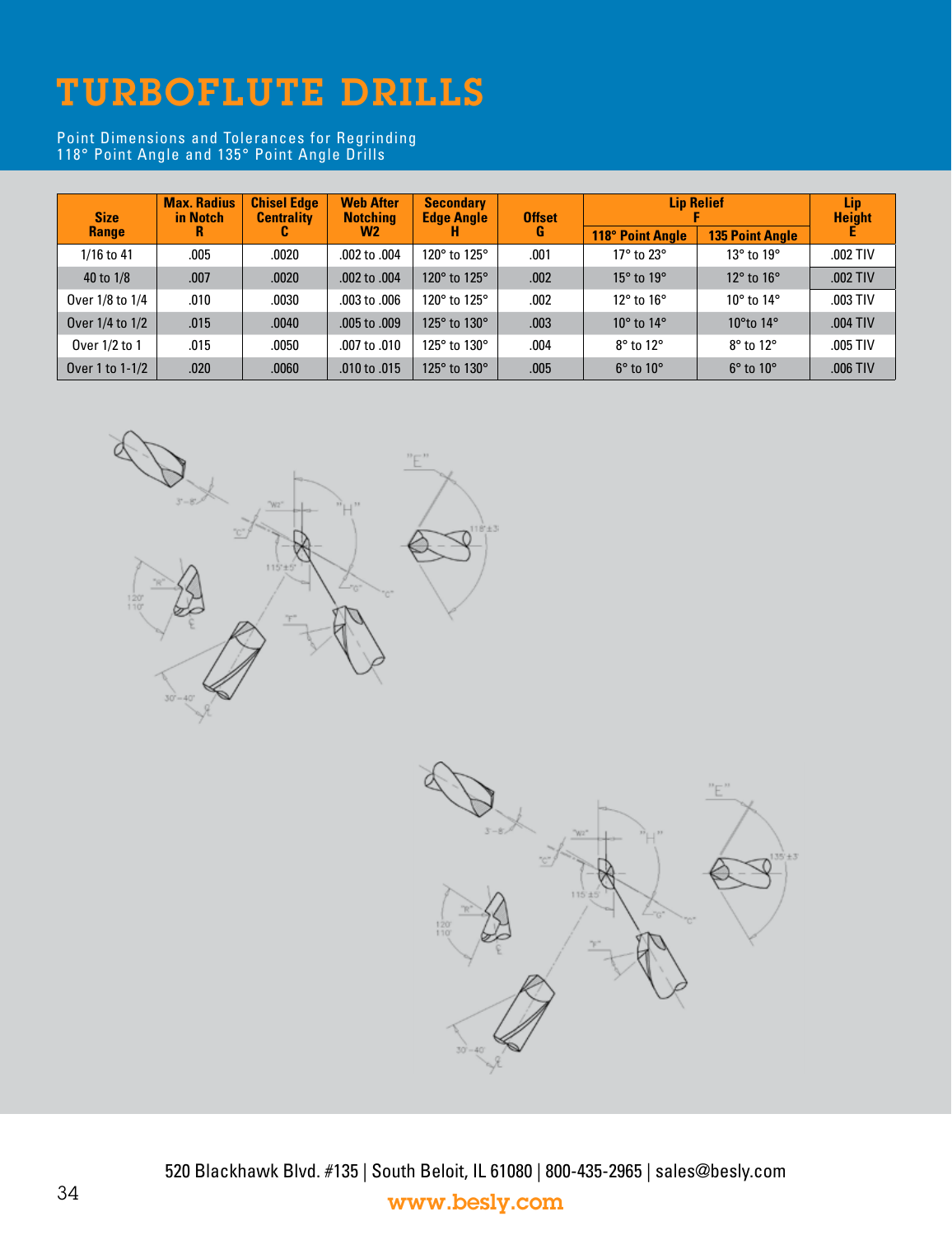### $\overline{\phantom{a}}$ TURBOFLUTE DRILLS – NOT JUST FOR DEEP HOLE DRILLING

#### Manufacturers are reaping the many other benefits of Besly Turboflute Drills

One thing has made the Turboflute drill so successful. It can drill deep holes – up to 16 or more times its own diameter in one pass.

Although most people think the Turboflute drill can be used only in deep hole drilling applications, the very design features that make the Turboflute drill an ideal deep hole drill allow it to be used most successfully in other drilling operations.

#### Two times the normal feed rate.

The Turboflute drill operates at penetration rates twice that of conventional drills. You are in and out of the hole faster, giving you double the amount of drill work in the same amount of time. In many screw machine applications, you could eliminate a secondary machining operation. Due to the increased feed rate, you may free up a spindle for additional machining. Simply stated, you increase your productivity.

#### Parabolic flute design makes the difference.

The Turboflute parabolic flute design breaks the chips into smaller pieces, allowing them to freely escape out of the hole, so there is no chip packing. The increased feed rate allowed by the parabolic flute design provides a more efficient chip flow and eliminates withdrawal of the drill to clear the chips. Again, productivity is increased.

#### Center drilling can be eliminated.

In many cases, the center drilling operation is not necessary because of the special split point design of the Turboflute drill, which centers and seats itself. Productivity is increased.

#### Drill life extended up to seven times average drills.

The parabolic flute design results in an unusually thick web that provides stability and extends life between sharpenings up to seven times average drills. Less downtime to change and sharpen drills means fewer interruptions and greater productivity.

#### Strength and rigidity eliminates bushings and fixtures.

Costly bushings and fixtures can be eliminated because the Turboflute drill seats itself and does not have a tendency to "walk." You get a true, straight hole.

#### Productivity increased ... add it up. **• 2x feed rate**

- **fewer withdrawals**
- **center drilling operation eliminated**
- **7x drill life less downtime to change drills**
- **bushings and fixtures eliminated**

The Turboflute drill is available in almost any length and diameter to suit your needs. Whether its for deep hole drills or high production screw machine operations, Besly has a Turboflute drill to fit your particular operation. Contact your Besly representative for technical assistance for your specific drilling operation.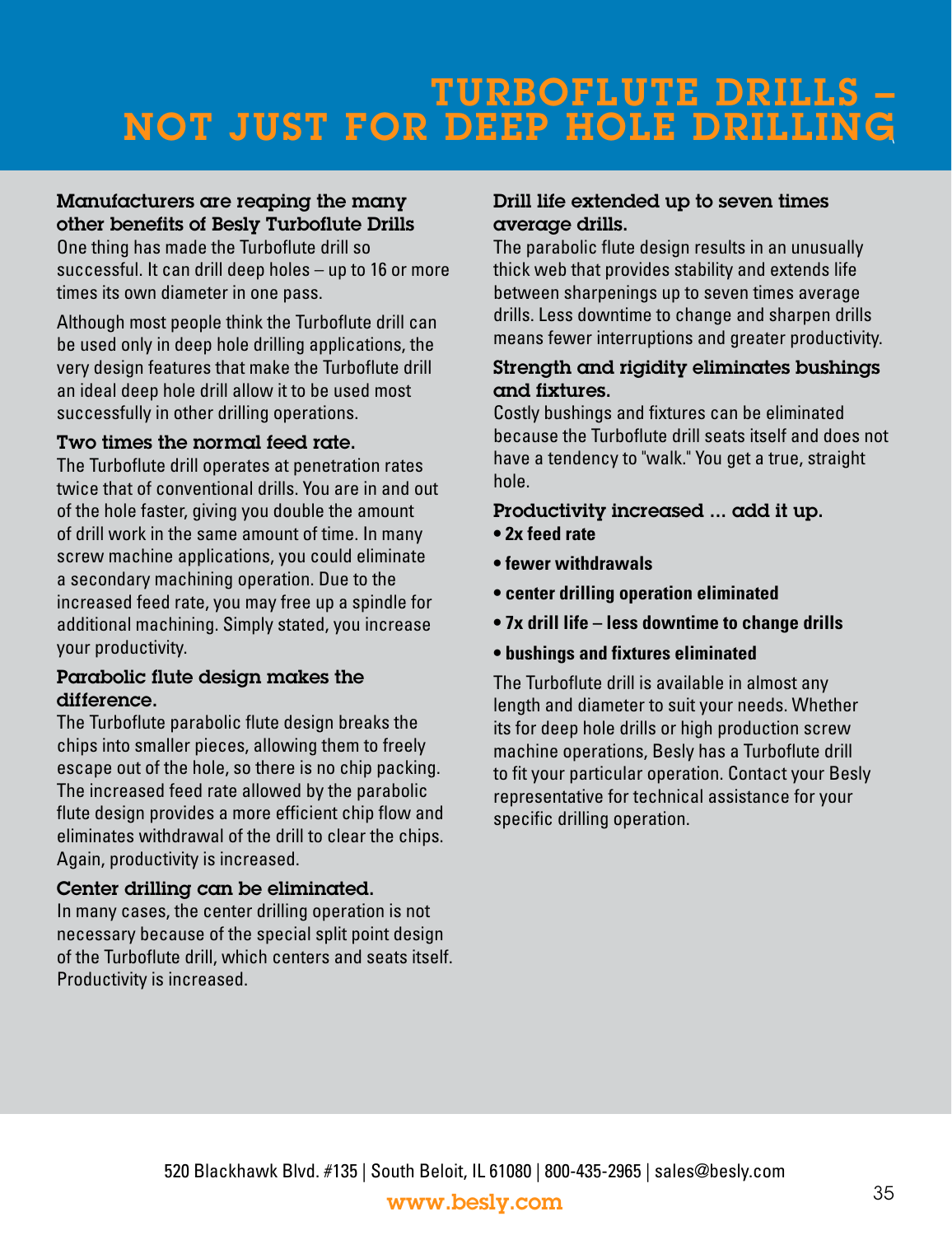# DRILLING SPEEDS & FEEDS

#### Speeds for Drilling

The speed of a drill is usually measured in terms of the rate at which the outside or periphery of the tool moves in relation to the work being drilled. The common term for this is "Surface Feet Per Minute" abbreviated to S. F.M. The relation of S.F.M. and Revolutions Per Minute, or R.P.M., is indicated by the following formulas:

S.F.M. = .26 x R.P.M. x Drill Diameter in Inches

 $R.P.M. = 3.8 x -$ S.F.M. Drill Diameter in Inches

In general, when operating a drill at a speed anywhere within its range for the particular material involved, increases in speed result in fewer holes before regrinding becomes necessary, and reductions in speed permit more holes before the tool is dulled. As a result, on every job there is the problem of choosing a speed which will permit the highest rate of production without entailing excessive drill costs or downtime for tool sharpening. The most efficient speed for operating a drill will depend on many variables, some of which are :

- 1. Composition and hardness of material.
- 2. Depth of hole.
- 3. Efficiency of cutting fluid.
- 4. Type and condition of drilling machine.
- 5. Quality of holes desired.
- 6. Difficulty of set up.

#### Feeds for Drilling

The feed of a drill is governed by the size of the tool and the material drilled. Since the feed partially determines the rate of production and also is a factor in tool life, it should be chosen carefully for each particular job. In general the most effective feeds will be found in the ranges shown in the table below left.

#### Suggested Speeds for High Speed Steel Drills

Speeds shown in the table below right indicate the approximate range for efficient operation under normal conditions. On most jobs, adjustments from these speeds will be required to reach peak efficiency.

| <b>Material</b>                       | <b>REGULAR</b><br><b>DRILLS</b><br>Speed, S.F.M. | <b>TURBOFLUTE</b><br><b>DRILLS</b><br>Speed, S.F.M. |
|---------------------------------------|--------------------------------------------------|-----------------------------------------------------|
| Alloy Steel below 260 Brinell         | $35 - 75$                                        | $50 - 80$                                           |
| 260 - 321 Brinell                     | $15 - 25$                                        | $15 - 25$                                           |
| <b>Aluminum and Aluminum Alloys</b>   | 200-300                                          | 200-300                                             |
| <b>Automotive Steel Forgings</b>      | 40-50                                            | 40-50                                               |
| <b>Brass and Bronze, Common</b>       | 200-300                                          | 200-300                                             |
| Bronze, High Tensile                  | $50 - 125$                                       | 70-150                                              |
| <b>High Nickel Steel</b>              | $40 - 50$                                        | $40 - 50$                                           |
| <b>Magnesium and Magnesium Alloys</b> | 150-350                                          | 200-400                                             |
| <b>Malleable Iron</b>                 | 80-120                                           | $80 - 120$                                          |
| <b>Medium Hard Cast Iron</b>          | 70-100                                           | 70-100                                              |
| Monel                                 | $40 - 50$                                        | $40 - 50$                                           |
| Low Carbon Steel                      | 70-80                                            | 80-100                                              |
| <b>Soft Cast Iron</b>                 | 100-150                                          | 100-150                                             |
| <b>Stainless Steel</b>                | $30 - 60$                                        | 30-50                                               |
| <b>Thermoplastics</b>                 | 100-150                                          | 100-150                                             |
| <b>Titanium Alloys</b>                | $20 - 50$                                        | $20 - 50$                                           |

#### **Suggested Feeds for High Speed Drills**

| <b>Drill</b><br><b>Diameter</b> |      | <b>REGULAR</b><br><b>DRILLS</b><br><b>Feed/Rev. Inches</b> | <b>TURBOFLUTE</b><br><b>DRILLS</b><br><b>Feed/Rev. Inches</b> |         |  |  |
|---------------------------------|------|------------------------------------------------------------|---------------------------------------------------------------|---------|--|--|
| Under 1/8                       | .001 | $-.002$                                                    | .001                                                          | $-.003$ |  |  |
| $1/8$ to $1/4$                  |      | $.002$ $-.004$                                             | .003 <sub>1</sub>                                             | $-.008$ |  |  |
| $1/4$ to $1/2$                  | .004 | $-.007$                                                    | $.006$ $ $                                                    | $-.014$ |  |  |
| $1/2$ to $1"$                   | .007 | $-.015$                                                    | .010                                                          | $-.030$ |  |  |
| 1" and over                     | .015 | $-.025$                                                    | .022                                                          | $-.050$ |  |  |

Heavy feed (H): Apply high side of feed range. Medium feed (M): Apply middle of feed range. Light feed (L): Apply low side of feed range.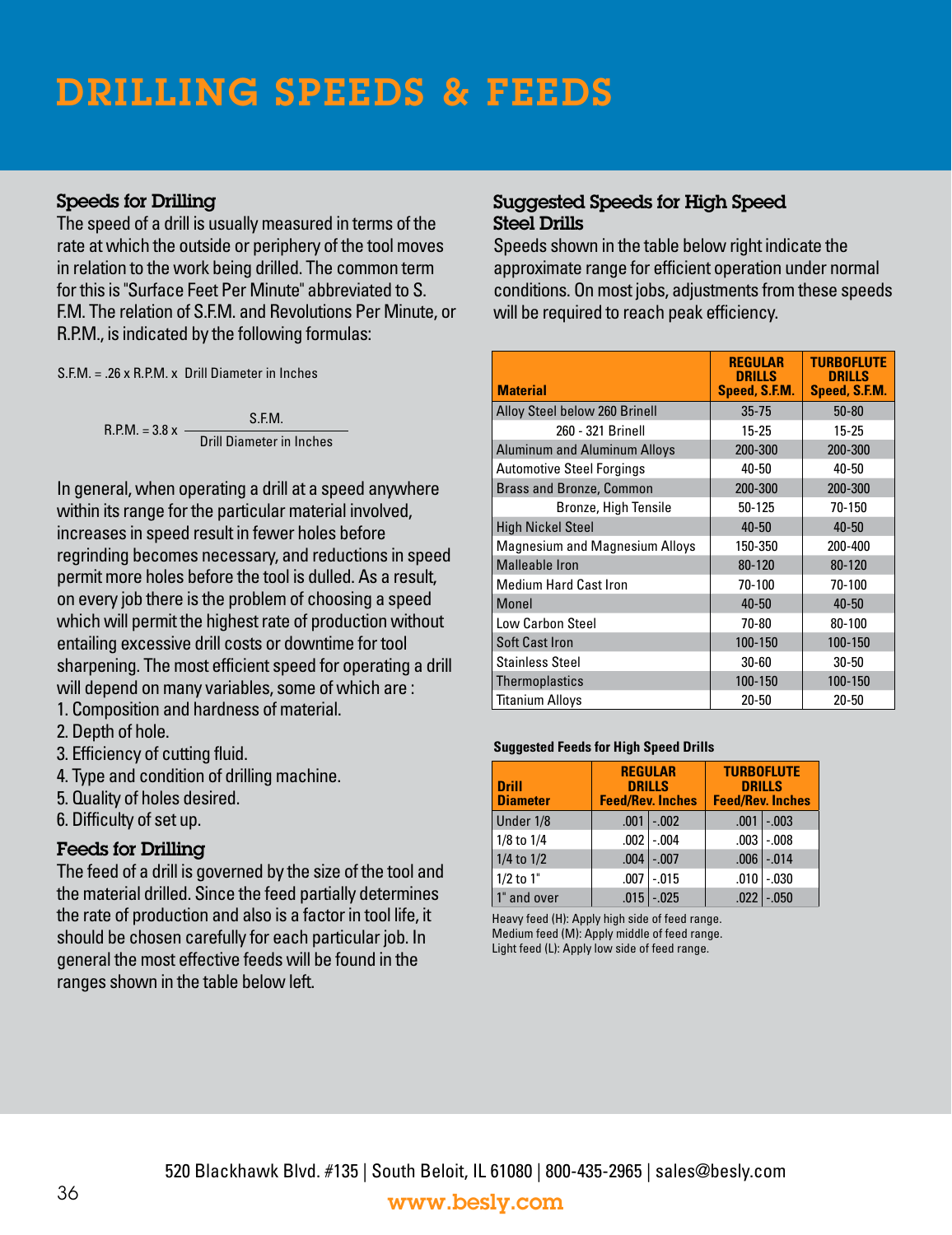# CONVERSION TABLE

#### Decimal, Fractional, Wire Gage, Letter, Millimeter Sizes

| <b>Dec</b>     | Inch | <b>Wire</b> | mm   | Dec.           | Inch | <b>Wire</b> | mm   | <b>Dec</b>     | Inch  | Wire | mm   | Dec.           | <b>Inch</b> | <b>Wire</b>    | mm           | Dec.           | <b>Inch</b> | <b>Letter</b> | mm    |
|----------------|------|-------------|------|----------------|------|-------------|------|----------------|-------|------|------|----------------|-------------|----------------|--------------|----------------|-------------|---------------|-------|
| .0059          |      | 97          |      | .0430          |      | 57          |      | .1083          |       |      | 2.75 | .1960          |             | 9              |              | .2950          |             | M             |       |
| .0063          |      | 96          |      | .0433          |      |             | 1.10 | .1094          | 7/64  |      |      | .1968          |             |                | 5.00         | .2953          |             |               | 7.50  |
| .0067          |      | 95          |      | .0453          |      |             | 1.15 | .1100          |       | 35   |      | .1990          |             | 8              |              | .2969          | 19/64       |               |       |
| .0071          |      | 94          |      | .0465          |      | 56          |      | .1102          |       |      | 2.80 | .2008          |             |                | 5.10         | .2992          |             |               | 7.60  |
| .0075          |      | 93          |      | .0469          | 3/64 |             |      | .1110          |       | 34   |      | .2010          |             | $\overline{7}$ |              | .3020          |             | N             |       |
| .0079          |      | 92          |      | .0472          |      |             | 1.20 | .1130          |       | 33   |      | .2031          | 13/64       |                |              | .3031          |             |               | 7.70  |
| .0083          |      | 91          |      | .0492          |      |             | 1.25 | .1142          |       |      | 2.90 | .2040          |             | 6              |              | .3051          |             |               | 7.75  |
| .0087          |      | 90          |      | .0512          |      |             | 1.30 | .1160<br>.1181 |       | 32   |      | .2047          |             |                | 5.20         | .3071          |             |               | 7.80  |
| .0091<br>.0095 |      | 89<br>88    |      | .0520<br>.0531 |      | 55          | 1.35 | .1200          |       | 31   | 3.00 | .2055<br>.2067 |             | 5              | 5.25         | .3110<br>.3125 | 5/16        |               | 7.90  |
| .0100          |      | 87          |      | .0550          |      | 54          |      | .1220          |       |      | 3.10 | .2087          |             |                | 5.30         | .3150          |             |               | 8.00  |
| .0105          |      | 86          |      | .0551          |      |             | 1.40 | .1250          | 1/8   |      |      | .2090          |             | 4              |              | .3160          |             | 0             |       |
| .0110          |      | 85          |      | .0571          |      |             | 1.45 | .1260          |       |      | 3.20 | .2126          |             |                | 5.40         | .3189          |             |               | 8.10  |
| .0115          |      | 84          |      | .0591          |      |             | 1.50 | .1280          |       |      | 3.25 | .2130          |             | 3              |              | .3228          |             |               | 8.20  |
| .0120          |      | 83          |      | .0595          |      | 53          |      | .1285          |       | 30   |      | .2165          |             |                | 5.50         | .3230          |             | P             |       |
| .0125          |      | 82          |      | .0610          |      |             | 1.55 | .1299          |       |      | 3.30 | .2188          | 7/32        |                |              | .3248          |             |               | 8.25  |
| .0130          |      | 81          |      | .0625          | 1/16 |             |      | .1339          |       |      | 3.40 | .2205          |             |                | 5.60         | .3268          |             |               | 8.30  |
| .0135          |      | 80          |      | .0630          |      |             | 1.60 | .1360          |       | 29   |      | .2210          |             | 2              |              | .3281          | 21/64       |               |       |
| .0138          |      |             | .35  | .0635          |      | 52          |      | .1378          |       |      | 3.50 | .2244          |             |                | 5.70         | .3307          |             |               | 8.40  |
| .0145          |      | 79          |      | .0650          |      |             | 1.65 | .1405          |       | 28   |      | .2264          |             |                | 5.75         | .3320          |             | Q             |       |
| .0156          | 1/64 |             |      | .0669          |      |             | 1.70 | .1406          | 9/64  |      |      | .2280          |             |                |              | .3346          |             |               | 8.50  |
| .0158          |      |             | .40  | .0670          |      | 51          |      | .1417          |       |      | 3.60 | .2283          |             |                | 5.80         | .3386          |             |               | 8.60  |
| .0160          |      | 78          |      | .0689          |      |             | 1.75 | .1440          |       | 27   |      | .2323          |             |                | 5.90         | .3390          |             | R             |       |
| .0177          |      |             | .45  | .0700          |      | 50          |      | .1457          |       |      | 3.70 | Dec.           | Inch        | <b>Letter</b>  | mm           | .3425          |             |               | 8.70  |
| .0180          |      | 77          |      | .0709          |      |             | 1.80 | .1470          |       | 26   |      | .2340          |             | A              |              | .3438          | 11/32       |               |       |
| .0197          |      |             | .50  | .0728          |      |             | 1.85 | .1476          |       |      | 3.75 | .2344          | 15/64       |                |              | .3445          |             |               | 8.75  |
| .0200          |      | 76          |      | .0730          |      | 49          |      | .1495          |       | 25   |      | .2362          |             |                | 6.00         | .3465          |             |               | 8.80  |
| .0210          |      | 75          |      | .0748          |      |             | 1.90 | .1496          |       |      | 3.80 | .2380          |             | В              |              | .3480          |             | S             |       |
| .0217          |      |             | .55  | .0760          |      | 48          |      | .1520          |       | 24   |      | .2402          |             |                | 6.10         | .3504          |             |               | 8.90  |
| .0225          |      | 74          |      | .0768          |      |             | 1.95 | .1535          |       |      | 3.90 | .2420          |             | С              |              | .3543          |             | т             | 9.00  |
| .0236<br>.0240 |      | 73          | .60  | .0781<br>.0785 | 5/64 | 47          |      | .1540<br>.1562 | 5/32  | 23   |      | .2441<br>.2460 |             | D              | 6.20         | .3580<br>.3583 |             |               | 9.10  |
| .0250          |      | 72          |      | .0787          |      |             | 2.00 | .1570          |       | 22   |      | .2461          |             |                | 6.25         | .3594          | 23/64       |               |       |
| .0256          |      |             | .65  | .0807          |      |             | 2.05 | .1575          |       |      | 4.00 | .2480          |             |                | 6.30         | .3622          |             |               | 9.20  |
| .0260          |      | 71          |      | .0810          |      | 46          |      | .1590          |       | 21   |      | .2500          | 1/4         | E              |              | .3642          |             |               | 9.25  |
| .0276          |      |             | .70  | .0820          |      | 45          |      | .1610          |       | 20   |      | .2520          |             |                | 6.40         | .3661          |             |               | 9.30  |
| .0280          |      | 70          |      | .0827          |      |             | 2.10 | .1614          |       |      | 4.10 | .2559          |             |                | 6.50         | .3680          |             | U             |       |
| .0292          |      | 69          |      | .0846          |      |             | 2.15 | .1654          |       |      | 4.20 | .2570          |             | F              |              | .3701          |             |               | 9.40  |
| .0295          |      |             | .75  | .0860          |      | 44          |      | .1660          |       | 19   |      | .2598          |             |                | 6.60         | .3740          |             |               | 9.50  |
| .0310          |      | 68          |      | .0866          |      |             | 2.20 | .1673          |       |      | 4.25 | .2610          |             | G              |              | .3750          | 3/8         |               |       |
| .0312          | 1/32 |             |      | .0886          |      |             | 2.25 | .1693          |       |      | 4.30 | .2638          |             |                | 6.70         | .3770          |             | $\mathsf{V}$  |       |
| .0315          |      |             | .80  | .0890          |      | 43          |      | .1695          |       | 18   |      | .2656          | 17/64       |                |              | .3780          |             |               | 9.60  |
| .0320          |      | 67          |      | .0906          |      |             | 2.30 | .1719          | 11/64 |      |      | .2657          |             |                | 6.75         | .3819          |             |               | 9.70  |
| .0330          |      | 66          |      | .0925          |      |             | 2.35 | .1730          |       | 17   |      | .2660          |             | Н              |              | .3839          |             |               | 9.75  |
| .0335          |      |             | .85  | .0935          |      | 42          |      | .1732          |       |      | 4.40 | .2677          |             |                | 6.80         | .3858          |             |               | 9.80  |
| .0350          |      | 65          |      | .0938          | 3/32 |             |      | .1770          |       | 16   |      | .2717          |             |                | 6.90         | .3860          |             | W             |       |
| .0354          |      |             | .90  | .0945          |      |             | 2.40 | .1772          |       |      | 4.50 | .2720          |             |                |              | .3898          |             |               | 9.90  |
| .0360          |      | 64          |      | .0960          |      | 41          |      | .1800          |       | 15   |      | .2756          |             |                | 7.00         | .3906          | 25/64       |               |       |
| .0370          |      | 63          |      | .0965          |      |             | 2.45 | .1811          |       |      | 4.60 | .2770          |             | J              |              | .3937          |             |               | 10.00 |
| .0374          |      |             | .95  | .0980          |      | 40          |      | .1820          |       | 14   |      | .2795          |             |                | 7.10         | .3970          |             | Χ             |       |
| .0380          |      | 62          |      | .0984          |      |             | 2.50 | .1850          |       | 13   | 4.70 | .2810          |             | K              |              | .4040          |             | Y             |       |
| .0390          |      | 61          |      | .0995          |      | 39          |      | .1870          |       |      | 4.75 | .2812          | 9/32        |                |              | .4062          | 13/32       |               |       |
| .0394<br>.0400 |      | 60          | 1.00 | .1015<br>.1024 |      | 38          | 2.60 | .1875<br>.1890 | 3/16  | 12   | 4.80 | .2835<br>.2854 |             |                | 7.20<br>7.25 | .4130          |             | Z             |       |
| .0410          |      | 59          |      | .1040          |      | 37          |      | .1910          |       | 11   |      | .2874          |             |                | 7.30         |                |             |               |       |
| .0413          |      |             | 1.05 | .1063          |      |             | 2.70 | .1929          |       |      | 4.90 | .2900          |             | L              |              |                |             |               |       |
| .0420          |      | 58          |      | .1065          |      | 36          |      | .1935          |       | 10   |      | .2913          |             |                | 7.40         |                |             |               |       |
|                |      |             |      |                |      |             |      |                |       |      |      |                |             |                |              |                |             |               |       |

520 Blackhawk Blvd. #135 | South Beloit, IL 61080 | 800-435-2965 | sales@besly.com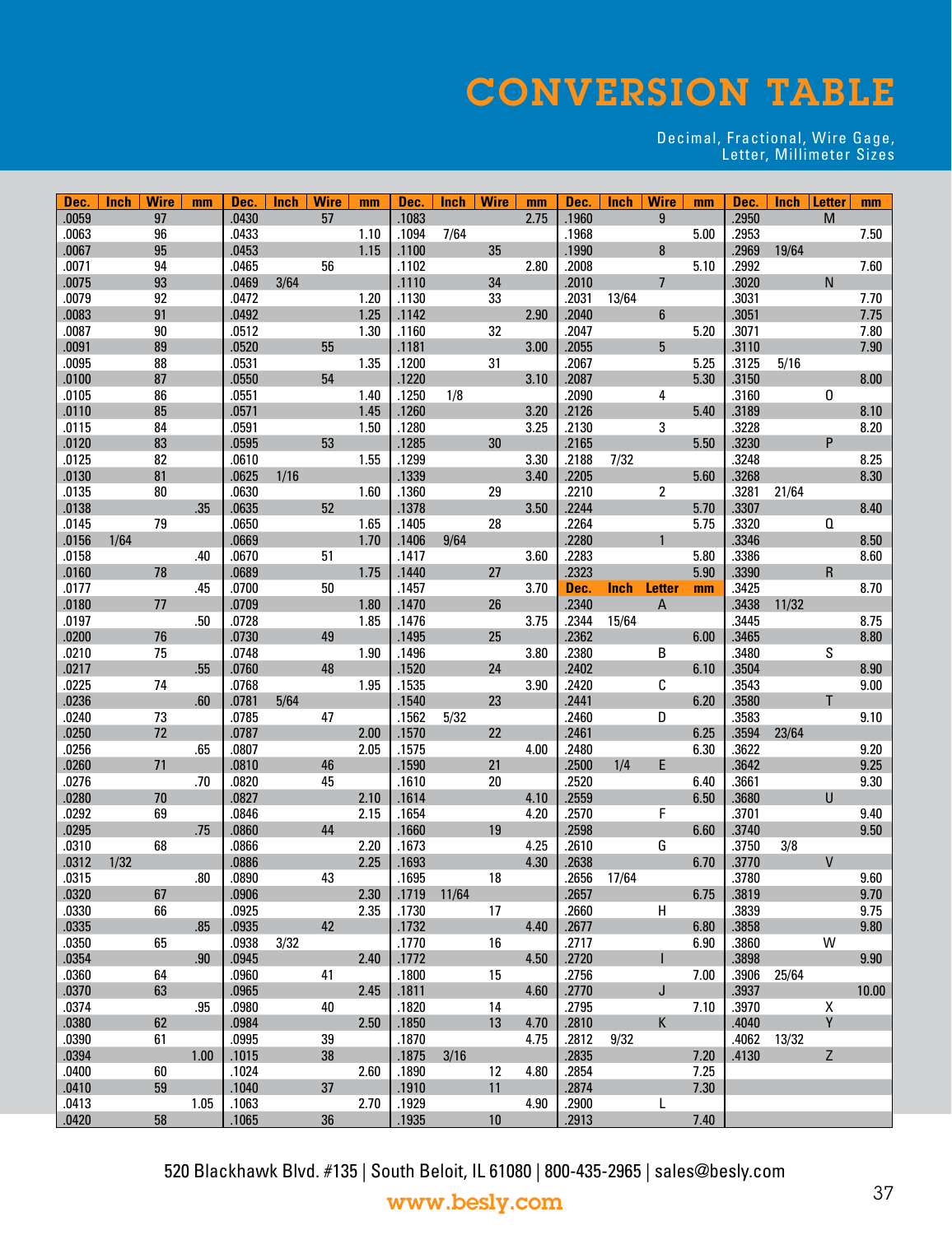# CONVERSION TABLE

#### Decimal, Fractional, Wire Gage, Letter, Millimeter Sizes

| Dec.  | <b>Inch</b> | mm    | Dec.   | <b>Inch</b>  | mm    | Dec.   | Inch        | mm    | Dec.   | <b>Inch</b>    | mm    |
|-------|-------------|-------|--------|--------------|-------|--------|-------------|-------|--------|----------------|-------|
| .4134 |             | 10.50 | .8661  |              | 22.00 | 1.3189 |             | 33.50 | 1.7717 |                | 45.00 |
| .4219 | 27/64       |       | .8750  | 7/8          |       | 1.3281 | $1 - 21/64$ |       | 1.7812 | $1 - 25/32$    |       |
| .4331 |             | 11.00 | .8858  |              | 22.50 | 1.3386 |             | 34.00 | 1.7913 |                | 45.50 |
| .4375 | 7/16        |       | .8906  | 57/64        |       | 1.3438 | $1 - 11/32$ |       | 1.7969 | $1 - 51/64$    |       |
| .4528 |             | 11.50 | .9055  |              | 23.00 | 1.3583 |             | 34.50 | 1.8110 |                | 46.00 |
| .4531 | 29/64       |       | .9062  | 29/32        |       | 1.3594 | $1 - 23/64$ |       | 1.8125 | $1 - 13/16$    |       |
| .4688 | 15/32       |       | .9219  | 59/64        |       | 1.3750 | $1 - 3/8$   |       | 1.8281 | $1 - 53/64$    |       |
| .4724 |             | 12.00 | .9252  |              | 23.50 | 1.3780 |             | 35.00 | 1.8307 |                | 46.50 |
| .4844 | 31/64       |       | .9375  | 15/16        |       | 1.3906 | $1 - 25/64$ |       | 1.8438 | $1 - 27/32$    |       |
| .4921 |             | 12.50 | .9449  |              | 24.00 | 1.3976 |             | 35.50 | 1.8504 |                | 47.00 |
| .5000 | 1/2         |       | .9531  | 61/64        |       | 1.4062 | $1 - 13/32$ |       | 1.8594 | $1 - 55/64$    |       |
| .5118 |             | 13.00 | .9646  |              | 24.50 | 1.4173 |             | 36.00 | 1.8701 |                | 47.50 |
| .5156 | 33/64       |       | .9688  | 31/32        |       | 1.4219 | $1 - 27/64$ |       | 1.8750 | $1 - 7/8$      |       |
| .5312 | 17/32       |       | .9843  |              | 25.00 | 1.4370 |             | 36.50 | 1.8898 |                | 48.00 |
| .5315 |             | 13.50 | .9844  | 63/64        |       | 1.4375 | $1 - 7/16$  |       | 1.8906 | $1 - 57/64$    |       |
| .5469 | 35/64       |       | 1.0000 | $\mathbf{1}$ |       | 1.4531 | $1 - 29/64$ |       | 1.9062 | $1 - 29/64$    |       |
| .5512 |             | 14.00 | 1.0039 |              | 25.50 | 1.4567 |             | 37.00 | 1.9094 |                | 48.50 |
| .5625 | 9/16        |       | 1.0156 | $1 - 1/64$   |       | 1.4688 | $1 - 15/32$ |       | 1.9219 | $1 - 59/64$    |       |
| .5709 |             | 14.50 | 1.0236 |              | 26.00 | 1.4764 |             | 37.50 | 1.9291 |                | 49.00 |
|       |             |       |        |              |       |        |             |       |        |                |       |
| .5781 | 37/64       |       | 1.0312 | $1 - 1/32$   |       | 1.4844 | $1 - 31/64$ |       | 1.9375 | $1 - 15/16$    |       |
| .5906 |             | 15.00 | 1.0433 |              | 26.50 | 1.4961 |             | 38.00 | 1.9488 |                | 49.50 |
| .5938 | 19/32       |       | 1.0469 | $1 - 3/64$   |       | 1.5000 | $1 - 1/2$   |       | 1.9531 | $1 - 61/64$    |       |
| .6094 | 39/64       |       | 1.0625 | $1 - 1/16$   |       | 1.5156 | $1 - 33/64$ |       | 1.9685 |                | 50.00 |
| .6102 |             | 15.50 | 1.0630 |              | 27.00 | 1.5157 |             | 38.50 | 1.9688 | $1 - 31/32$    |       |
| .6250 | 5/8         |       | 1.0781 | $1 - 5/64$   |       | 1.5312 | $1 - 17/32$ |       | 1.9844 | $1 - 63/64$    |       |
| .6299 |             | 16.00 | 1.0827 |              | 27.50 | 1.5354 |             | 39.00 | 1.9882 |                | 50.50 |
| .6406 | 41/64       |       | 1.0938 | $1 - 3/32$   |       | 1.5469 | $1 - 35/64$ |       | 2.0000 | $\overline{2}$ |       |
| .6496 |             | 16.50 | 1.1024 |              | 28.00 | 1.5551 |             | 39.50 | 2.0079 |                | 51.00 |
| .6562 | 21/32       |       | 1.1094 | $1 - 7/64$   |       | 1.5625 | $1 - 9/16$  |       | 2.0156 | $2 - 1/64$     |       |
| .6693 |             | 17.00 | 1.1220 |              | 28.50 | 1.5748 |             | 40.00 | 2.0276 |                | 51.50 |
| .6719 | 43/64       |       | 1.1250 | $1 - 1/8$    |       | 1.5781 | $1 - 37/64$ |       | 2.0312 | $2 - 1/32$     |       |
| .6875 | 11/16       |       | 1.1406 | $1 - 9/64$   |       | 1.5938 | $1 - 19/32$ |       | 2.0469 | $2 - 3/64$     |       |
| .6890 |             | 17.50 | 1.1417 |              | 29.00 | 1.5945 |             | 40.50 | 2.0472 |                | 52.00 |
| .7031 | 45/64       |       | 1.1562 | $1 - 5/32$   |       | 1.6094 | 1-39/64     |       | 2.0625 | $2 - 1/16$     |       |
| .7087 |             | 18.00 | 1.1614 |              | 29.50 | 1.6142 |             | 41.00 | 2.0669 |                | 52.50 |
| .7188 | 23/32       |       | 1.1719 | $1 - 11/64$  |       | 1.6250 | $1 - 5/8$   |       | 2.0781 | $2 - 5/64$     |       |
| .7283 |             | 18.50 | 1.1811 |              | 30.00 | 1.6339 |             | 41.50 | 2.0866 |                | 53.00 |
| .7344 | 47/64       |       | 1.1875 | $1 - 3/16$   |       | 1.6406 | $1 - 41/64$ |       | 2.0938 | $2 - 3/32$     |       |
| .7480 |             | 19.00 | 1.2008 |              | 30.50 | 1.6535 |             | 42.00 | 2.1063 |                | 53.50 |
| .7500 | 3/4         |       | 1.2031 | $1 - 13/64$  |       | 1.6562 | $1 - 21/32$ |       | 2.1094 | $2 - 7/64$     |       |
| .7656 | 49/64       |       | 1.2188 | $1 - 7/32$   |       | 1.6719 | $1 - 43/64$ |       | 2.1250 | $2 - 1/8$      |       |
| .7677 |             | 19.50 | 1.2205 |              | 31.00 | 1.6732 |             | 42.50 | 2.1260 |                | 54.00 |
| .7812 | 25/32       |       | 1.2344 | $1 - 15/64$  |       | 1.6875 | $1 - 11/16$ |       | 2.1406 | $2 - 9/64$     |       |
| .7874 |             | 20.00 | 1.2402 |              | 31.50 | 1.6929 |             | 43.00 | 2.1457 |                | 54.50 |
| .7969 | 51/64       |       | 1.2500 | $1 - 1/4$    |       | 1.7031 | $1 - 45/64$ |       | 2.1562 | $2 - 5/32$     |       |
| .8071 |             | 20.50 | 1.2598 |              | 32.00 | 1.7126 |             | 43.50 | 2.1654 |                | 55.00 |
| .8125 | 13/16       |       | 1.2656 | $1 - 17/64$  |       | 1.7188 | $1 - 23/32$ |       | 2.1719 | $2 - 11/64$    |       |
| .8268 |             | 21.00 | 1.2795 |              | 32.50 | 1.7323 |             | 44.00 | 2.1850 |                | 55.50 |
| .8281 | 53/64       |       | 1.2812 | $1 - 9/32$   |       | 1.7344 | $1 - 47/64$ |       | 2.1875 | $2 - 3/16$     |       |
| .8438 | 27/32       |       | 1.2969 | $1 - 19/64$  |       | 1.7500 | $1 - 3/4$   |       | 2.2031 | $2 - 13/64$    |       |
| .8465 |             | 21.50 | 1.2992 |              | 33.00 | 1.7520 |             | 44.50 | 2.2047 |                | 56.00 |
| .8594 | 55/64       |       | 1.3125 | $1 - 5/16$   |       | 1.7656 | $1 - 49/64$ |       | 2.2188 | $2 - 7/32$     |       |
|       |             |       |        |              |       |        |             |       |        |                |       |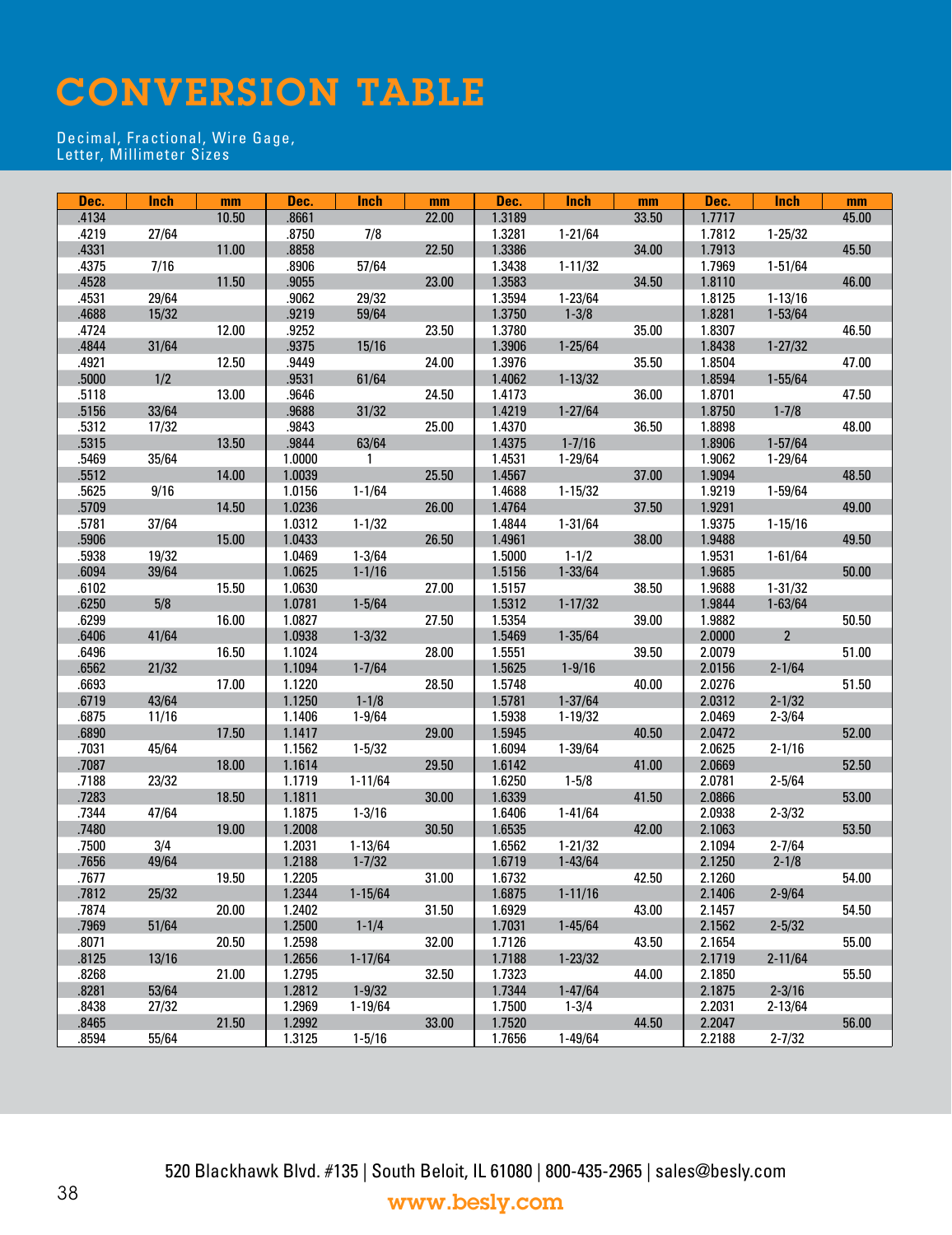# CONVERSION TABLE

#### Decimal, Fractional, Wire Gage, Letter, Millimeter Sizes

| Dec.   | <b>Inch</b> | mm    | Dec.   | <b>Inch</b> | mm    | Dec.   | <b>Inch</b> | mm    | Dec.   | <b>Inch</b> | mm     |
|--------|-------------|-------|--------|-------------|-------|--------|-------------|-------|--------|-------------|--------|
| 2.2244 |             | 56.50 | 2.6575 |             | 67.50 | 3.0781 | $3 - 5/64$  |       | 3.5039 |             | 89.00  |
| 2.2344 | $2 - 15/64$ |       | 2.6719 | $2 - 43/64$ |       | 3.0905 |             | 78.50 | 3.5236 |             | 89.50  |
| 2.2441 |             | 57.00 | 2.6772 |             | 68.00 | 3.0938 | $3 - 3/32$  |       | 3.5433 |             | 90.00  |
| 2.2500 | $2 - 1/4$   |       | 2.6772 |             | 68.00 | 3.1094 | $3 - 7/64$  |       | 3.5630 |             | 90.50  |
| 2.2638 |             | 57.50 | 2.6875 | $2 - 11/16$ |       | 3.1102 |             | 79.00 | 3.5827 |             | 91.00  |
| 2.2656 | $2 - 17/64$ |       | 2.6968 |             | 68.50 | 3.1250 | $3 - 1/8$   |       | 3.6024 |             | 91.50  |
| 2.2812 | $2 - 9/32$  |       | 2.7031 | $2 - 45/64$ |       | 3.1299 |             | 79.50 | 3.6220 |             | 92.00  |
| 2.2835 |             | 58.00 | 2.7165 |             | 69.00 | 3.1406 | $3 - 9/64$  |       | 3.6417 |             | 92.50  |
| 2.2969 | $2 - 19/64$ |       | 2.7188 | $2 - 23/32$ |       | 3.1496 |             | 80.00 | 3.6614 |             | 93.00  |
| 2.3031 |             | 58.50 | 2.7344 | $2 - 47/64$ |       | 3.1562 | $3 - 5/32$  |       | 3.6811 |             | 93.50  |
| 2.3125 | $2 - 5/16$  |       | 2.7362 |             | 69.50 | 3.1693 |             | 80.50 | 3.7008 |             | 94.00  |
| 2.3228 |             | 59.00 | 2.7500 | $2 - 3/4$   |       | 3.1719 | $3 - 11/64$ |       | 3.7205 |             | 94.50  |
| 2.3281 | $2 - 21/64$ |       | 2.7559 |             | 70.00 | 3.1875 | $3 - 3/16$  |       | 3.7402 |             | 95.00  |
| 2.3425 |             | 59.50 | 2.7656 | $2 - 49/64$ |       | 3.1890 |             | 81.00 | 3.7598 |             | 95,50  |
| 2.3438 | $2 - 11/32$ |       | 2.7756 |             | 70.50 | 3.2031 | $3 - 13/64$ |       | 3.7795 |             | 96.00  |
| 2.3594 | $2 - 23/64$ |       | 2.7812 | $2 - 25/32$ |       | 3.2087 |             | 81.50 | 3.7992 |             | 96.50  |
| 2.3622 |             | 60.00 | 2.7953 |             | 71.00 | 3.2188 | $3 - 7/32$  |       | 3.8189 |             | 97.00  |
| 2.3750 | $2 - 3/8$   |       | 2.7969 | $2 - 51/64$ |       | 3.2283 |             | 82.00 | 3.8386 |             | 97.50  |
| 2.3819 |             | 60.50 | 2.8125 | $2 - 13/16$ |       | 3.2344 | $3 - 15/16$ |       | 3.8583 |             | 98.00  |
| 2.3906 | $2 - 25/64$ |       | 2.8150 |             | 71.50 | 3.2480 |             | 82.50 | 3.8779 |             | 98.50  |
| 2.4016 |             | 61.00 | 2.8281 | $2 - 53/64$ |       | 3.2500 | $3 - 1/4$   |       | 3.8974 |             | 99.00  |
| 2.4062 | $2 - 13/32$ |       | 2.8346 |             | 72.00 | 3.2656 | $3 - 17/64$ |       | 3.9173 |             | 99 50  |
| 2.4213 |             | 61.50 | 2.8438 | $2 - 27/32$ |       | 3.2677 |             | 83.00 | 3.9370 |             | 100.00 |
| 2.4219 | $2 - 27/64$ |       | 2.8543 |             | 72.50 | 3.2812 | $3 - 9/32$  |       | 4.0000 |             | 101.60 |
| 2.4375 | $2 - 7/16$  |       | 2.8594 | $2 - 55/64$ |       | 3.2874 |             | 83.50 |        |             |        |
| 2.4409 |             | 62.00 | 2.8740 |             | 73.00 | 3.2969 | $3 - 19/32$ |       |        |             |        |
| 2.4531 | $2 - 29/64$ |       | 2.8750 | $2 - 7/8$   |       | 3.3071 |             | 84.00 |        |             |        |
| 2.4606 |             | 62.50 | 2.8906 | $2 - 57/64$ |       | 3.3125 | $3 - 5/16$  |       |        |             |        |
| 2.4688 | $2 - 15/32$ |       | 2.8937 |             | 73.50 | 3.3268 |             | 84.50 |        |             |        |
| 2.4803 |             | 63.00 | 2.9062 | $2 - 29/32$ |       | 3.3281 | $3 - 21/64$ |       |        |             |        |
| 2.4844 | $2 - 31/64$ |       | 2.9134 |             | 74.00 | 3.3438 | $3 - 11/32$ |       |        |             |        |
| 2.5000 | $2 - 1/2$   | 63.50 | 2.9219 | $2 - 59/64$ |       | 3.3465 |             | 85.00 |        |             |        |
| 2.5156 | $2 - 23/64$ |       | 2.9331 |             | 74.50 | 3.3594 | $3 - 23/64$ |       |        |             |        |
| 2.5197 |             | 64.00 | 2.9375 | $2 - 15/16$ |       | 3.3661 |             | 85.50 |        |             |        |
| 2.5312 | $2 - 17/32$ |       | 2.9528 |             | 75.00 | 3.3750 | $3 - 3/8$   |       |        |             |        |
| 2.5394 |             | 64.50 | 2.9531 | $2 - 61/64$ |       | 3.3858 |             | 86.00 |        |             |        |
| 2.5469 | $2 - 35/64$ |       | 2.9688 | $2 - 31/32$ |       | 3.3906 | $3 - 25/64$ |       |        |             |        |
| 2.5591 |             | 65.00 | 2.9724 |             | 75.50 | 3.4055 |             | 86.50 |        |             |        |
| 2.5625 | $2 - 9/16$  |       | 2.9844 | $2 - 63/64$ |       | 3.4062 | $3 - 13/32$ |       |        |             |        |
| 2.5781 | $2 - 37/64$ |       | 2.9921 |             | 76.00 | 3.4219 | $3 - 27/64$ |       |        |             |        |
| 2.5787 |             | 65.50 | 3.0000 | 3           |       | 3.4252 |             | 87.00 |        |             |        |
| 2.5938 | $2 - 19/32$ |       | 3.0118 |             | 76.50 | 3.4375 | $3 - 7/16$  |       |        |             |        |
| 2.5984 |             | 66.00 | 3.0156 | $3 - 1/64$  |       | 3.4449 |             | 87.50 |        |             |        |
| 2.6094 | 2-39/64     |       | 3.0312 | $3 - 1/32$  |       | 3.4531 | $3 - 29/64$ |       |        |             |        |
| 2.6181 |             | 66.50 | 3.0315 |             | 77.00 | 3.4646 |             | 88.00 |        |             |        |
| 2.6250 | $2 - 5/8$   |       | 3.0469 | $3 - 3/64$  |       | 3.4688 | $3 - 15/32$ |       |        |             |        |
| 2.6378 |             | 67.00 | 3.0512 |             | 77.50 | 3.4842 |             | 88.50 |        |             |        |
| 2.6406 | $2 - 41/64$ |       | 3.0625 | $3 - 1/16$  |       | 3.4844 | $3 - 31/64$ |       |        |             |        |
| 2.6562 | $2 - 31/32$ |       | 3.0709 |             | 78.00 | 3.5000 | $3 - 1/2$   |       |        |             |        |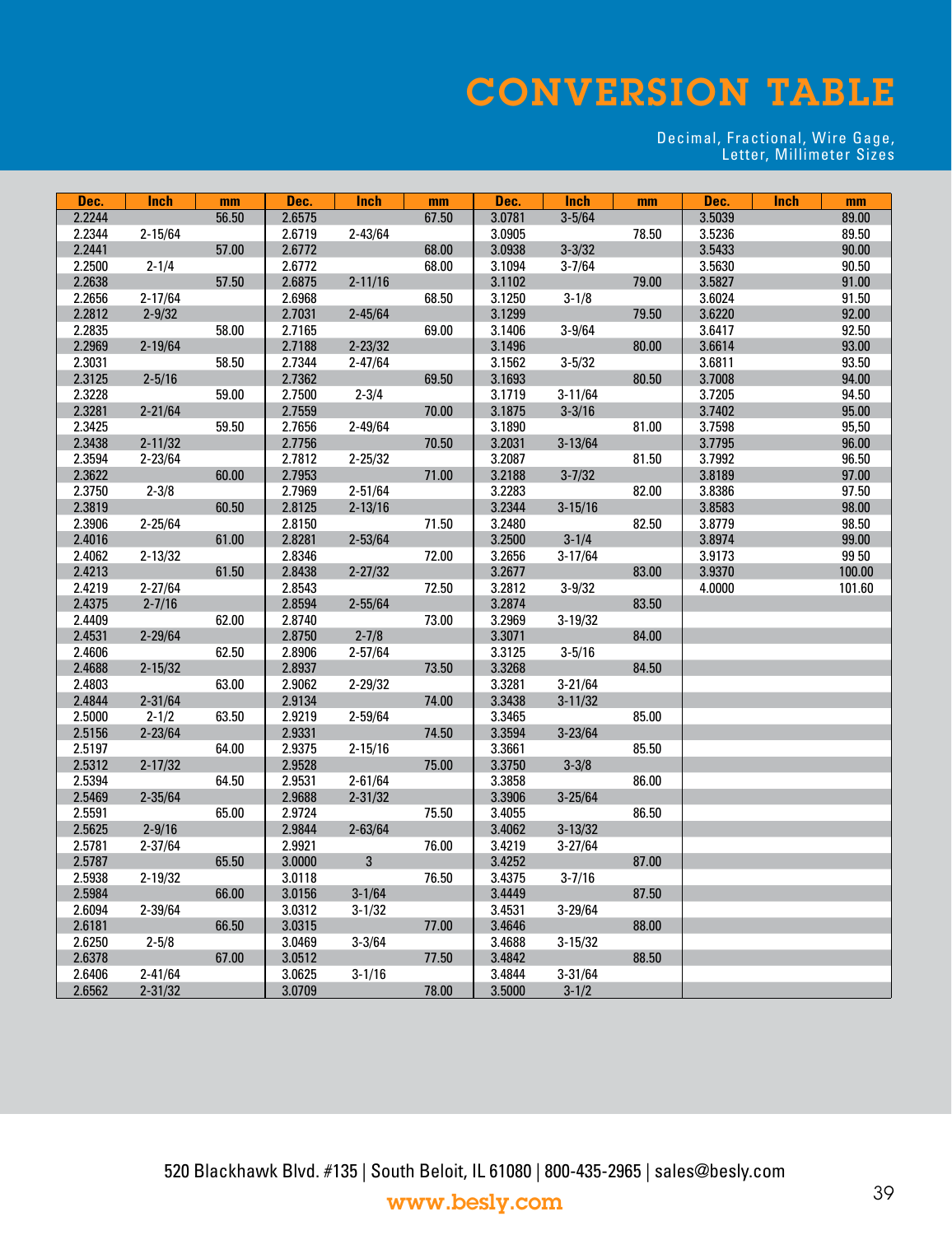# TAP & DRILL SETS

|             | Set #1 NC    | Set #2 NF   |              | <b>Set #3 Metric</b> |              |  |  |
|-------------|--------------|-------------|--------------|----------------------|--------------|--|--|
| <b>Tap</b>  | <b>Drill</b> | <b>Tap</b>  | <b>Drill</b> | <b>Tap</b>           | <b>Drill</b> |  |  |
| $6 - 32$    | #36          | $6 - 40$    | #33          | M 2.5 X 0.45         | $2.05$ mm    |  |  |
| $8 - 32$    | #29          | $8 - 36$    | #29          | M 3.0 X 0.50         | $2.50$ mm    |  |  |
| $10 - 24$   | #25          | $10 - 24$   | #25          | M 3.5 X 0.60         | $2.90$ mm    |  |  |
| $10 - 32$   | #21          | $10 - 32$   | #21          | M 4.0 X 0.70         | $3.30$ mm    |  |  |
| $1/4 - 20$  | #7           | $1/4 - 28$  | #3           | M 5.0 X 0.80         | $4.20$ mm    |  |  |
| $5/16 - 18$ | "F"          | $5/16 - 24$ | ար           | M 6.0 X 1.00         | $5.00$ mm    |  |  |
| $3/8 - 16$  | 5/16         | $3/8 - 24$  | "0"          | M 8.0 X 1.25         | $6.70$ mm    |  |  |
| $7/16 - 14$ | "ሀ"          | $7/16 - 20$ | 25/64        | M 10 X 1.50          | $8.50$ mm    |  |  |
| $1/2 - 13$  | 27/64        | $1/2 - 20$  | 29/64        | M 12 X 1.75          | $10.20$ mm   |  |  |

#### Set #1 NC & Set #2 NF Include:

HSS Taps (Straight Flute, Plug Chamfer, For Class 2B) HSS Drills (Jobbers Length, Surface Treated) Steel Index Case (For Easy Access and Storage)

#### Set #3 METRIC Includes:

HSS Taps (Straight Flute, Plug Chamfer, For Metric 6H) HSS Drills (Jobbers Length, Surface Treated) Steel Index Case (For Easy Access and Storage)

| <b>Sets</b>   | <b>EDP Number</b> |
|---------------|-------------------|
| Set #1 NC     | 13134             |
| Set $#2$ NF   | 13135             |
| Set #3 Metric | 13136             |

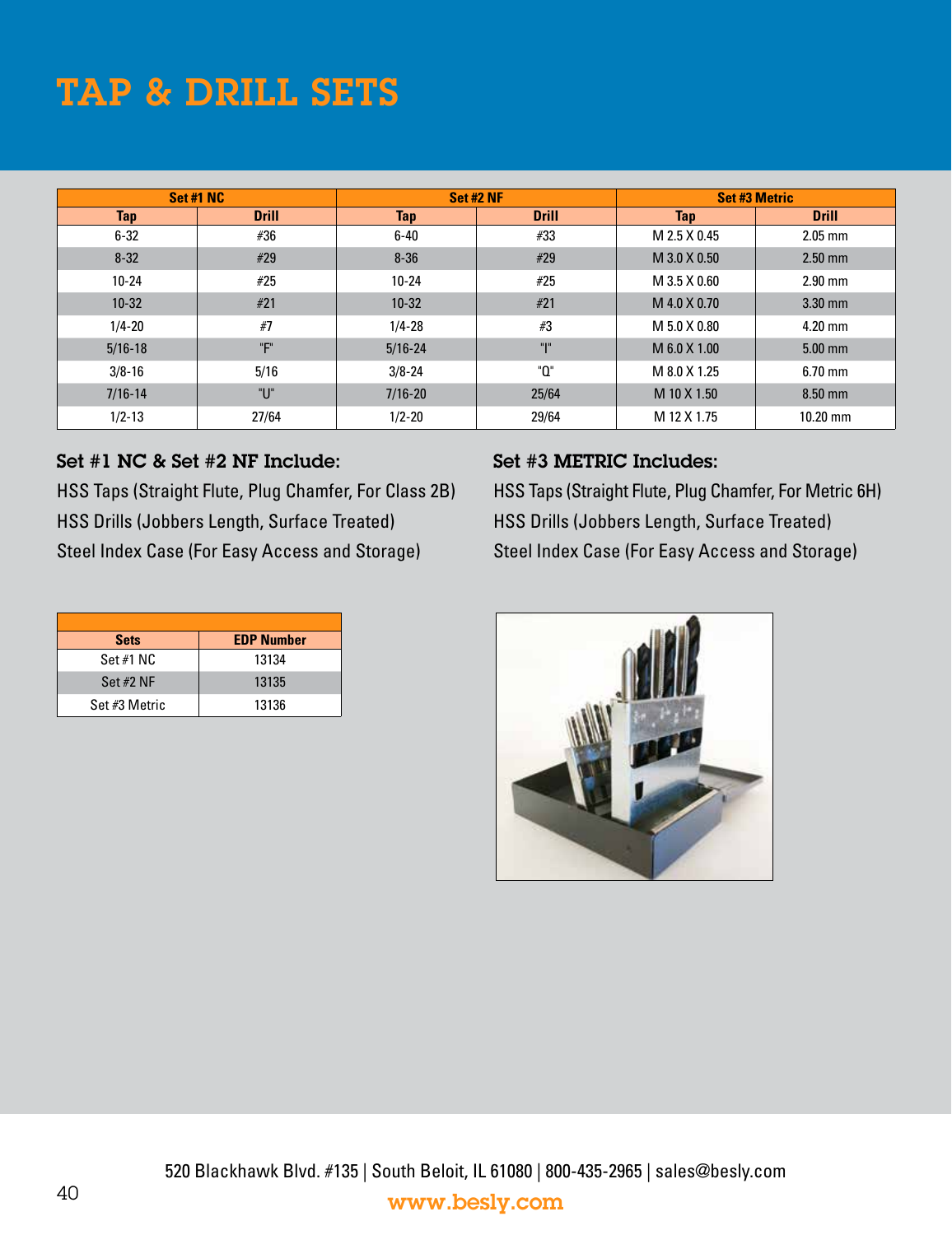520 Blackhawk Blvd. #135 | South Beloit, IL 61080 | 800-435-2965 | sales@besly.com www.besly.com